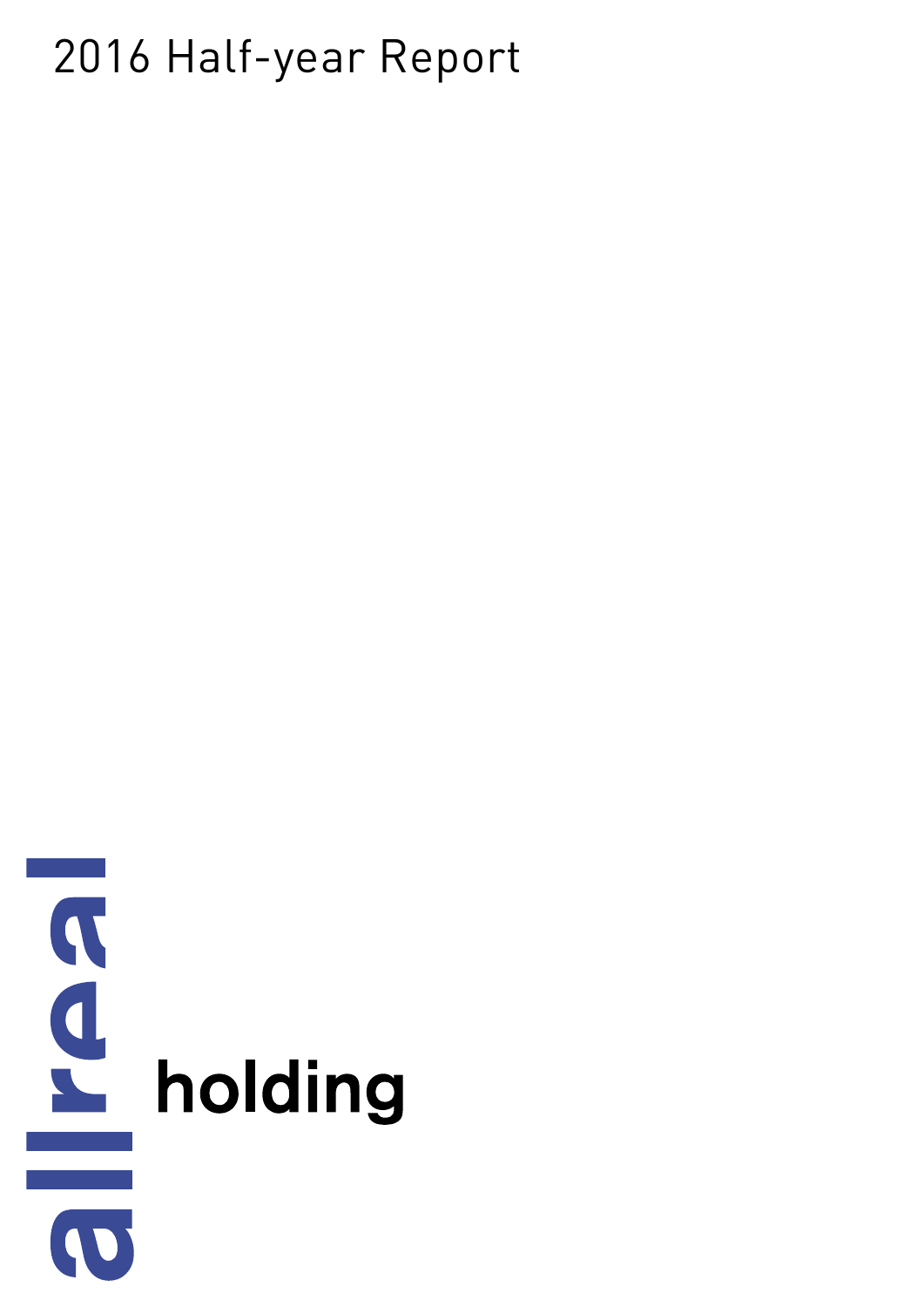# Key figures at a glance

|                                                                       |                                 | 1st half-year 2016<br>as at 30.06.2016* | 1st half-year 2015<br>as at 31.12.2015* | Change<br>in %1 |
|-----------------------------------------------------------------------|---------------------------------|-----------------------------------------|-----------------------------------------|-----------------|
| Group                                                                 |                                 |                                         |                                         |                 |
| Total sales <sup>2</sup>                                              | CHF million                     | 348.9                                   | 395.5                                   | $-11.8$         |
| Operating profit (EBIT) incl. revaluation gains                       | CHF million                     | 110.4                                   | 103.7                                   | $+6.5$          |
| Net profit incl. revaluation effect                                   | CHF million                     | 69.8                                    | 67.2                                    | $+3.9$          |
| Operating profit (EBIT) excl. revaluation gains                       | CHF million                     | 100.1                                   | 93.2                                    | $+7.4$          |
| Net profit excl. revaluation effect                                   | CHF million                     | 61.4                                    | 59.1                                    | $+3.9$          |
| Cash flow                                                             | CHF million                     | 181.4                                   | 14.0                                    |                 |
| Return on equity incl. revaluation effect (annualised)                | $\%$                            | 7.1                                     | 6.9                                     | $+0.2$          |
| Return on equity excl. revaluation effect (annualised)                | $\%$                            | 6.6                                     | 6.4                                     | $+0.2$          |
| Equity ratio on cut-off date                                          | $\%$                            | 49.9                                    | 48.2                                    | $+1.7$          |
| Net gearing <sup>3</sup> on cut-off date                              | $\frac{0}{0}$                   | 80.4                                    | 88.0                                    | $-7.6$          |
| Average interest rate on financial liabilities on cut-off date        | $\frac{0}{0}$                   | 2.14                                    | 2.15                                    | $-0.01$         |
| Average duration of financial liabilities                             | months                          | 61                                      | 52                                      | $+9$            |
| Sales Projects & Development division                                 | CHF million                     | 260.2                                   | 303.8                                   | $-14.4$         |
| Earnings from Projects & Development division <sup>4</sup>            | CHF million                     | 49.8                                    | 36.1                                    | $+38.0$         |
| Operating margin Projects & Development division <sup>5</sup>         | $\frac{0}{0}$                   | 48.8                                    | 16.6                                    | $+32.2$         |
| Employees on cut-off date                                             | number of full-time equivalents | 286                                     | 312                                     | $-26$           |
| Share                                                                 |                                 |                                         |                                         |                 |
| Earnings per share incl. revaluation effect                           | CHF                             | 4.38                                    | 4.22                                    | $+3.8$          |
| Earnings per share excl. revaluation effect                           | CHF                             | 3.85                                    | 3.71                                    | $+3.8$          |
| Net asset value (NAV) per share before deferred taxes on cut-off date | CHF                             | 130.90                                  | 132.95                                  | $-1.5$          |
| Net asset value (NAV) per share after deferred taxes on cut-off date  | CHF                             | 123.20                                  | 125.35                                  | $-1.7$          |
| Share price on cut-off date                                           | CHF                             | 135.00                                  | 133.60                                  | $+1.0$          |
| Valuation on cut-off date                                             |                                 |                                         |                                         |                 |
| Market capitalisation <sup>6</sup>                                    | CHF million                     | 2 1 5 1 . 2                             | 2 1 2 5 .5                              | $+1.2$          |
| Enterprise value (EV)7                                                | CHF million                     | 3730.7                                  | 3879.7                                  | $-3.8$          |

\* Should no further particulars be given, values referring to the income statement concern the 1st half-year and balance sheet value the cut-off dates on 30.06.2016 as at 31.12.2015.

<sup>1</sup> Changes in quantum and percentage values shown as absolute difference

<sup>2</sup> Income resulting from rental of investment real estate and real estate management services plus completed project volume Projects & Development division

<sup>3</sup> Financial liabilities minus cash as percentage of equity

<sup>4</sup> Income from realisation Projects & Development, sales development, capitalised company-produced assets and diverse income minus direct expenses for realisation Projects & Development and sales development

<sup>5</sup> EBIT excl. revaluation and restoration of value adjustments on projects as percentage of profit from business activity (balance of operating income, direct operating expenses, capitalised company-produced assets and earnings from sale of investment real estate)

<sup>6</sup> Stock price at balance sheet date multiplied by the number of outstanding shares

<sup>7</sup> Market capitalisation plus net debts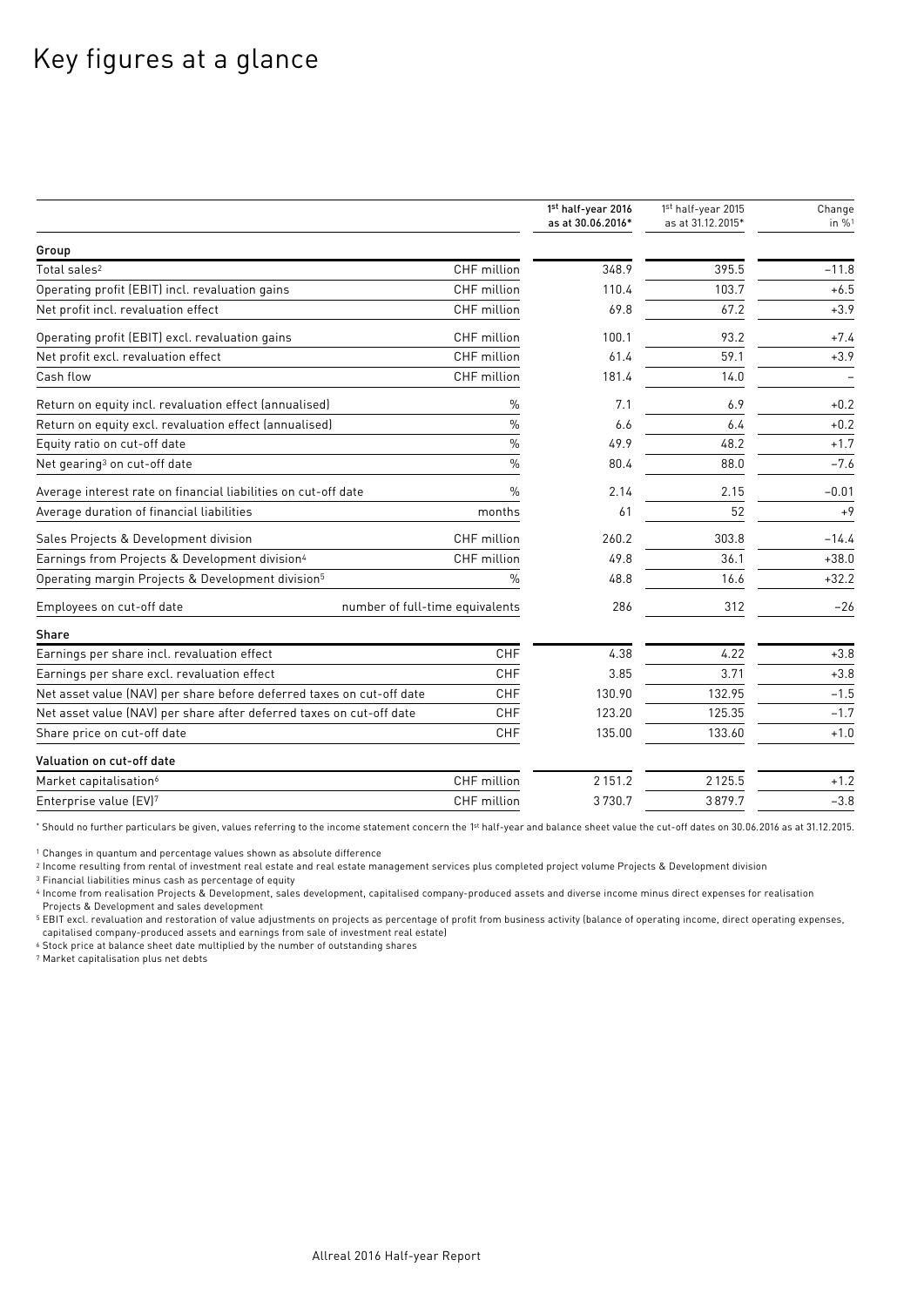# Real estate at a glance

|                                                          |                       | 1st half-year 2016<br>as at 30.06.2016* | 1st half-year 2015<br>as at 31.12.2015 | Change<br>in $\%$ <sup>1</sup> |
|----------------------------------------------------------|-----------------------|-----------------------------------------|----------------------------------------|--------------------------------|
| Yield-producing properties                               |                       |                                         |                                        |                                |
| Residential real estate                                  | number                | 20                                      | 19                                     | $+1$                           |
| Commercial real estate                                   | number                | 39                                      | 43                                     | $-4$                           |
| Market value on cut-off date                             | CHF million           | 3418.6                                  | 3475.3                                 | $-1.6$                         |
| Rental income from investment real estate                | CHF million           | 86.5                                    | 88.5                                   | $-2.3$                         |
| Vacancy rate <sup>2</sup>                                | $\frac{0}{n}$         | 6.2                                     | 7.6                                    | $-1.4$                         |
| Real estate expenses                                     | CHF million           | $-11.5$                                 | $-15.9$                                | $-27.7$                        |
| Real estate expenses                                     | in % of rental income | 13.3                                    | 18.0                                   | $-4.7$                         |
| Gross yield <sup>3</sup>                                 | $\%$                  | 5.2                                     | 5.2                                    |                                |
| Net yield <sup>4</sup>                                   | $\%$                  | 4.3                                     | 4.2                                    | $+0.1$                         |
| Real estate under construction                           |                       |                                         |                                        |                                |
| <b>Buildings</b>                                         | number                | $\overline{2}$                          | $\overline{2}$                         |                                |
| Market value on cut-off date                             | CHF million           | 45.8                                    | 49.9                                   | $-8.2$                         |
| Investment volume                                        | CHF million           | 111.0                                   | 96.0                                   | $+15.6$                        |
| Investment real estate for development                   |                       |                                         |                                        |                                |
| Book value development reserves on cut-off date          | CHF million           | 64.0                                    | 71.4                                   | $-10.4$                        |
| Estimated investment volume development reserves         | CHF million           | 559.0                                   | 637.0                                  | $-12.2$                        |
| Book value buildings under construction on cut-off date  | CHF million           | 69.3                                    | 171.4                                  | $-59.6$                        |
| Estimated investment volume buildings under construction | CHF million           | 283.0                                   | 268.0                                  | $+5.6$                         |
| Book value completed real estate on cut-off date         | CHF million           | 28.2                                    | 52.7                                   | $-46.5$                        |

\* Should no further particulars be given, values referring to the income statement concern the 1st half-year and balance sheet value the cut-off dates on 30.06.2016 as at 31.12.2015.

<sup>1</sup> Changes in quantum and percentage values are shown as absolute difference

<sup>2</sup> In percent of targeted rental income, cumulated at cut-off date

<sup>3</sup> Rental income from investment real estate in percent of continued market value as at 1 January

<sup>4</sup> Rental profit from investment real estate in percent of continued market value as at 1 January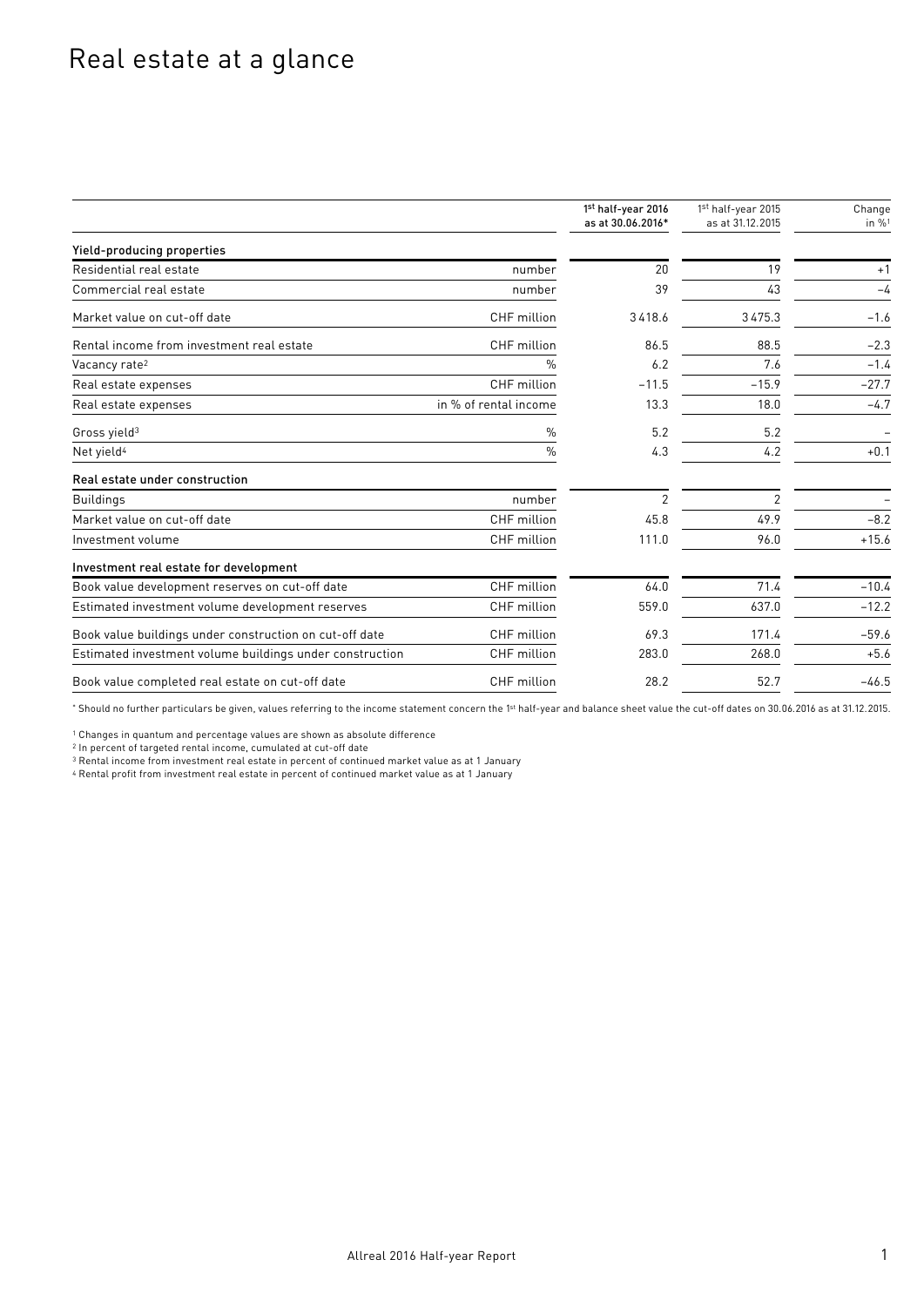# Table of contents

#### Half-year report

### Financial report

- Consolidated half-year financial statements of Allreal Group
- Information on the real estate portfolio
- EPRA key figures
- Additional information
- Organisation and schedule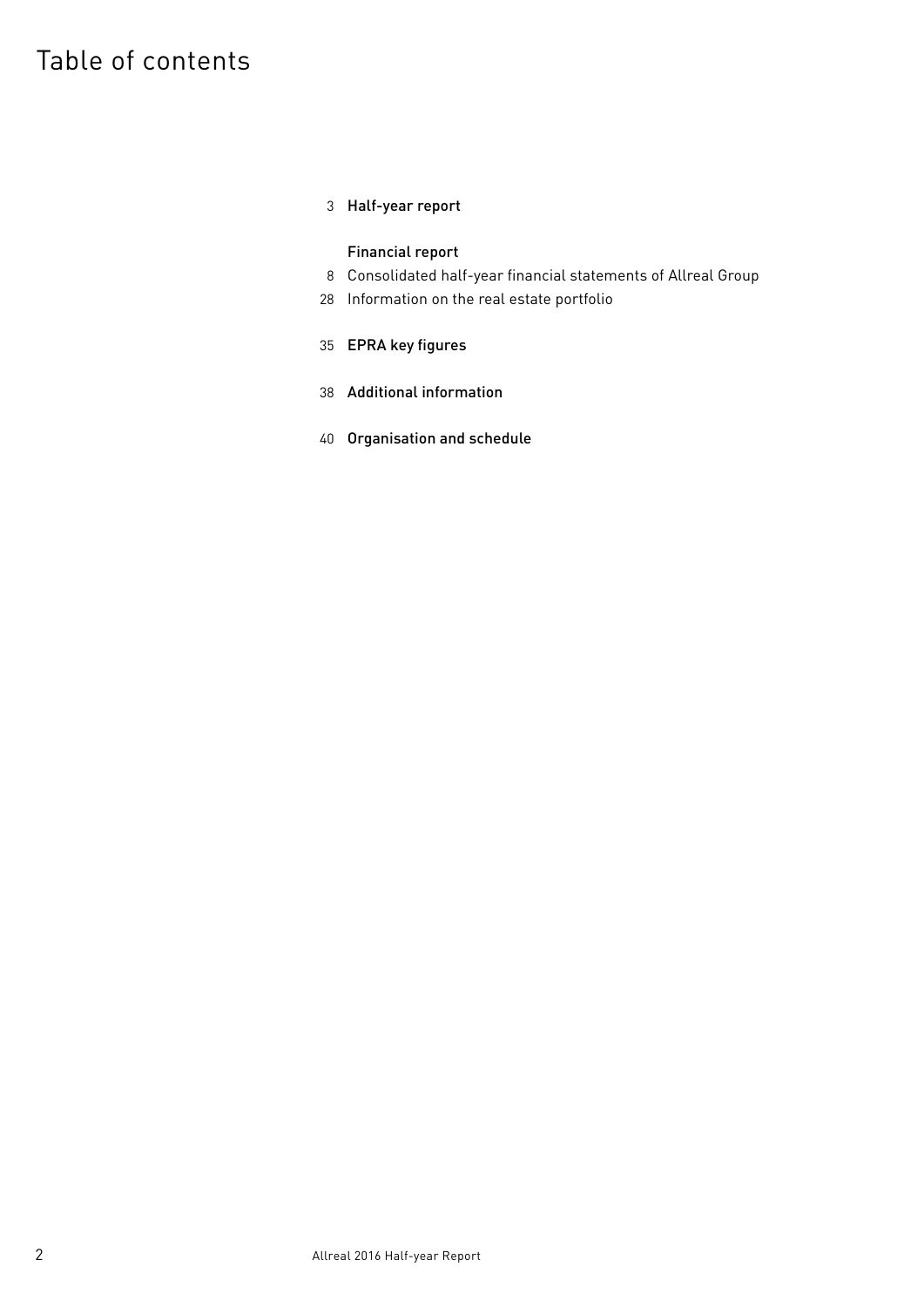- Convincing real-estate operating result
- Continued and sustained reduction of vacancy rate
- Gratifying Projects and Development result thanks to earnings from sales and consistent profitability in third-party business
- Confirmation of expectations for entire 2016 financial year

Allreal very successfully held its own in an increasingly demanding market environment. Net profit including revaluation effect for the first half year in 2016 amounted to CHF 69.8 million, or 3.9% above the comparable result the previous year (1st half 2015: CHF 67.2 million). The gratifying result is characterised by good real-estate earnings in the Real Estate division on the one hand, and by earnings from the sale of development real estate and pleasing earnings from third-party business in the Projects & Development division on the other.

Valuation of the properties held in investment real estate resulted in a value increase comparable to that of the previous year of CHF 10.3 million in total. Adjusted for the positive value correction, net profit of CHF 61.4 million was reported slightly above the very good result of the comparable period the previous year of CHF 59.1 million.

In the first six months of the year, revenue derived from the rental and management of properties and from the activity as a general contractor represents a total performance of CHF 348.9 million. As expected, this amount is 11.8% below that of the comparable period the previous year  $(1^{st}$  half 2015: CHF 395.5 million). The decline is due mainly to the reduced project volume handled by the Projects & Development division.

On the cut-off date, Allreal employed a total of 308 employees (31.12.2015: 337 employees) in Basel, Bern, Cham and Zurich. The lower number of employees reflects the company's consistent focus on projects with calculable risks and a sound profit potential and the ensuing lower project volume.

#### Real Estate division

Owing to the sale of yield-producing properties in the second half of 2015 and in the period under review, rental income declined slightly by 2.3% to CHF 86.5 million when compared to the comparable period the previous year (1st half 2015: CHF 88.5 million). Compared to the second half of 2015, rental income in the period under review grew as a result of the lower vacancy rate and despite the reduced inventory of yield-producing properties.

Thanks to numerous achievements concerning initial letting and re-letting of both residential and commercial real estate, the cumulative vacancy rate declined by 1.4 percentage points to 6.2% of target rental income (1st half 2015: 7.6%). Owing to positive negotiations with various prospective tenants, Allreal expects the vacancy rate to continue to decline in the second half of 2016. This is based, not least, on a rental agreement signed after the cut-off date concerning the office building on Lilienthal Boulevard 2–8 in Opfikon ZH comprising 13,400 square metres of useful space. As a result, the building is fully let.

#### Net profit CHF million



■ Net profit Net profit incl. revaluation effect

excl. revaluation effect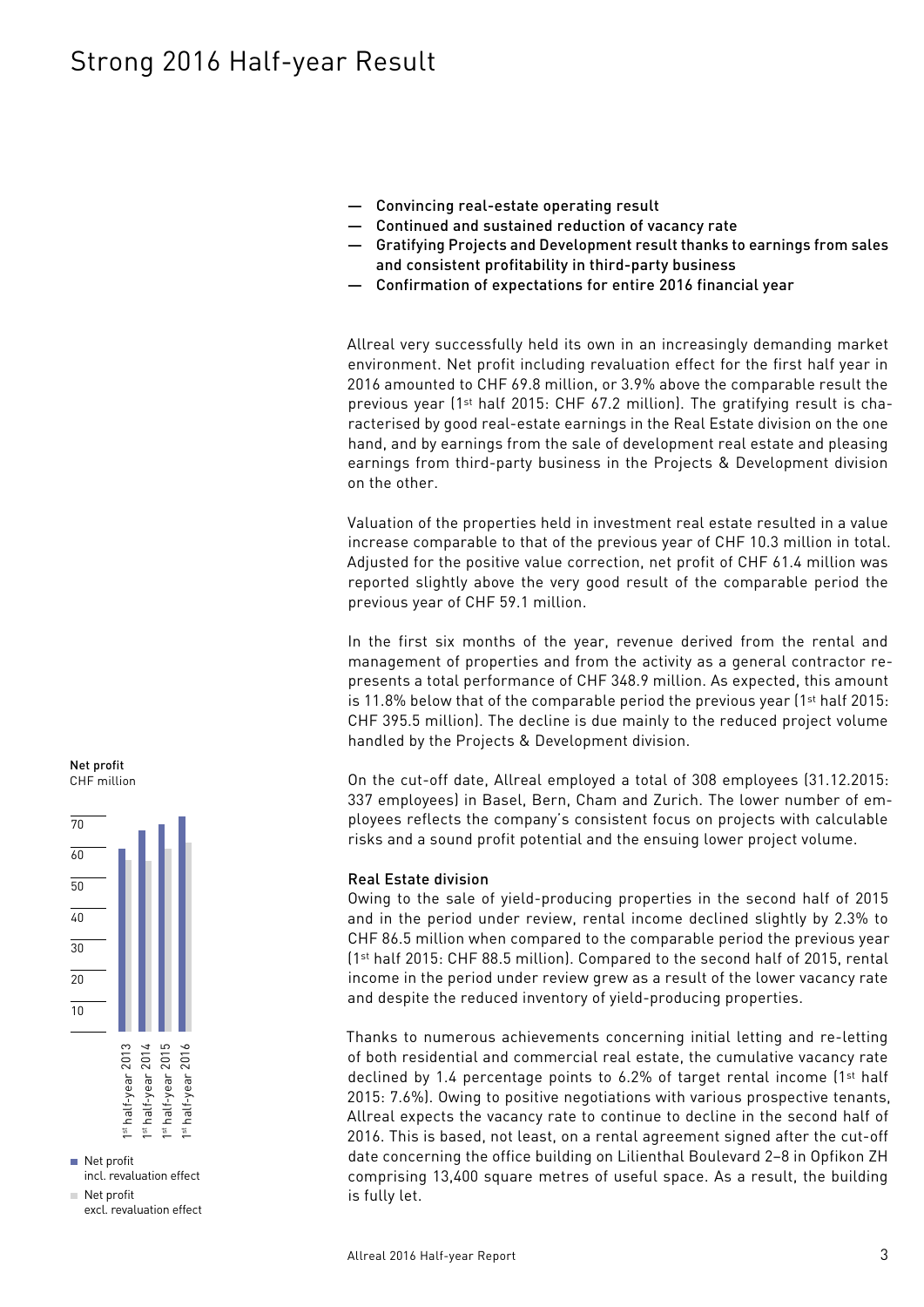



Income from investment real estate CHF million



Real-estate expenses for the first half of 2016 amounted to CHF 11.5 million which, in terms of total rental income, represents an expense rate of 13.3% (1st half 2015: CHF 15.9 million/18.0%). The value is therefore clearly below the standard range of 15% to 17% but is expected to approach the 15% level in the second half of 2016.

The reduced loss in revenue connected with the decreasing vacancy rate and the lower real-estate expenses resulted in a net yield of 4.3%.

In the period under review, Hammer Retex recorded sales of CHF 2.2 million (1st half 2015: CHF 3.2 million) by means of management, maintenance and marketing of real estate. The decline is primarily due to the higher share of work for the group.

Operating profit excluding revaluation gains of CHF 77.0 million reported by the Real Estate division for the first half of 2016 is 12.8% below that of the comparable period the previous year (1st half 2015: CHF 88.3 million) which was characterised by extraordinary sales profits.

The portfolio of yield-producing properties experienced one addition and four divestments in the first half of 2016.

The addition concerns a residential and commercial building from Allreal's own development and realisation located on Schiffbaustrasse in Zurich-West; at the time of completion in June 2016, all apartments and a considerable share of the commercial space in the building were let.

In the period under review, three commercial properties in Zurich and Dietlikon with total floor space of 15,000 square metres were sold to an institutional investor and an office building in Zurich Aussersihl. The profit resulting from the sale amounts to CHF 5.6 million (1st half 2015: CHF 18.4 million) or 6.0% above the total book value of the four divested buildings.

The portfolio of yield-producing properties as at 30 June 2016 comprised 20 residential and 39 commercial buildings.

Following the addition of a planned commercial building in Bülach ZH and the divestment of a residential and commercial building in Zurich-West – both by means of reclassification – the portfolio of investment real estate under construction comprised two projects representing a total market value on the cut-off date of CHF 45.8 million, an estimated investment volume of CHF 111.0 million and annual target rental income of CHF 6.7 million.

The valuation of the investment properties by an external estimator as at 30 June 2016 resulted in a positive total value adjustment before tax of CHF 10.3 million (1st half 2015: CHF 10.5 million). Of this amount, CHF 3.8 million applied to yield-producing properties and CHF 6.5 million to investment real estate under construction.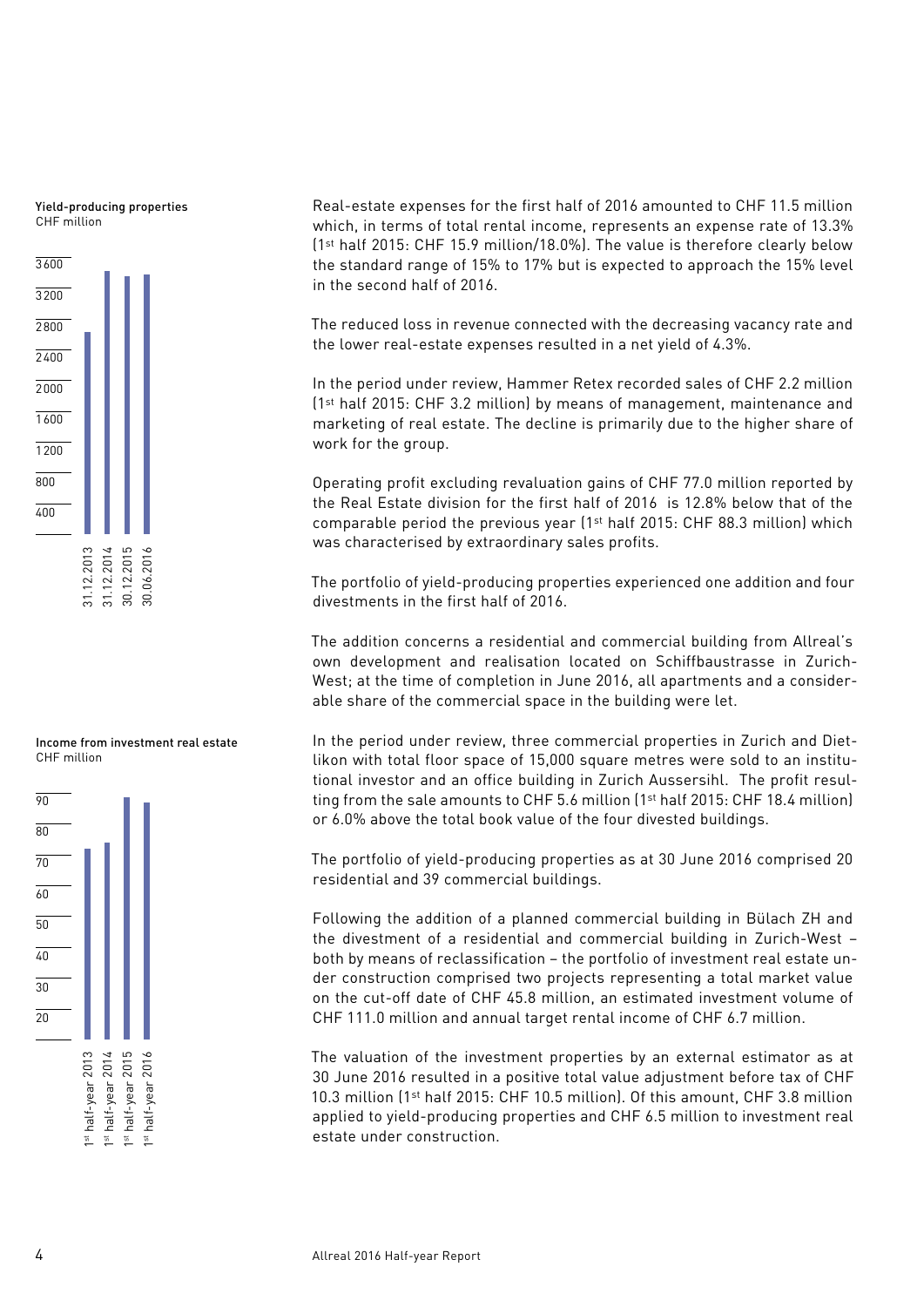Earnings from Projects & Development CHF million



The total value of the portfolio including divestments and reclassifications effected in the period under review and the positive value adjustments as at the cut-off date amounted to CHF 3.42 billion (1st half 2015: CHF 3.53 billion).

The Real Estate division's share in the group's net operating result was 70.8% (1st half 2015: 94.2%).

#### Projects & Development division

Earnings generated by the Projects & Development division in the first half of 2016 from the development and realisation for third parties, sale of development real estate and capitalised performance of own projects amounted to CHF 49.8 million (1st half 2015: CHF 36.1 million).

Gains resulting from the sale of development real estate of CHF 22.1 million – of which a share of more than 80% relates to the ownership transfer of 90 units in the Guggach residential project in Zurich Unterstrass – represent a significant contribution toward the earnings result reported 38% above the comparable value the previous year.

Earnings of CHF 24.4 million generated by the Realisation department – development and realisation for third parties – remained at the previous year's level representing a pleasingly stable gross margin of 11.3% (1<sup>st</sup> half 2015: 11.6%).

Profits of CHF 24.3 million reported by the Projects & Development division accrued in the first half of 2016 (1st half 2015: CHF 6.0 million) from the sale of development real estate and lower operating expenses resulted in distinctly higher earnings before interest and taxes (EBIT) compared to the previous year.

Allreal is currently planning the realisation of a site in Bülach-Nord measuring over 55,000 square metres to be used mainly for residential purposes comprising about 420 rental and 70 condominium units in the medium price range plus office and commercial space.

The investment volume of the project developed by Allreal itself amounts to over CHF 306 million. In the period under review, Project Development transferred the first of eight sub-projects to the Realisation department. The residential complex for Allreal's own portfolio to be completed by 2018 includes four blocks comprising a total of 76 rental apartments. A large share of the remaining project is to be sold to a certain investor who has already been determined.

In the period under review, the development property on Kirschblütenweg in Basel was brought to the construction stage and transferred to the Realisation department. The 12 residential units ready for occupation in 2018 have already been sold.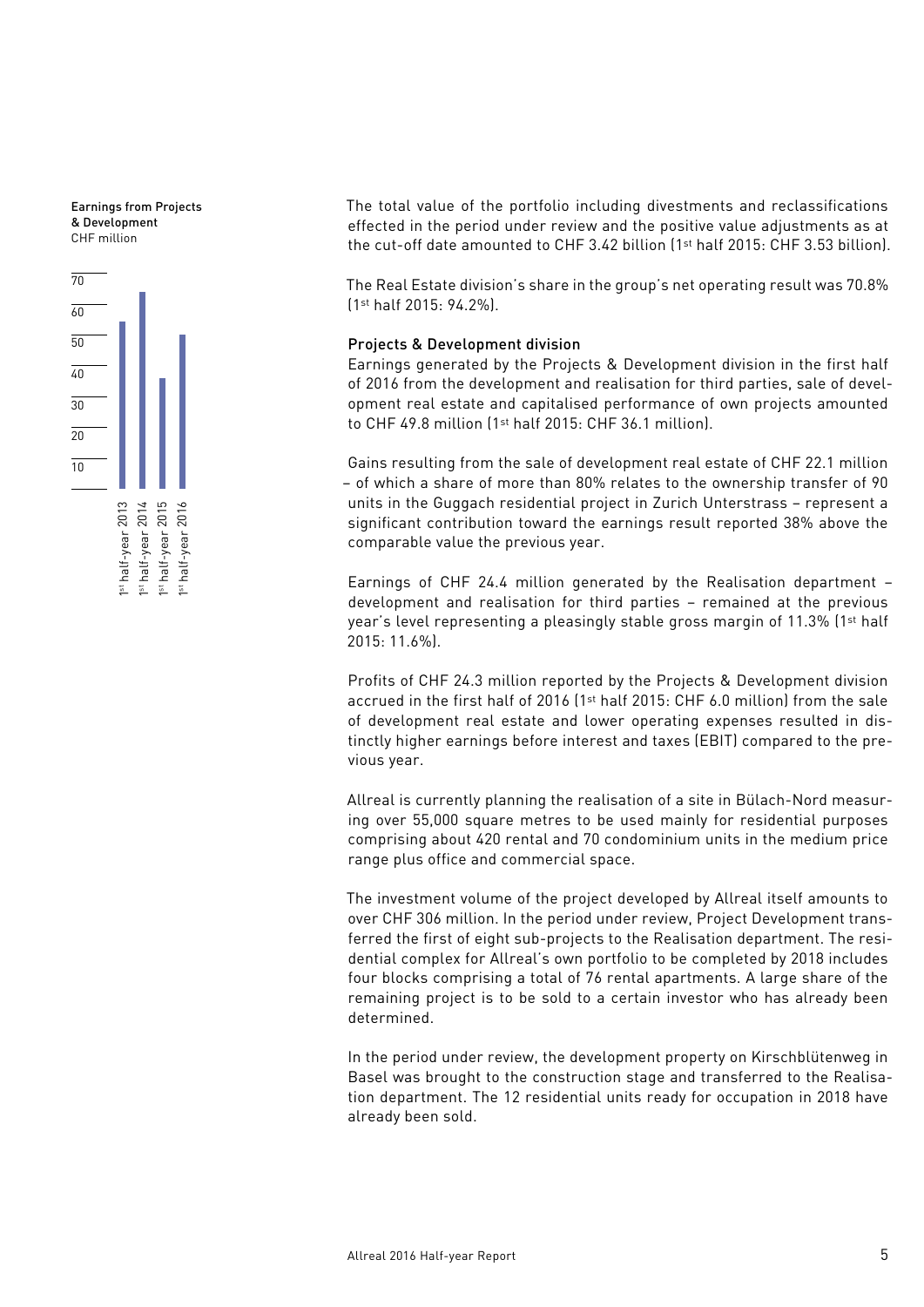Return on equity (RoE) incl. revaluation effect in percent



Equity ratio in percent



Minimum

The project volume completed by the Realisation department in the first half of 2016 amounted to CHF 260.2 million (1st half 2015: 303.8 million). The lower amount compared to the comparable period the previous year reflects Allreal's consistent focus on the realisation of projects with calculable risks and sound profit potential.

The share of the project volume handled for third parties amounted to CHF 215.5 million, that of development projects designated for the sale to third parties to CHF 17.8 million, and that of own projects for Allreal's own portfolio to CHF 26.9 million (1st half 2015: CHF 224 million/CHF 36 million/CHF 44 million).

Of the entire project volume, 69.2% represents new construction projects and 30.8% refurbishment and conversion projects (1st half 2015: 76.4% / 23.6%). Secured order backlog on the cut-off date amounted to CHF 714 million which will guarantee utilisation of existing capacity for a period of over 12 months.

With 49 units sold, the sale of development real estate was gratifying. Profit of CHF 22.1 million accrued in the period under review was derived to a large degree from the Guggach project in Zurich Unterstrass. The projects Kirschblütenweg in Basel, Pfruendmatt in Mettmenstetten and Cholplatz in Bülach contributed to the good result. Following the sale of the last condominium in the Holengasse project in Meilen, 38 units in 6 projects were available on the cut-off date, 14 of the units ready for occupation.

In the first half of 2016, the Project & Development division's share in the Group's net operating result represented 29.2% (1st half 2015: 5.8%).

#### Advantageous financing despite negative interest rates

Owing to the immense inflow of funds resulting from the sale of development real estate and yield-producing real estate, financial debt as at the cut-off date decreased by CHF 170 million to 1.61 billion (31.12.2015: CHF 1.78 billion).

In the period under review, a 2.50% debenture loan of CHF 150 million was redeemed by a 0.625% debenture loan for the same amount to be released in 2024. Negative interest rates applying to interest swaps resulted in slightly higher financial expenses for the period under review. The average interest rate for debt on the cut-off date was 2.14% at an average time to maturity of 61 months (31.12.2015: 2.15% / 52 months).

Freely available lines of credit as at 30 June 2016 amounted to CHF 643 million with a debt capacity of CHF 1.4 billion. The company thus enjoys advantageous financing and is in a position to take efficient advantage of opportunities as they arise.

As at 30 June 2016, Allreal's equity ratio amounted to 49.8% and net gearing to 80.4% (31.12.2015: 48.2% / 88.0%). Return on equity excluding revaluation gains grew by 0.2 percentage points to 6.6% in the period under review.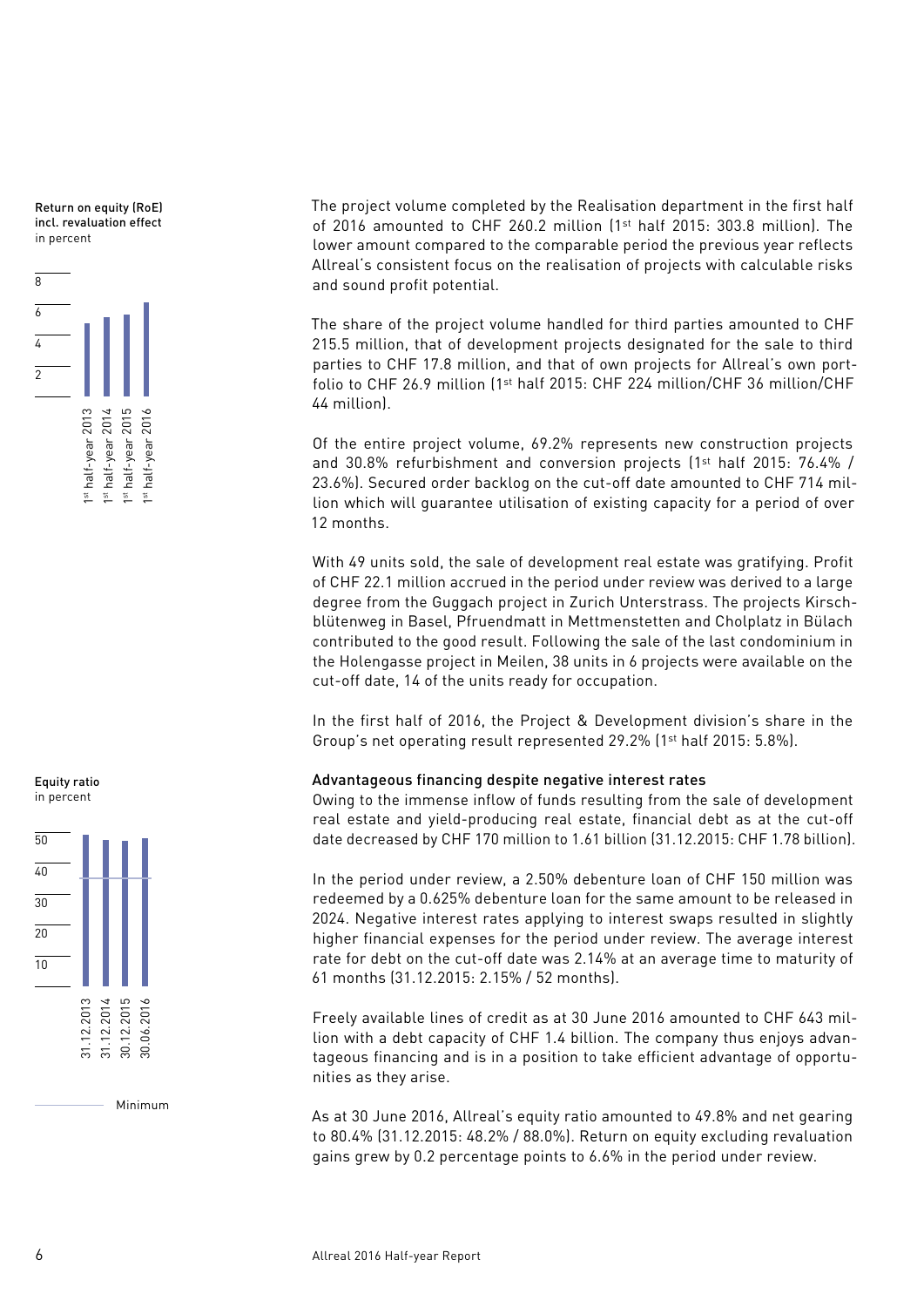#### Outlook

For more than a decade the real-estate market has experienced continuous growth. Insecurity concerning the further course of the economy and the development of the legal and political parameters connected with an oversupply of residential and commercial space apparent in certain regions will inevitably lead to an increasingly demanding market environment.

Thanks to the combination of a stable-income real-estate portfolio with the activity of a general contractor, this development can be connected with opportunities for Allreal. Consequently, the company looks to the future optimistically and with confidence.

Allreal recognises potential especially in the development and realisation of residential and commercial properties for our own portfolio and for profitable sale to third parties. Own projects already started on or far advanced in development allow for portfolio growth possible in the coming years of more than 200 million francs in total.

Parallel to the stronger focus on project development and its dynamisation, Allreal aims to consistently implement measures to continue reducing the vacancy rate and to increase efficiency while securing quality and profitability.

The company expects business in the second half of 2016 to continue developing at a constant rate and, therefore, it anticipates operating net profit for the entire 2016 financial year to compare to that of the previous year.

The Board of Directors and Group Management wish to take this opportunity to thank our shareholders for their trust and all staff members for their commitment. These two conditions are indispensable for both the strong 2016 half-year results and the optimistic assessment of future prospects.

When

Bruno Bettoni Chairman

Roger Herzog Chief Executive Officer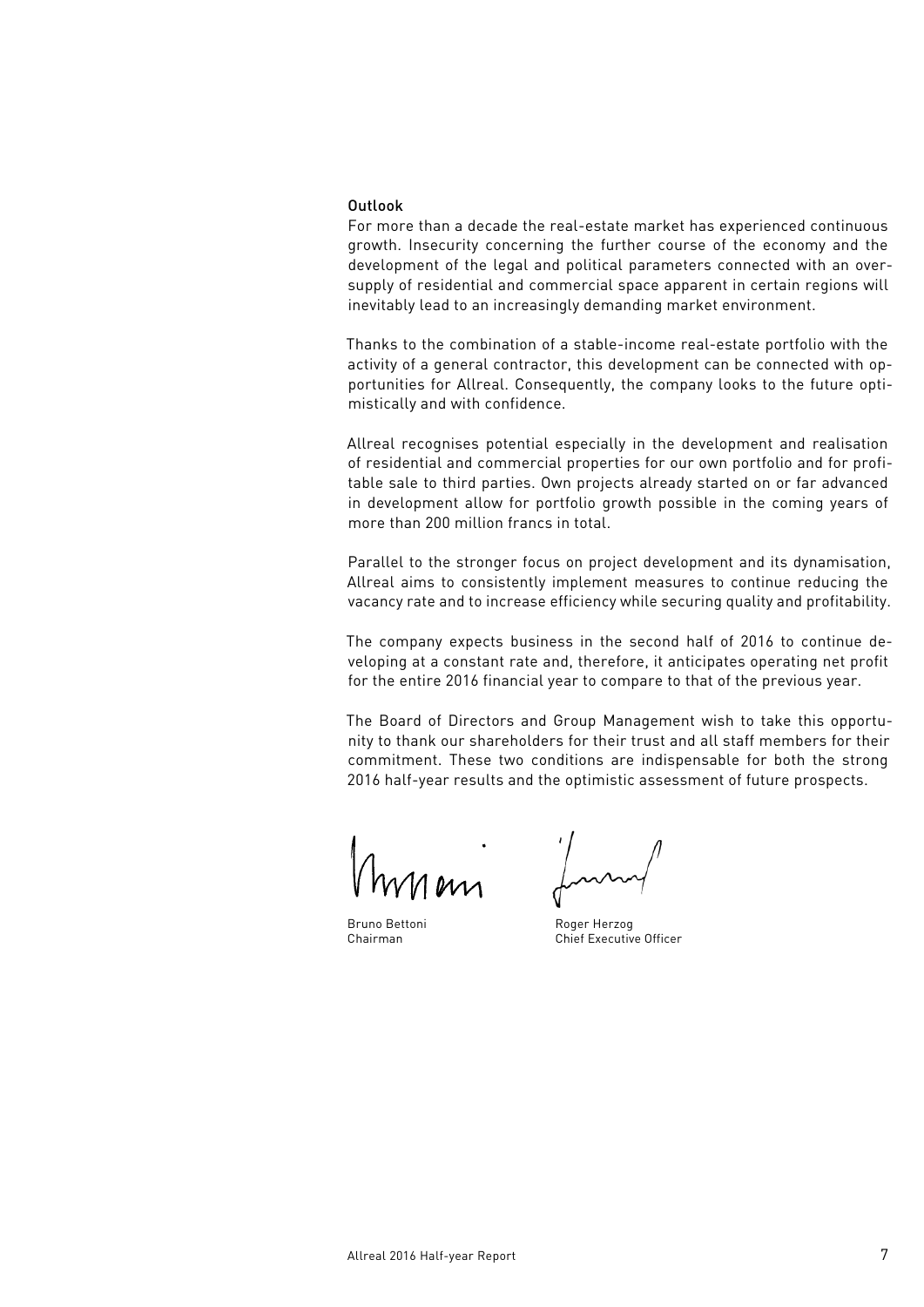# Consolidated half-year financial statements of Allreal Group

### Consolidated statement of comprehensive income

| CHF million                                                      | Notes | 1st half-year 2016 | 1st half-year 2015<br>reviewed |
|------------------------------------------------------------------|-------|--------------------|--------------------------------|
|                                                                  |       |                    | 88.5                           |
| Income from renting investment real estate                       | 2     | 86.5               |                                |
| Income from real estate management services                      | 3     | 2.2                | 3.2                            |
| Income from realisation Projects & Development                   | 4     | 215.5              | 223.7                          |
| Income from sales Development                                    | 4     | 170.3              | 31.9                           |
| Diverse income                                                   | 4     | 0.2                | 0.1                            |
| Operating income                                                 |       | 474.7              | 347.4                          |
| Direct expenses for rented investment real estate                | 5     | $-11.5$            | $-15.9$                        |
| Direct expenses from realisation Projects & Development          | 4     | $-191.1$           | $-197.7$                       |
| Direct expenses from sales Development                           | 4     | $-148.2$           | $-28.3$                        |
| Direct operating expenses                                        |       | $-350.8$           | -241.9                         |
| Personnel expenses                                               |       | $-25.1$            | $-28.8$                        |
| Other operating expenses                                         |       | $-7.1$             | $-7.1$                         |
| Operating expenses                                               |       | $-32.2$            | $-35.9$                        |
| Capitalised company-produced assets                              | 4     | 3.1                | 6.4                            |
| Earnings from sale of investment real estate                     | 6     | 5.6                | 18.4                           |
| Higher valuation of yield-producing properties                   |       | 21.6               | 35.5                           |
| Lower valuation of yield-producing properties                    |       | $-17.8$            | $-33.5$                        |
| Higher valuation of investment real estate under construction    |       | 6.5                | 8.5                            |
| Lower valuation of investment real estate under construction     |       | 0.0                | 0.0                            |
| Earnings from revaluation of investment real estate              | 7     | 10.3               | 10.5                           |
| <b>EBITDA</b>                                                    |       | 110.7              | 104.9                          |
| Depreciation other property, plant and equipment                 |       | $-0.3$             | $-0.2$                         |
| Amortisation intangible assets                                   |       | 0.0                | $-1.0$                         |
| <b>Operating profit (EBIT)</b>                                   |       | 110.4              | 103.7                          |
| Finance income                                                   |       | 0.9                | 0.9                            |
| Finance expenses                                                 | 8     | $-22.5$            | $-18.8$                        |
| Net profit before tax                                            |       | 88.8               | 85.8                           |
| Tax expenses                                                     |       | $-19.0$            | $-18.6$                        |
| Net profit                                                       |       | 69.8               | 67.2                           |
| Items subsequently restated in profit or loss statement:         |       |                    |                                |
| Valuation of financial instruments                               |       | $-2.5$             | $-7.2$                         |
| Deferred taxes resulting from valuation of financial instruments |       | 0.5                | 1.6                            |
| Items not subsequently restated in profit or loss statement:     |       |                    |                                |
| Changes in employee benefits                                     |       | $-13.5$            | 1.5                            |
| Deferred taxes from changes in employee benefits                 |       | 3.0                | $-0.3$                         |
| Other comprehensive income                                       |       | $-12.5$            | -4.4                           |
| Total comprehensive income                                       |       | 57.3               | 62.8                           |
| Earnings per share in CHF                                        | 9     | 4.38               | 4.22                           |
| Diluted earnings per share in CHF                                | 9     | 4.39               | 4.23                           |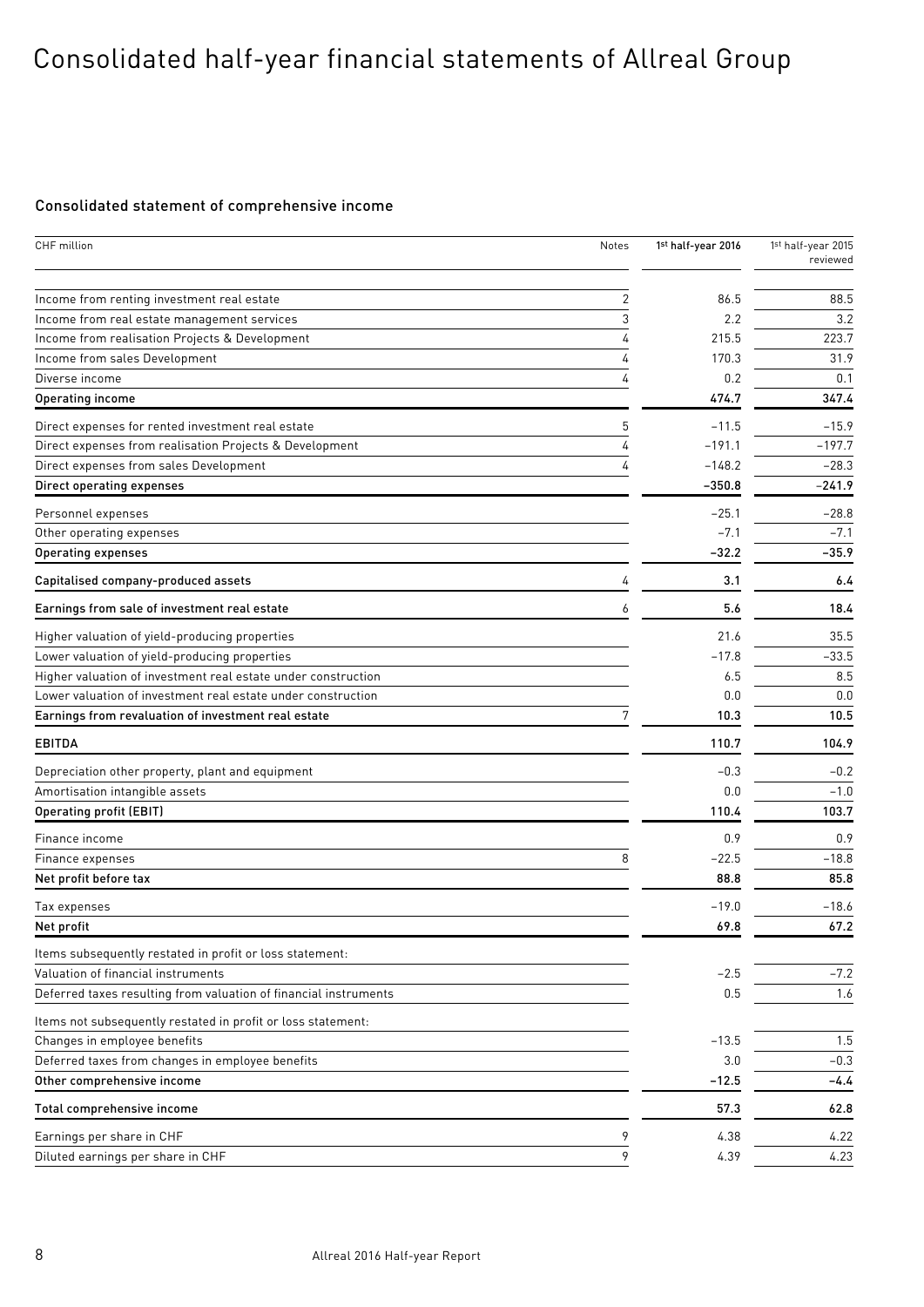# Consolidated balance sheet

| CHF million                               | Notes | 30.06.2016 | 31.12.2015<br>audited |
|-------------------------------------------|-------|------------|-----------------------|
|                                           |       |            |                       |
| Investment real estate                    | 10    | 3418.6     | 3475.3                |
| Investment real estate under construction | 10    | 45.8       | 49.9                  |
| Other property, plant and equipment       |       | 1.4        | 1.6                   |
| Financial assets                          |       | 139.7      | 143.4                 |
| Deferred tax assets                       |       | 41.5       | 42.2                  |
| Non-current assets                        |       | 3647.0     | 3712.4                |
| Development real estate                   | 11    | 161.5      | 295.5                 |
| Trade receivables                         |       | 87.6       | 96.4                  |
| Other receivables                         |       | 11.5       | 8.3                   |
| Cash                                      |       | 27.7       | 23.4                  |
| <b>Current assets</b>                     |       | 288.3      | 423.6                 |
| Assets                                    |       | 3935.3     | 4136.0                |
| Share capital                             | 12    | 797.1      | 797.1                 |
| Capital reserves                          |       | 141.1      | 232.7                 |
| Treasury shares                           | 12    | $-0.8$     | $-4.4$                |
| Retained earnings                         |       | 1026.0     | 968.7                 |
| Equity                                    |       | 1963.4     | 1994.1                |
| Long-term borrowings                      | 13    | 922.2      | 774.1                 |
| Deferred tax liabilities                  |       | 164.1      | 163.4                 |
| Long-term provisions                      |       | 2.7        | 3.0                   |
| Liabilities staff pension fund            |       | 18.4       | 4.2                   |
| Derivative financial instruments          |       | 76.6       | 71.8                  |
| Long-term liabilities                     |       | 1184.0     | 1016.5                |
| Trade payables                            |       | 66.4       | 62.7                  |
| Payments for development real estate      |       | 8.9        | 24.1                  |
| Current tax liabilities                   |       | 0.0        | 9.1                   |
| Derivative financial instruments          |       | 1.8        | 0.0                   |
| Other current liabilities                 |       | 21.4       | 21.9                  |
| Short-term provisions                     |       | 4.4        | 4.1                   |
| Short-term borrowings                     | 13    | 685.0      | 1003.5                |
| Short-term liabilities                    |       | 787.9      | 1125.4                |
| Liabilities                               |       | 1971.9     | 2141.9                |
| <b>Equity and liabilities</b>             |       | 3935.3     | 4136.0                |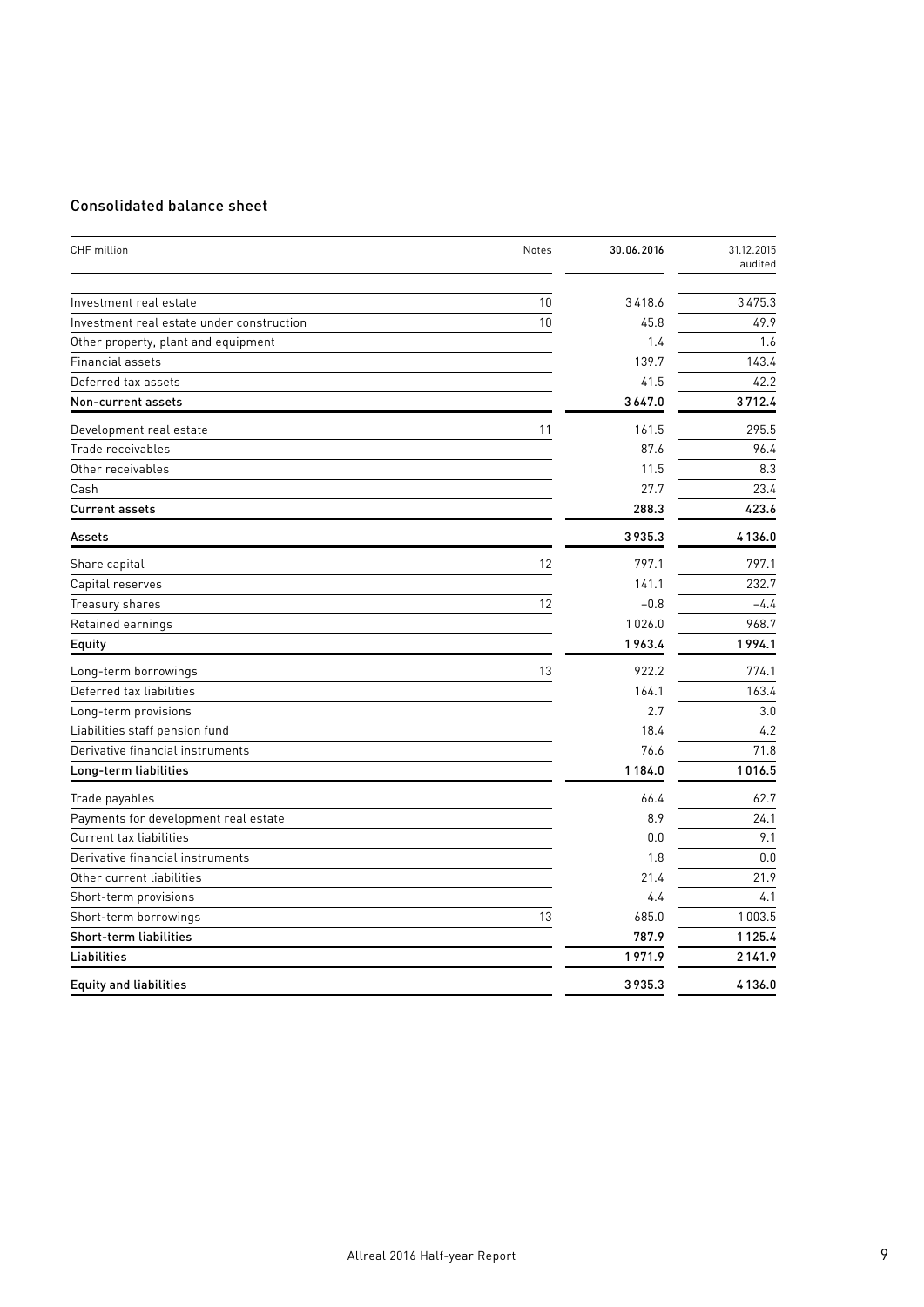# Consolidated statement of changes in shareholders' equity

|                                                      |                  |                     |                    |                     | Retained earnings       |                               |         |
|------------------------------------------------------|------------------|---------------------|--------------------|---------------------|-------------------------|-------------------------------|---------|
| CHF million                                          | Share<br>capital | Capital<br>reserves | Treasury<br>shares | Hedging<br>reserves | Revaluation<br>reserves | Other<br>retained<br>reserves | Total   |
| As at 1 January 2015                                 | 797.1            | 320.2               | $-0.1$             | $-50.6$             | 85.1                    | 802.3                         | 1954.0  |
| Net profit                                           |                  |                     |                    |                     |                         | 67.2                          | 67.2    |
| Valuation of financial<br>instruments                |                  |                     |                    | $-5.6$              |                         |                               | $-5.6$  |
| Changes in employee benefits                         |                  |                     |                    |                     |                         | 1.2                           | 1.2     |
| Total comprehensive income                           |                  |                     |                    | $-5.6$              |                         | 68.4                          | 62.8    |
| Purchase treasury shares                             |                  |                     | $-17.1$            |                     |                         |                               | $-17.1$ |
| Sale treasury shares                                 |                  |                     | 9.8                |                     |                         | $-0.1$                        | 9.7     |
| Pay-out of reserves from<br>capital contributions    |                  | $-87.5$             |                    |                     |                         |                               | $-87.5$ |
| Share-based reimbursement                            |                  |                     | 0.1                |                     |                         |                               | 0.1     |
| Reclassification                                     |                  |                     |                    |                     | 19.3                    | $-19.3$                       | 0.0     |
| As at 30 June 2015<br><i><u><b>freviewed</b></u></i> | 797.1            | 232.7               | $-7.3$             | $-56.2$             | 104.4                   | 851.3                         | 1922.0  |
| Net profit                                           |                  |                     |                    |                     |                         | 54.7                          | 54.7    |
| Valuation of financial                               |                  |                     |                    | 6.8                 |                         |                               | 6.8     |
| instruments                                          |                  |                     |                    |                     |                         |                               |         |
| Changes in employee benefits                         |                  |                     |                    |                     |                         | 7.7                           | 7.7     |
| Total comprehensive income                           |                  |                     |                    | 6.8                 |                         | 62.4                          | 69.2    |
| Purchase treasury shares                             |                  |                     | $-10.5$            |                     |                         |                               | $-10.5$ |
| Sale treasury shares                                 |                  |                     | 13.3               |                     |                         |                               | 13.3    |
| Share-based reimbursement                            |                  |                     | 0.1                |                     |                         |                               | 0.1     |
| Reclassification                                     |                  |                     |                    |                     | 12.0                    | $-12.0$                       | 0.0     |
| As at 31 December 2015<br>(audited)                  | 797.1            | 232.7               | $-4.4$             | $-49.4$             | 116.4                   | 901.7                         | 1994.1  |
| Net profit                                           |                  |                     |                    |                     |                         | 69.8                          | 69.8    |
| Valuation of financial<br>instruments                |                  |                     |                    | $-2.0$              |                         |                               | $-2.0$  |
| Changes in employee benefits                         |                  |                     |                    |                     |                         | $-10.5$                       | $-10.5$ |
| Total comprehensive income                           |                  |                     |                    | $-2.0$              |                         | 59.3                          | 57.3    |
| Purchase treasury shares                             |                  |                     | $-7.9$             |                     |                         |                               | $-7.9$  |
| Sale treasury shares                                 |                  |                     | 11.4               |                     |                         |                               | 11.4    |
| Pay-out of reserves from                             |                  | $-91.6$             |                    |                     |                         |                               | $-91.6$ |
| capital contributions                                |                  |                     |                    |                     |                         |                               |         |
| Share-based reimbursement                            |                  |                     | 0.1                |                     |                         |                               | 0.1     |
| Reclassification                                     |                  |                     |                    |                     | 26.9                    | $-26.9$                       | 0.0     |
| As at 30 June 2016                                   | 797.1            | 141.1               | $-0.8$             | $-51.4$             | 143.3                   | 934.1                         | 1963.4  |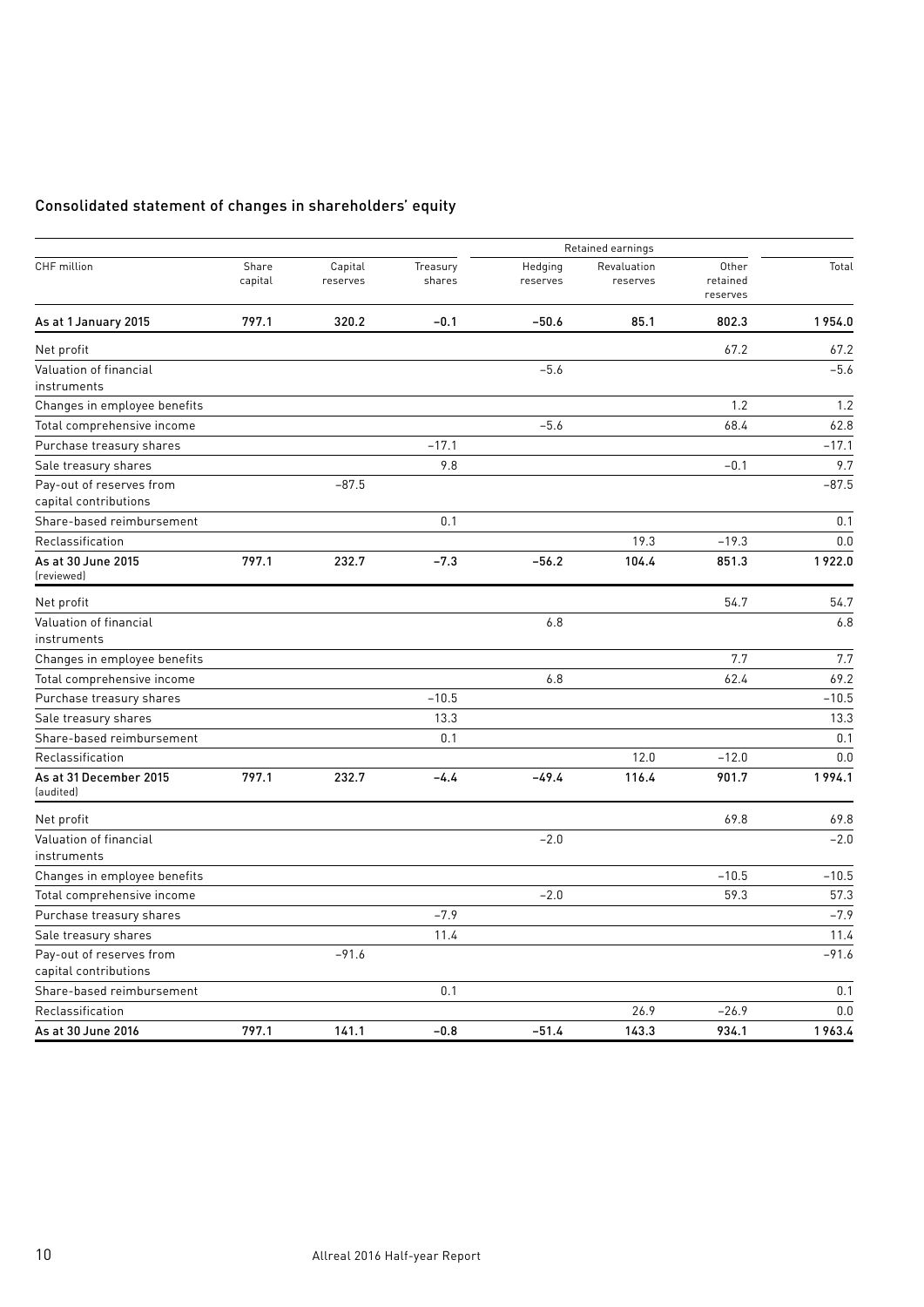# Consolidated cash flow statement

| 85.8<br>Earnings before tax<br>88.8<br>17.9<br>Net financial expense<br>21.6<br>$-10.5$<br>Earnings from revaluation of investment real estate<br>$-10.3$<br>0.3<br>0.2<br>Depreciation other property, plant and equipment<br>Depreciation intangible assets<br>0.0<br>Earnings from sale of investment real estate<br>$-5.6$<br>$-2.1$<br>Capitalisation of company-produced assets in development real estate<br>0.1<br>Share-based reimbursement<br>Change in pension fund obligations affecting net income<br>0.6<br>0.4<br>134.5<br>Change in trade receivables<br>8.8<br>$-3.2$<br>$-0.3$<br>3.8<br>$-15.2$<br>$-0.5$<br>$-22.1$<br>0.9<br>$-19.1$<br>181.4<br>$-7.0$<br>10<br>98.8<br>6<br>$-13.6$<br>Investment in investment real estate under construction<br>10<br>0.0<br>0.1<br>0.0<br>$-2.6$<br>Decrease in financial assets<br>5.8<br>81.5<br>65.0<br>$-235.0$<br>149.4<br>$-150.0$<br>$-7.9$<br>11.5<br>Payout of reserves from capital contributions<br>$-91.6$<br>$-258.6$<br>4.3<br>23.4<br>Cash at 30 June<br>27.7 | CHF million<br>Notes                                    | 1st half-year 2016 | 1st half-year 2015<br>reviewed |
|----------------------------------------------------------------------------------------------------------------------------------------------------------------------------------------------------------------------------------------------------------------------------------------------------------------------------------------------------------------------------------------------------------------------------------------------------------------------------------------------------------------------------------------------------------------------------------------------------------------------------------------------------------------------------------------------------------------------------------------------------------------------------------------------------------------------------------------------------------------------------------------------------------------------------------------------------------------------------------------------------------------------------------------|---------------------------------------------------------|--------------------|--------------------------------|
|                                                                                                                                                                                                                                                                                                                                                                                                                                                                                                                                                                                                                                                                                                                                                                                                                                                                                                                                                                                                                                        |                                                         |                    |                                |
|                                                                                                                                                                                                                                                                                                                                                                                                                                                                                                                                                                                                                                                                                                                                                                                                                                                                                                                                                                                                                                        |                                                         |                    |                                |
|                                                                                                                                                                                                                                                                                                                                                                                                                                                                                                                                                                                                                                                                                                                                                                                                                                                                                                                                                                                                                                        |                                                         |                    |                                |
|                                                                                                                                                                                                                                                                                                                                                                                                                                                                                                                                                                                                                                                                                                                                                                                                                                                                                                                                                                                                                                        |                                                         |                    |                                |
|                                                                                                                                                                                                                                                                                                                                                                                                                                                                                                                                                                                                                                                                                                                                                                                                                                                                                                                                                                                                                                        |                                                         |                    | 1.0                            |
|                                                                                                                                                                                                                                                                                                                                                                                                                                                                                                                                                                                                                                                                                                                                                                                                                                                                                                                                                                                                                                        |                                                         |                    | $-18.4$                        |
|                                                                                                                                                                                                                                                                                                                                                                                                                                                                                                                                                                                                                                                                                                                                                                                                                                                                                                                                                                                                                                        |                                                         |                    | $-4.7$                         |
|                                                                                                                                                                                                                                                                                                                                                                                                                                                                                                                                                                                                                                                                                                                                                                                                                                                                                                                                                                                                                                        |                                                         |                    | 0.1                            |
|                                                                                                                                                                                                                                                                                                                                                                                                                                                                                                                                                                                                                                                                                                                                                                                                                                                                                                                                                                                                                                        |                                                         |                    | 0.8                            |
|                                                                                                                                                                                                                                                                                                                                                                                                                                                                                                                                                                                                                                                                                                                                                                                                                                                                                                                                                                                                                                        | Other items                                             |                    | 1.1                            |
|                                                                                                                                                                                                                                                                                                                                                                                                                                                                                                                                                                                                                                                                                                                                                                                                                                                                                                                                                                                                                                        | Change in development real estate                       |                    | $-0.1$                         |
|                                                                                                                                                                                                                                                                                                                                                                                                                                                                                                                                                                                                                                                                                                                                                                                                                                                                                                                                                                                                                                        |                                                         |                    | $-3.5$                         |
|                                                                                                                                                                                                                                                                                                                                                                                                                                                                                                                                                                                                                                                                                                                                                                                                                                                                                                                                                                                                                                        | Change in other receivables                             |                    | 2.8                            |
|                                                                                                                                                                                                                                                                                                                                                                                                                                                                                                                                                                                                                                                                                                                                                                                                                                                                                                                                                                                                                                        | Change in provisions                                    |                    | 0.2                            |
|                                                                                                                                                                                                                                                                                                                                                                                                                                                                                                                                                                                                                                                                                                                                                                                                                                                                                                                                                                                                                                        | Change in trade payables                                |                    | $-3.2$                         |
|                                                                                                                                                                                                                                                                                                                                                                                                                                                                                                                                                                                                                                                                                                                                                                                                                                                                                                                                                                                                                                        | Change in down payments for development real estate     |                    | 5.4                            |
|                                                                                                                                                                                                                                                                                                                                                                                                                                                                                                                                                                                                                                                                                                                                                                                                                                                                                                                                                                                                                                        | Change in other current liabilities                     |                    | $-23.3$                        |
|                                                                                                                                                                                                                                                                                                                                                                                                                                                                                                                                                                                                                                                                                                                                                                                                                                                                                                                                                                                                                                        | Cost of finance paid                                    |                    | $-20.0$                        |
|                                                                                                                                                                                                                                                                                                                                                                                                                                                                                                                                                                                                                                                                                                                                                                                                                                                                                                                                                                                                                                        | Financial income received                               |                    | 0.9                            |
|                                                                                                                                                                                                                                                                                                                                                                                                                                                                                                                                                                                                                                                                                                                                                                                                                                                                                                                                                                                                                                        | Income tax paid                                         |                    | $-18.5$                        |
|                                                                                                                                                                                                                                                                                                                                                                                                                                                                                                                                                                                                                                                                                                                                                                                                                                                                                                                                                                                                                                        | Cash flow from operating activities                     |                    | 14.0                           |
|                                                                                                                                                                                                                                                                                                                                                                                                                                                                                                                                                                                                                                                                                                                                                                                                                                                                                                                                                                                                                                        | Acquisition of investment real estate                   |                    | $-12.7$                        |
|                                                                                                                                                                                                                                                                                                                                                                                                                                                                                                                                                                                                                                                                                                                                                                                                                                                                                                                                                                                                                                        | Proceeds from sale of investment real estate            |                    | 88.2                           |
|                                                                                                                                                                                                                                                                                                                                                                                                                                                                                                                                                                                                                                                                                                                                                                                                                                                                                                                                                                                                                                        |                                                         |                    | $-6.0$                         |
|                                                                                                                                                                                                                                                                                                                                                                                                                                                                                                                                                                                                                                                                                                                                                                                                                                                                                                                                                                                                                                        | Divestment of investment real estate under construction |                    | 0.0                            |
|                                                                                                                                                                                                                                                                                                                                                                                                                                                                                                                                                                                                                                                                                                                                                                                                                                                                                                                                                                                                                                        | Acquisition of other property, plant and equipment      |                    | $-0.3$                         |
|                                                                                                                                                                                                                                                                                                                                                                                                                                                                                                                                                                                                                                                                                                                                                                                                                                                                                                                                                                                                                                        | Divestment of other fixed assets                        |                    | 0.0                            |
|                                                                                                                                                                                                                                                                                                                                                                                                                                                                                                                                                                                                                                                                                                                                                                                                                                                                                                                                                                                                                                        | Increase financial assets                               |                    | -11.3                          |
|                                                                                                                                                                                                                                                                                                                                                                                                                                                                                                                                                                                                                                                                                                                                                                                                                                                                                                                                                                                                                                        |                                                         |                    | 4.2                            |
|                                                                                                                                                                                                                                                                                                                                                                                                                                                                                                                                                                                                                                                                                                                                                                                                                                                                                                                                                                                                                                        | Cash flow from investing activities                     |                    | 62.1                           |
|                                                                                                                                                                                                                                                                                                                                                                                                                                                                                                                                                                                                                                                                                                                                                                                                                                                                                                                                                                                                                                        | Increase in borrowings                                  |                    | 95.0                           |
|                                                                                                                                                                                                                                                                                                                                                                                                                                                                                                                                                                                                                                                                                                                                                                                                                                                                                                                                                                                                                                        | Decrease in borrowings                                  |                    | $-311.9$                       |
|                                                                                                                                                                                                                                                                                                                                                                                                                                                                                                                                                                                                                                                                                                                                                                                                                                                                                                                                                                                                                                        | Issue of bond loan                                      |                    | 221.1                          |
|                                                                                                                                                                                                                                                                                                                                                                                                                                                                                                                                                                                                                                                                                                                                                                                                                                                                                                                                                                                                                                        | Repayment bond loan                                     |                    | $0.0\,$                        |
|                                                                                                                                                                                                                                                                                                                                                                                                                                                                                                                                                                                                                                                                                                                                                                                                                                                                                                                                                                                                                                        | Purchase treasury shares                                |                    | $-17.1$                        |
|                                                                                                                                                                                                                                                                                                                                                                                                                                                                                                                                                                                                                                                                                                                                                                                                                                                                                                                                                                                                                                        | Sale treasury shares                                    |                    | 9.8                            |
|                                                                                                                                                                                                                                                                                                                                                                                                                                                                                                                                                                                                                                                                                                                                                                                                                                                                                                                                                                                                                                        |                                                         |                    | $-87.5$                        |
|                                                                                                                                                                                                                                                                                                                                                                                                                                                                                                                                                                                                                                                                                                                                                                                                                                                                                                                                                                                                                                        | Cash flow from financing activities                     |                    | $-90.6$                        |
|                                                                                                                                                                                                                                                                                                                                                                                                                                                                                                                                                                                                                                                                                                                                                                                                                                                                                                                                                                                                                                        | Change in cash                                          |                    | $-14.5$                        |
|                                                                                                                                                                                                                                                                                                                                                                                                                                                                                                                                                                                                                                                                                                                                                                                                                                                                                                                                                                                                                                        | Cash at 1 January                                       |                    | 31.9                           |
|                                                                                                                                                                                                                                                                                                                                                                                                                                                                                                                                                                                                                                                                                                                                                                                                                                                                                                                                                                                                                                        |                                                         |                    | 17.4                           |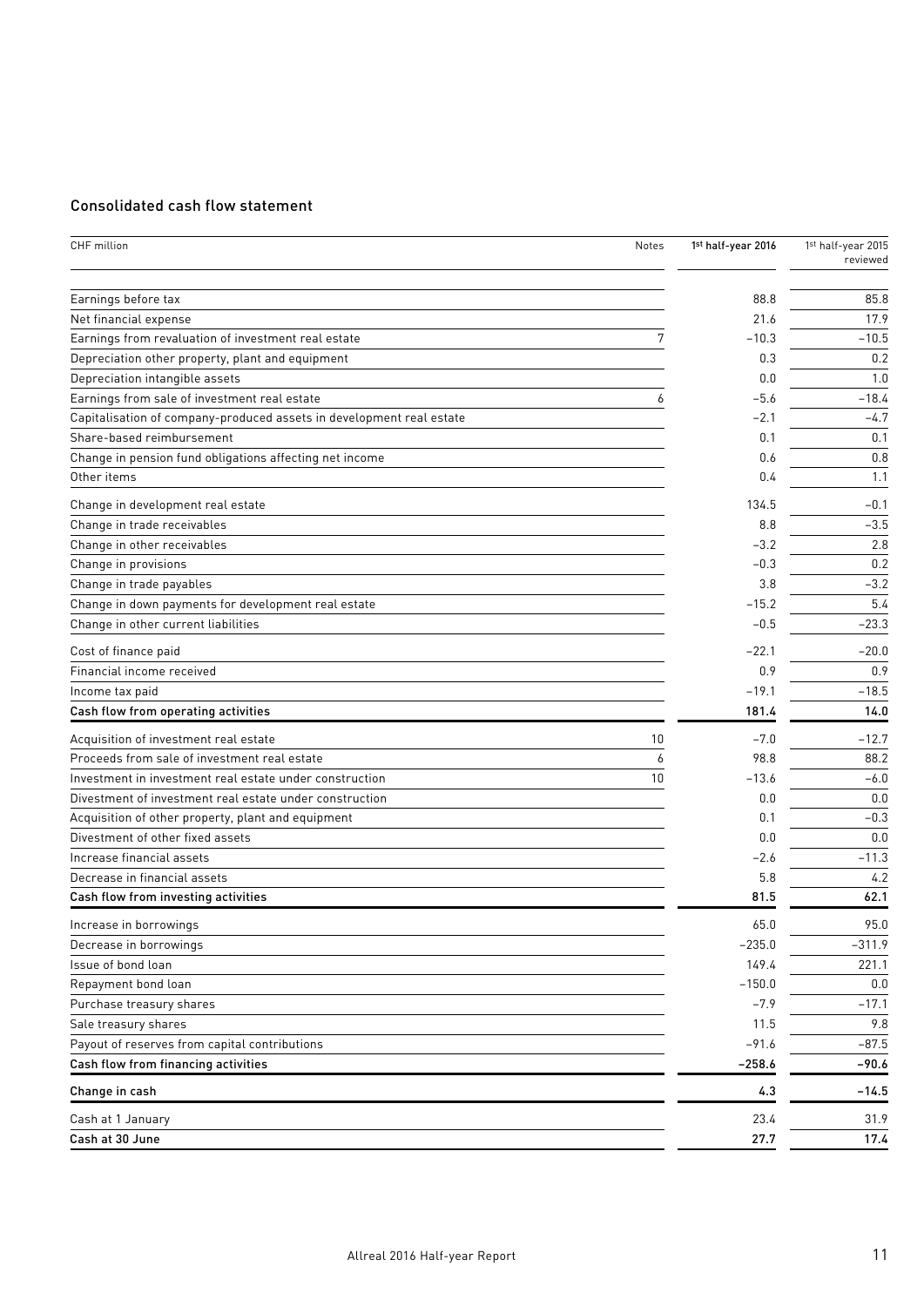#### Segment information for the first half-year 2016

| CHF million                                                    |         | Real estate Projects & Deve-<br>lopment | Total<br>segments | Holding/<br>eliminations | Total    |
|----------------------------------------------------------------|---------|-----------------------------------------|-------------------|--------------------------|----------|
| Income statement                                               |         |                                         |                   |                          |          |
| Operating income                                               | 88.7    | 386.0                                   | 474.7             | 0.0                      | 474.7    |
| Profit from intercompany services                              | $-2.5$  | 2.8                                     | 0.3               | $-0.3$                   | 0.0      |
| Direct operating expenses                                      | $-11.5$ | $-339.3$                                | $-350.8$          | 0.0                      | $-350.8$ |
| Operating expenses                                             | $-3.3$  | $-28.0$                                 | $-31.3$           | $-0.9$                   | $-32.2$  |
| Capitalised company-produced assets                            | 0.0     | 3.1                                     | 3.1               | 0.0                      | 3.1      |
| Earnings from sale of investment real estate                   | 5.6     | 0.0                                     | 5.6               | 0.0                      | 5.6      |
| Earnings from revaluation of investment real estate            | 10.3    | 0.0                                     | 10.3              | 0.0                      | 10.3     |
| <b>EBITDA</b>                                                  | 87.3    | 24.6                                    | 111.9             | $-1.2$                   | 110.7    |
| Depreciation and amortisation                                  | 0.0     | $-0.3$                                  | $-0.3$            | 0.0                      | $-0.3$   |
| <b>Operating profit (EBIT)</b>                                 | 87.3    | 24.3                                    | 111.6             | $-1.2$                   | 110.4    |
| Net financial expense                                          | $-20.8$ | $-0.8$                                  | $-21.6$           | 0.0                      | $-21.6$  |
| Financial income                                               | 0.9     | 0.0                                     | 0.9               | 0.0                      | 0.9      |
| Financial expense                                              | $-21.7$ | $-0.8$                                  | $-22.5$           | 0.0                      | $-22.5$  |
| Tax expense                                                    | $-13.5$ | $-5.1$                                  | $-18.6$           | $-0.4$                   | $-19.0$  |
| Net profit                                                     | 53.0    | 18.4                                    | 71.4              | $-1.6$                   | 69.8     |
| EBITDA excl. revaluation gains                                 | 77.0    | 24.6                                    | 101.6             | $-1.2$                   | 100.4    |
| Operating profit (EBIT) excl. revaluation gains                | 77.0    | 24.3                                    | 101.3             | $-1.2$                   | 100.1    |
| Net profit excl. revaluation effect                            | 44.6    | 18.4                                    | 63.0              | $-1.6$                   | 61.4     |
| Operating margin in percent <sup>1</sup>                       | 93.0    | 48.8                                    | 76.4              | 0.0                      | 75.5     |
| Rental income and income from real estate management           | 88.7    | 0.0                                     | 88.7              | 0.0                      | 88.7     |
| Completed project volume third-party projects                  | 0.0     | 215.5                                   | 215.5             | 0.0                      | 215.5    |
| Completed project volume own projects                          | 0.0     | 44.7                                    | 44.7              | 0.0                      | 44.7     |
| Total sales (according to internal reporting)                  | 88.7    | 260.2                                   | 348.9             | 0.0                      | 348.9    |
| less sales from intercompany services                          | 0.0     | $-26.9$                                 | $-26.9$           | 0.0                      | $-26.9$  |
| Total sales to third parties (according to internal reporting) | 88.7    | 233.3                                   | 322.0             | 0.0                      | 322.0    |
| plus reconciliation item external reporting                    | 0.0     | 152.5                                   | 152.5             | 0.0                      | 152.5    |
| Diverse income                                                 | 0.0     | 0.2                                     | 0.2               | 0.0                      | 0.2      |
| Operating income                                               | 88.7    | 386.0                                   | 474.7             | 0.0                      | 474.7    |
| Balance sheet as at 30.06.2016                                 |         |                                         |                   |                          |          |
| Non-current assets                                             | 3641.6  | 5.4                                     | 3647.0            | 0.0                      | 3647.0   |
| Current assets                                                 | 18.6    | 268.5                                   | 287.1             | 1.2                      | 288.3    |
| <b>Total assets</b>                                            | 3660.2  | 273.9                                   | 3934.1            | 1.2                      | 3935.3   |
| Provisions                                                     | 0.0     | 25.5                                    | 25.5              | 0.0                      | 25.5     |
| Other debt (excl. financing and taxes)                         | 92.5    | 82.6                                    | 175.1             | $0.0\,$                  | 175.1    |
| <b>Financial liabilities</b>                                   | 1551.1  | 56.1                                    | 1607.2            | 0.0                      | 1607.2   |
| Tax liabilities                                                | 164.1   | $0.0\,$                                 | 164.1             | 0.0                      | 164.1    |
| <b>Total debt</b>                                              | 1807.7  | 164.2                                   | 1971.9            | 0.0                      | 1971.9   |
| Total assigned equity <sup>2</sup>                             | 1852.5  | 109.7                                   | 1962.2            | 1.2                      | 1963.4   |
| Investment in non-current assets                               | 20.6    | 0.1                                     | 20.7              | $0.0\,$                  | 20.7     |

1 EBIT less revaluation gains in percent of earnings from business activity (balance of operating income, direct operating expenses, capitalised company-produced assets and earnings from sale of investment real estate)

<sup>2</sup> Assignment of equity to individual segments corresponds to internal financial reporting guidelines requiring an equity ratio of 40% for the Projects & Development division; financial and tax liabilities will be assigned accordingly

Allreal operates in Switzerland only. A geographical breakdown of sales and non-current assets is therefore not required.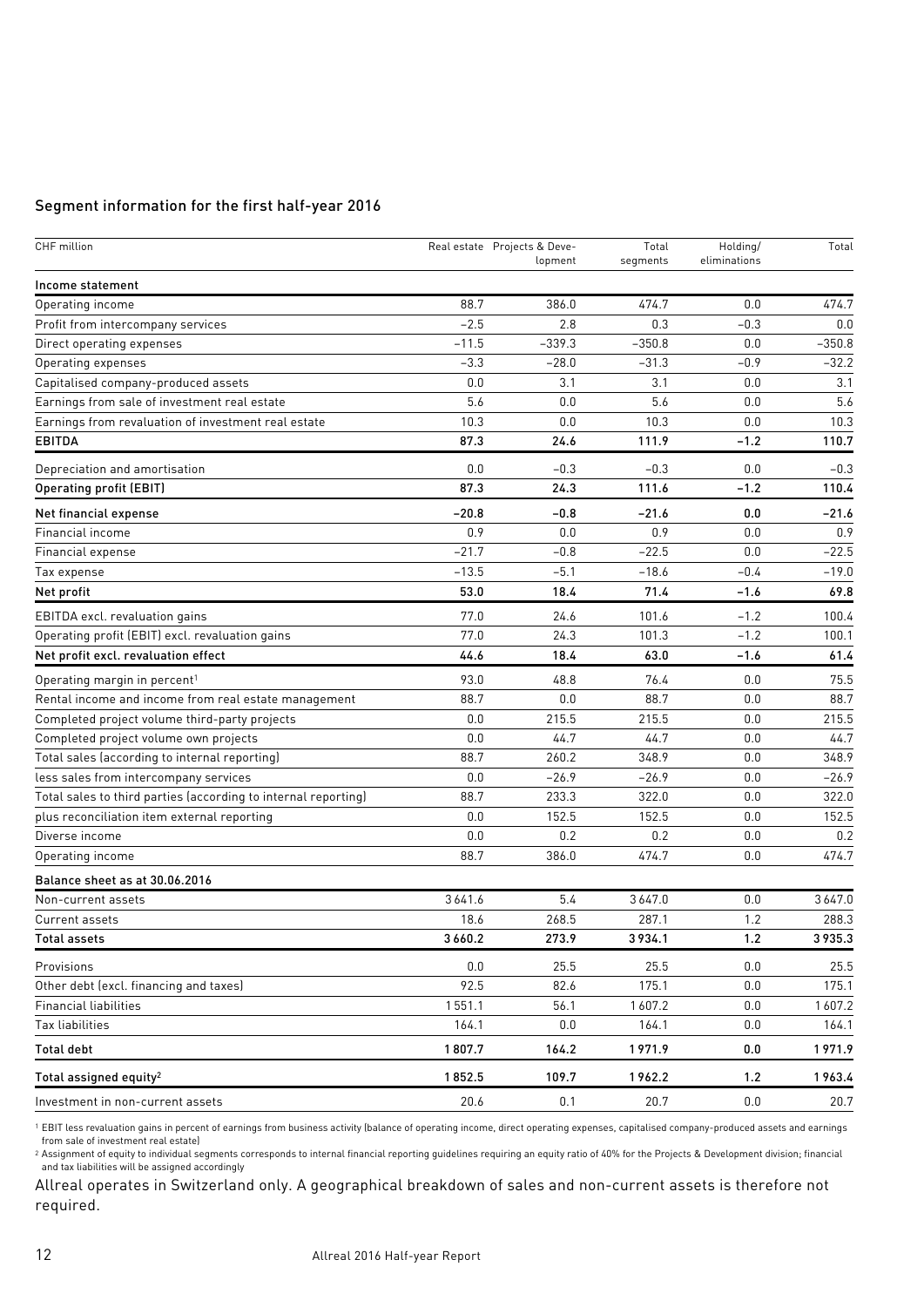#### Segment information for the first half-year 2015

| CHF million                                                    |         | Real estate Projects & Deve-<br>lopment | Total<br>segments | Holding/<br>eliminations | Total    |
|----------------------------------------------------------------|---------|-----------------------------------------|-------------------|--------------------------|----------|
| <b>Earnings statement</b>                                      |         |                                         |                   |                          |          |
| Operating income                                               | 91.7    | 255.7                                   | 347.4             | 0.0                      | 347.4    |
| Profit from intercompany services                              | $-2.4$  | 2.7                                     | 0.3               | $-0.3$                   | 0.0      |
| Direct operating expenses                                      | $-15.9$ | $-226.0$                                | $-241.9$          | 0.0                      | $-241.9$ |
| Operating expenses                                             | $-3.1$  | $-32.0$                                 | $-35.1$           | $-0.8$                   | $-35.9$  |
| Capitalised company-produced assets                            | 0.0     | 6.4                                     | 6.4               | 0.0                      | 6.4      |
| Earnings from sale of investment real estate                   | 18.4    | 0.0                                     | 18.4              | 0.0                      | 18.4     |
| Earnings from revaluation of investment real estate            | 10.5    | 0.0                                     | 10.5              | 0.0                      | 10.5     |
| <b>EBITDA</b>                                                  | 99.2    | 6.8                                     | 106.0             | $-1.1$                   | 104.9    |
| Depreciation and amortisation                                  | $-0.4$  | $-0.8$                                  | $-1.2$            | 0.0                      | $-1.2$   |
| <b>Operating profit (EBIT)</b>                                 | 98.8    | 6.0                                     | 104.8             | $-1.1$                   | 103.7    |
| Financial income                                               | 0.9     | 0.0                                     | 0.9               | 0.0                      | 0.9      |
| Financial expense                                              | $-17.8$ | $-1.0$                                  | $-18.8$           | 0.0                      | $-18.8$  |
| Tax expense                                                    | $-16.6$ | $-1.5$                                  | $-18.1$           | $-0.5$                   | $-18.6$  |
| Net profit                                                     | 65.3    | 3.5                                     | 68.8              | $-1.6$                   | 67.2     |
| <b>EBITDA</b> excl. revaluation gains                          | 88.7    | 6.8                                     | 95.5              | $-1.1$                   | 94.4     |
| Operating profit (EBIT) excl. revaluation gains                | 88.3    | 6.0                                     | 94.3              | $-1.1$                   | 93.2     |
| Net profit excl. revaluation effect                            | 57.2    | 3.5                                     | 60.7              | $-1.6$                   | 59.1     |
| Operating margin in percent <sup>1</sup>                       | 93.7    | 16.6                                    | 72.4              |                          | 71.5     |
| Rental income and income from real estate management           | 91.7    | 0.0                                     | 91.7              | 0.0                      | 91.7     |
| Completed project volume third-party projects                  | 0.0     | 223.7                                   | 223.7             | 0.0                      | 223.7    |
| Completed project volume own projects                          | 0.0     | 80.1                                    | 80.1              | 0.0                      | 80.1     |
| Total sales (according to internal reporting)                  | 91.7    | 303.8                                   | 395.5             | 0.0                      | 395.5    |
| less sales from intercompany services                          | 0.0     | $-44.3$                                 | $-44.3$           | 0.0                      | $-44.3$  |
| Total sales to third parties (according to internal reporting) | 91.7    | 259.5                                   | 351.2             | 0.0                      | 351.2    |
| less reconciliation item external reporting                    | 0.0     | $-3.9$                                  | $-3.9$            | 0.0                      | $-3.9$   |
| Diverse income                                                 | 0.0     | 0.1                                     | 0.1               | 0.0                      | 0.1      |
| Operating income                                               | 91.7    | 255.7                                   | 347.4             | 0.0                      | 347.4    |
| Balance sheet as at 31.12.2015                                 |         |                                         |                   |                          |          |
| Non-current assets                                             | 3709.9  | 2.5                                     | 3712.4            | 0.0                      | 2712.4   |
| <b>Current assets</b>                                          | 8.2     | 411.8                                   | 420.0             | 3.6                      | 423.6    |
| <b>Total assets</b>                                            | 3718.1  | 414.3                                   | 4132.4            | 3.6                      | 4136.0   |
| Provisions                                                     | 0.0     | 11.3                                    | 11.3              | 0.0                      | 11.3     |
| Other debt (excl. financing and taxes)                         | 88.9    | 91.6                                    | 180.5             | 0.0                      | 180.5    |
| <b>Financial liabilities</b>                                   | 1638.7  | 138.9                                   | 1777.6            | 0.0                      | 1777.6   |
| Tax liabilities                                                | 164.6   | 6.8                                     | 171.4             | 1.1                      | 172.5    |
| <b>Total debt</b>                                              | 1892.2  | 248.6                                   | 2 140.8           | 1.1                      | 2141.9   |
| Total assigned equity <sup>2</sup>                             | 1825.9  | 165.7                                   | 1991.6            | 2.5                      | 1994.1   |
| Investment in non-current assets                               | 18.8    | $0.3\,$                                 | 19.1              | 0.0                      | 19.1     |

<sup>1</sup> EBIT less revaluation gains in percent of earnings from business activity (balance of operating income, direct operating expenses, capitalised company-produced assets and earnings from sale of investment real estate)

<sup>2</sup> Assignment of equity to individual segments corresponds to internal financial reporting guidelines requiring an equity ratio of 40% for the Projects & Development division; financial and tax liabilities will be assigned accordingly

Allreal operates in Switzerland only. A geographical breakdown of sales and non-current assets is therefore not required.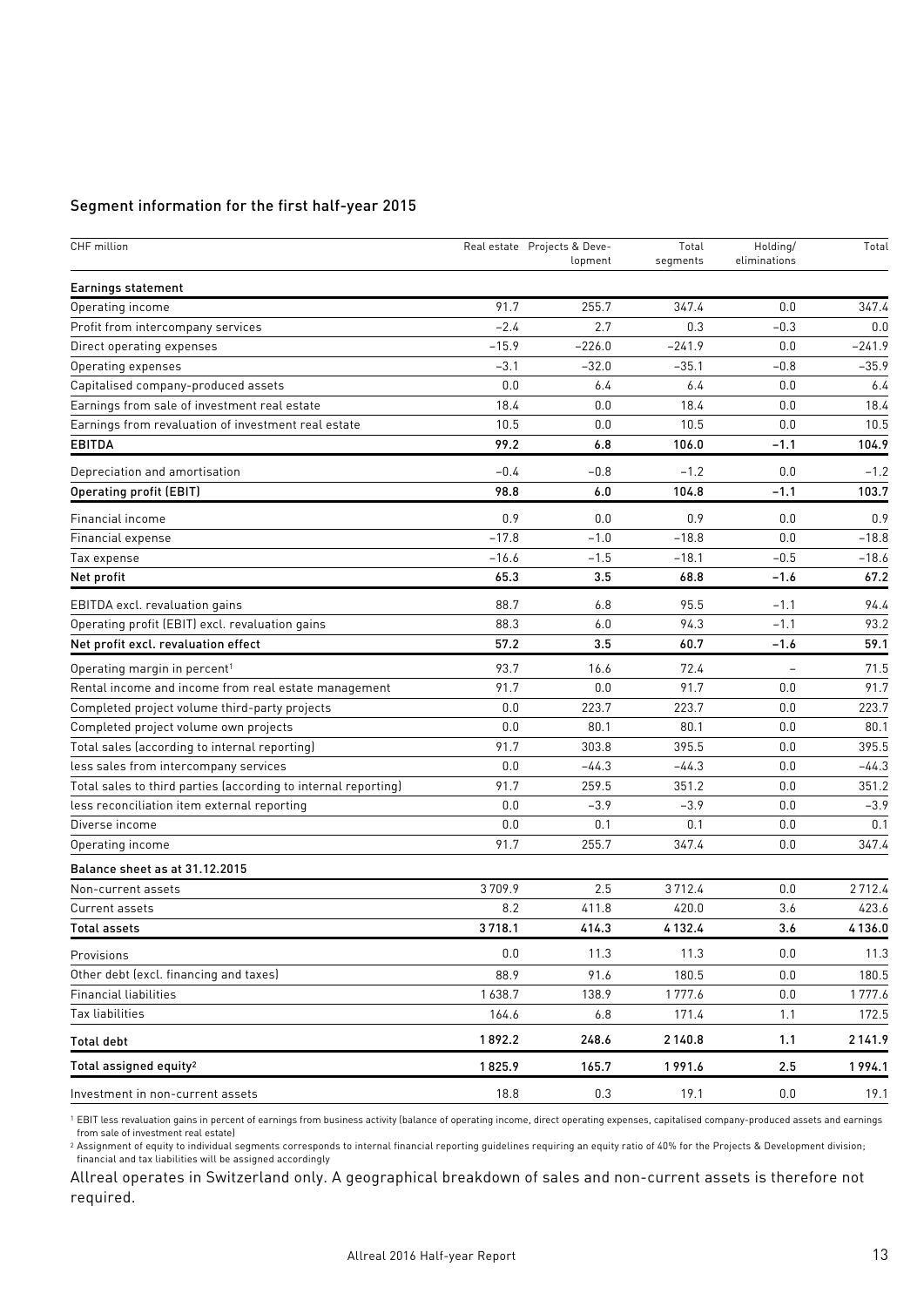#### Selected notes

#### 1 Basic principles

The 2016 consolidated semi-annual financial statements were prepared in accordance with International Financial Reporting Standard IAS 34 on Interim Financial Reporting and conform to the Listing Rules as well as Article 17 of the Directive on Financial Reporting (DFR) of SIX Swiss Exchange. The same principles of accounting apply as for the 2015 consolidated financial statements. The number of consolidated companies decreased in the period under review as a consequence of the merger of the company Hammertor AG into Hammer Retex AG. As the two companies were directly or indirectly 100% held by Allreal Holding AG, the merger had no financial impact on the 2016 consolidated semi-annual financial statements.

Since 1 January 2016, the following new or amended IFRS accounting standards and interpretations have been used in the consolidated financial statements for the first time:

| Standard/Interpretation                  | Description                                                                                   | Entry into force               | Application<br>from<br>financial year |
|------------------------------------------|-----------------------------------------------------------------------------------------------|--------------------------------|---------------------------------------|
|                                          |                                                                                               |                                |                                       |
| IAS 1 (Amendment)                        | Disclosure Initiative                                                                         | 1 January 2016                 | 2016                                  |
| IAS 16 (Amendment)                       | <b>Clarification of Acceptable Methods</b><br>of Depreciation and Amortisation                | 1 January 2016                 | 2016                                  |
| IAS 27 (Amendment)                       | Equity Method in Separate<br><b>Financial Statement</b>                                       | 1 January 2016                 | 2016                                  |
| IAS 38 (Amendment)                       | <b>Clarification of Acceptable Methods</b><br>of Depreciation and Amortisation                | 1 January 2016                 | 2016                                  |
| <b>IFRS 11 (Amendment)</b>               | Accounting for Acquisitions of<br>Interests in Other Entities                                 | 1 January 2016                 | 2016                                  |
| <b>IFRS 10/IAS 28</b><br>(Amendment)     | Sale or Contribution of Assets be-<br>tween an Investor and its Associate<br>or Joint Venture | 1 January 2016                 | 2016                                  |
| Improvements to IFRSs<br>(Dec 2012-2014) | Cycle                                                                                         | 1 July 2014/<br>1 January 2016 | 2015/2016                             |

These IFRS changes have no significant impact on the consolidated financial statements.

Seen over the course of the year, individual business activities of the Allreal Group are subject to fluctuations, in particular in the Projects & Development division; for instance, the planning and execution of construction projects or the sale of development real estate. In the first half of 2016, no unusual events occurred that had a material impact on the assets, financial position and earnings of the Allreal Group.

The 2016 consolidated semi-annual financial statements were approved by the Board of Directors of Allreal Holding AG on 16 August 2016.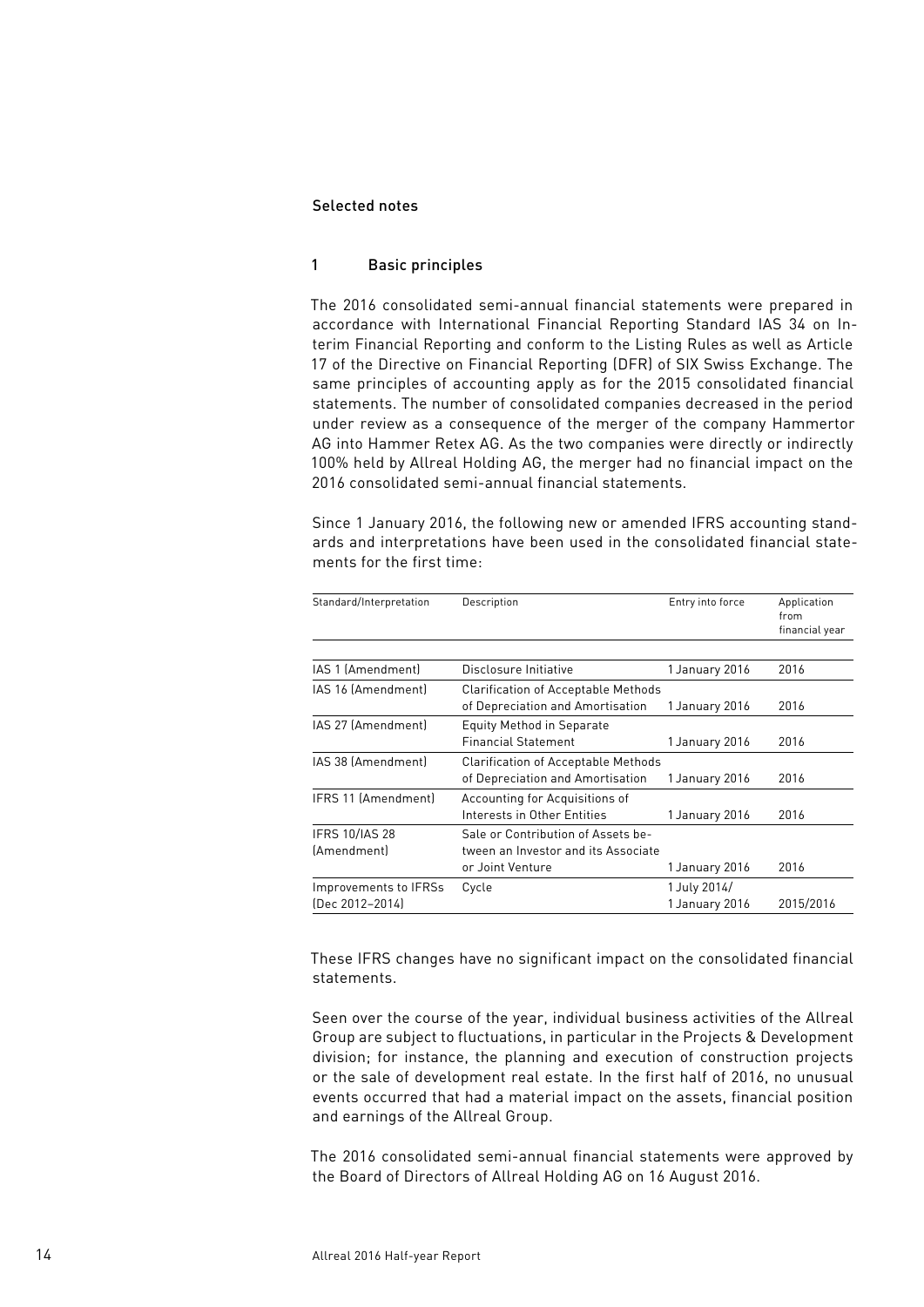### 2 Income from renting investment real estate

| CHF million                                | 1 <sup>st</sup> half-vear<br>2016 | 1 <sup>st</sup> half-vear<br>2015 |
|--------------------------------------------|-----------------------------------|-----------------------------------|
| Rental income from residential properties  | 16.0                              | 15.6                              |
| Rental income from commercial properties   | 70.5                              | 729                               |
| Income from renting investment real estate | 86.5                              | 88.5                              |

Income from renting investment real estate decreased year-on-year by 2.3% to CHF 86.5 million, which is essentially attributable to the sale of four yieldproducing properties.

The cumulative vacancy rate for the first half of 2016 totalled 6.2% of target rental income (1st half-year 2015: 7.6%), broken down into 7.0% for commercial properties and 2.7% for residential properties (1st half-year 2015: 8.0% and 6.1% respectively).

#### 3 Income from real estate management services

| CHF million                                 | 1 <sup>st</sup> half-vear<br>2016 | 1 <sup>st</sup> half-vear<br>2015 |
|---------------------------------------------|-----------------------------------|-----------------------------------|
| Income from administration and management   | 2 O                               | 26                                |
| Income from sale and brokerage              | 0 2                               | በ 6                               |
| Income from real estate management services | 22                                | 32                                |

# 4 Earnings from Projects & Development division

| CHF million                                             | 1 <sup>st</sup> half-year | 1 <sup>st</sup> half-year |
|---------------------------------------------------------|---------------------------|---------------------------|
|                                                         | 2016                      | 2015                      |
|                                                         |                           |                           |
| Income from realisation Projects & Development          | 215.5                     | 223.7                     |
| Direct expenses from realisation Projects & Development | $-191.1$                  | $-197.7$                  |
| Earnings from realisation Projects & Development        | 24.4                      | 26.0                      |
| Income from sales Development                           | 170.3                     | 31.9                      |
| Direct expenses from sales Development                  | $-148.2$                  | $-28.3$                   |
| Income from sales Development                           | 22.1                      | 3.6                       |
| Capitalised company-produced assets                     | 3.1                       | 6.4                       |
| Diverse income                                          | 0.2                       | 0.1                       |
| Earnings from Projects & Development division           | 49.8                      | 36.1                      |

Earnings from realisation Projects & Development consists of architects' and project & development fees (CHF 17.3 million) and earnings from construction activity (CHF 8.0 million) (1st half-year 2015: CHF 18.7 million and CHF 6.9 million, respectively). This contrasts with directly offset sales deductions (CHF –0.9 million) (1st half-year 2015: CHF 0.4 million).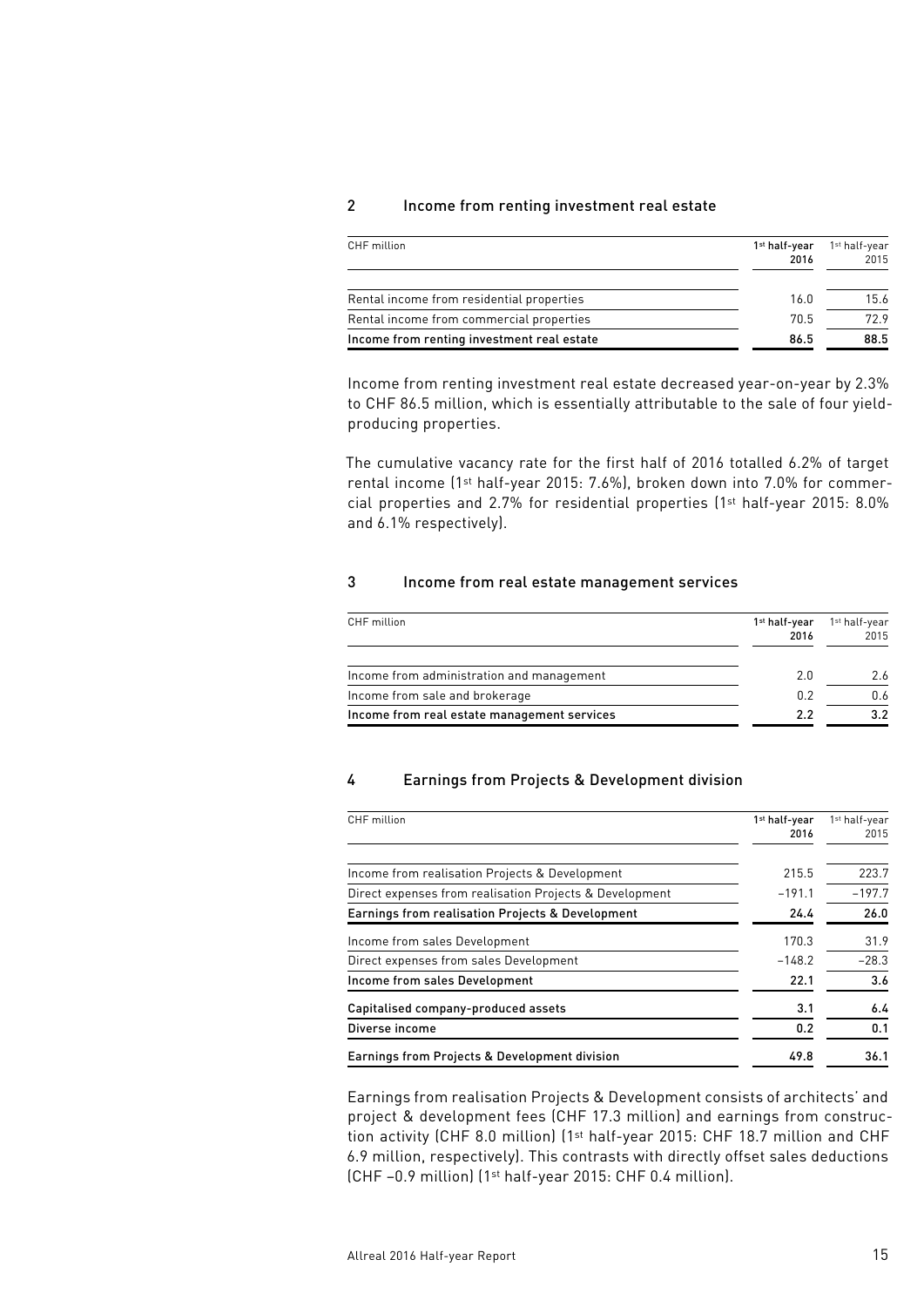In the first half of 2016, ownership of units under the projects Holengass Meilen (CHF 2.8 million), Lerchenbergstrasse Erlenbach (CHF 10.9 million), Cholplatz Bülach (CHF 9.4 million), Guggach Zurich (CHF 112.2 million), Pfruendmatt Mettmenstetten (CHF 27.4 million) and Escherhof Wallisellen (CHF 3.0 million) was transferred to third parties, resulting in gains on sales of CHF 21.1 million. In addition, the Guntenbachstrasse property in Volketswil (CHF 4.6 million) held under development reserves was sold.

#### 5 Direct expenses for rented investment real estate

| CHF million                                                    | 1 <sup>st</sup> half-year<br>2016 | 1 <sup>st</sup> half-year<br>2015 |  |
|----------------------------------------------------------------|-----------------------------------|-----------------------------------|--|
| Administrative and operating expenses, residential real estate | $-0.9$                            | $-0.9$                            |  |
| Administrative and operating expenses, commercial real estate  | $-3.5$                            | $-3.0$                            |  |
| Maintenance and repair expenses, residential real estate       | $-1.0$                            | $-1.0$                            |  |
| Maintenance and repair expenses, commercial real estate        | $-6.1$                            | $-110$                            |  |
| Real estate expenses                                           | $-11.5$                           | $-159$                            |  |

### 6 Earnings from sale of investment real estate

| CHF million                                                       | 1 <sup>st</sup> half-year<br>2016 | 1 <sup>st</sup> half-year<br>2015 |  |
|-------------------------------------------------------------------|-----------------------------------|-----------------------------------|--|
| Proceeds from sale                                                | 100.4                             | 88.5                              |  |
| Transaction costs on sale                                         | $-1.6$                            | $-0.3$                            |  |
| Balance sheet value = market value on 31 December of the previous | $-93.2$                           | $-698$                            |  |
| year                                                              |                                   |                                   |  |
| Earnings from sale of investment real estate                      | 5.6                               | 18.4                              |  |

As at 1 March 2016, the commercial properties Lagerstrasse 41/45 in Zurich (target rental income of CHF 2.6 million p.a.), Max Högger-Strasse 2 in Zurich (target rental income of CHF 1.5 million p.a.) and Alte Dübendorferstrasse 17 in Dietlikon (target rental income of CHF 1.2 million p.a.) were sold. As at 1 April 2016, Allreal sold the leasehold commercial property Badenerstrasse 141 (target rental income CHF 0.9 million p.a.). After deduction of transaction costs, the sale of these properties resulted in total earnings of CHF 5.6 million on selling prices of CHF 100.4 million.

In the first half of 2015, the sale of two properties produced earnings of CHF 18.4 million.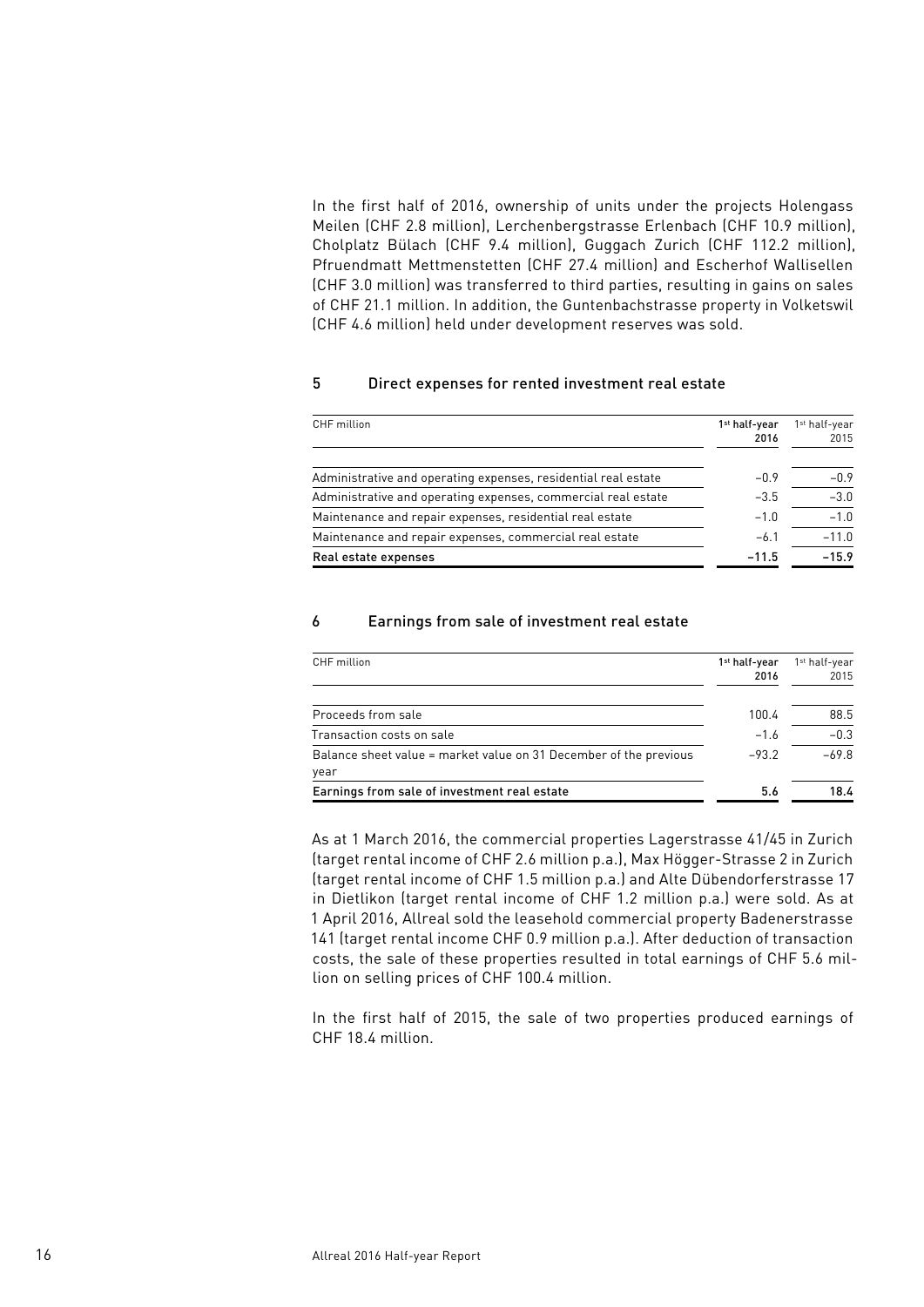### 7 Earnings from revaluation of investment real estate

| CHF million                                                   | 1 <sup>st</sup> half-year<br>2016 | 1st half-year<br>2014 |  |
|---------------------------------------------------------------|-----------------------------------|-----------------------|--|
| Higher valuation of yield-producing properties                | 216                               | 35.5                  |  |
| Higher valuation of investment real estate under construction | 6.5                               | 8.5                   |  |
| Lower valuation of yield-producing properties                 | $-17.8$                           | $-33.5$               |  |
| Lower valuation of investment real estate under construction  | 0.0                               | 0.0                   |  |
| Earnings from revaluation of investment real estate           | 10.3                              | 10.5                  |  |

CHF 11.4 million of the higher valuation of yield-producing properties relates to residential real estate and CHF 10.2 million to commercial real estate (1st half-year 2015: CHF 29.3 million and CHF 6.2 million, respectively). CHF 17.8 million of the lower valuation of yield-producing properties relates to commercial real estate (1st half-year 2015: CHF –32.6 million).

The average discount rates as at 30 June 2016 for the entire portfolio of yieldproducing properties amount to 4.71% (31.12.2015: 4.73%). The average capitalisation rates as at 30 June 2016 amount to 4.22% (31.12.2015: 4.51%).

As in the previous year, Jones Lang LaSalle AG acts as the real estate valuer on a contract basis.

| CHF million                                                           | 1 <sup>st</sup> half-year<br>2016 | 1st half-year<br>2015 |  |
|-----------------------------------------------------------------------|-----------------------------------|-----------------------|--|
| Interest expense payable to banks/insurance companies for liabilities | $-3.3$                            | $-4.6$                |  |
| Expense for derivatives                                               | $-14.6$                           | $-10.1$               |  |
| Interest expense for bond issues                                      | $-5.0$                            | $-5.0$                |  |
| Capitalised building loan interest                                    | 0.4                               | 0.9                   |  |
| <b>Financial expense</b>                                              | $-22.5$                           | $-18.8$               |  |

#### 8 Financial expense

Interest expense for derivatives comprises interest paid of CHF 10.5 million, an ineffective portion of the change in fair value of CHF 2.8 million from interest rate swaps and CHF 1.3 million for an interest rate swap which no longer fulfils the requirements for hedge accounting.

Capitalised building loan interest of CHF 0.4 million (1st half-year 2015: CHF 0.9 million) breaks down into development real estate under construction (CHF 0.2 million) and investment real estate under construction (CHF 0.2 million), applying an average interest rate of 1.90 to 2.10% (1st half-year 2015: 2.10 to 2.30%).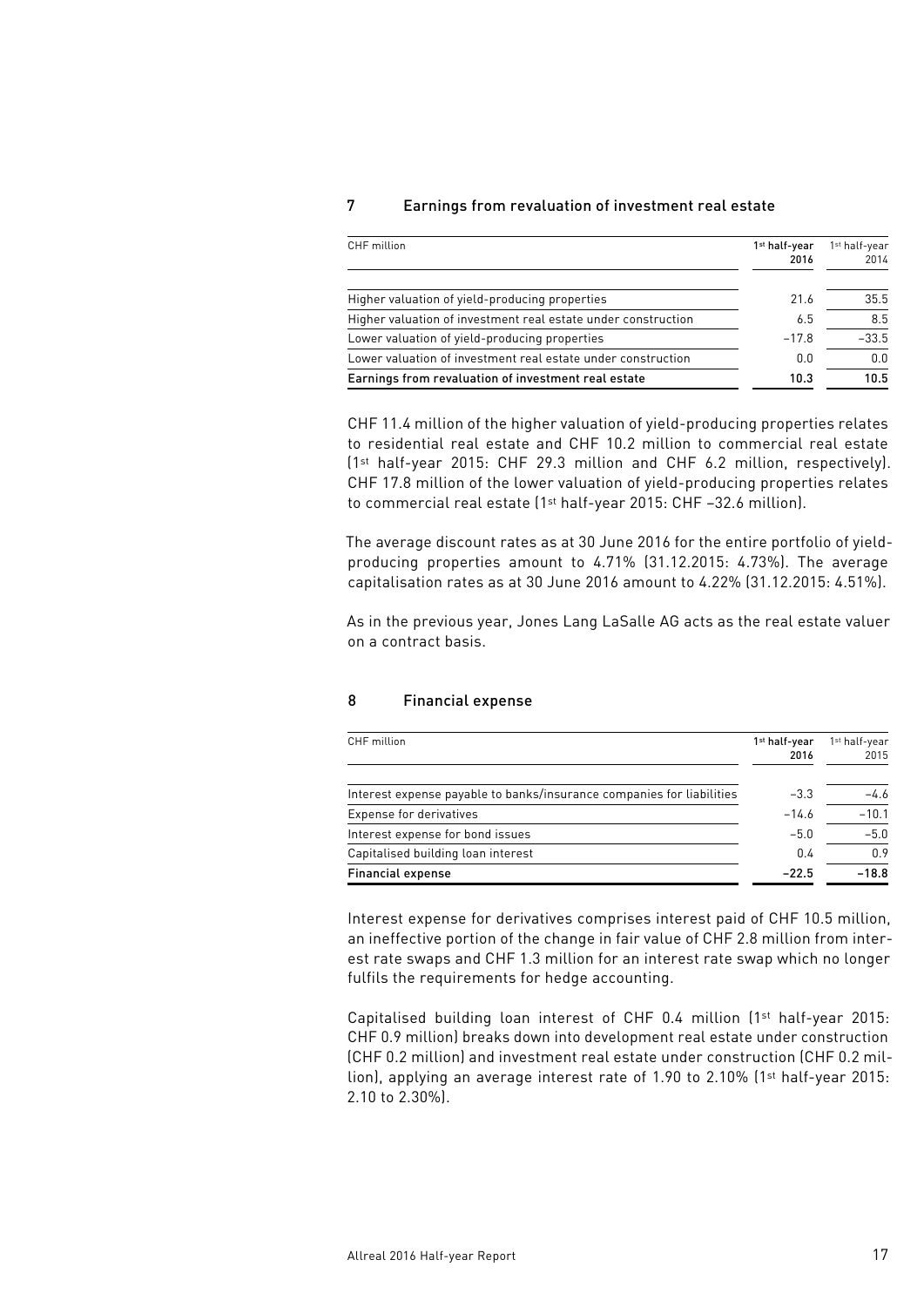#### 9 Earnings par share/net asset value (NAV) per share

|                                                                      | 1st half-    | 1st half-    |
|----------------------------------------------------------------------|--------------|--------------|
|                                                                      | year<br>2016 | year<br>2015 |
|                                                                      |              |              |
| Number of outstanding shares as at 01.01. (in thousands)             | 15910        | 15941        |
| Change in holdings of treasury shares (in thousands)                 | 25           | $-52$        |
| Number of outstanding shares as at 30.06. (in thousands)             | 15935        | 15889        |
| Average number of outstanding shares (in thousands)                  | 15928        | 15911        |
| Net profit excl. revaluation effect (in CHF million)                 | 61.4         | 59.1         |
| Earnings from revaluation of investment real estate (in CHF million) | 10.3         | 10.5         |
| Deferred taxes on revaluation gains (in CHF million)                 | $-1.9$       | $-2.4$       |
| Net profit incl. revaluation effect (in CHF million)                 | 69.8         | 67.2         |
| Earnings per share incl. revaluation effect (CHF)                    | 4.38         | 4.22         |
| Earnings per share excl. revaluation effect (CHF)                    | 3.86         | 3.71         |
| Diluted earnings per share                                           |              |              |
| - incl. revaluation effect (CHF)                                     | 4.39         | 4.23         |
| — excl. revaluation effect (CHF)                                     | 3.87         | 3.72         |

The share-based remuneration of members of Group Management has the effect of diluting the earnings per share. To calculate the dilution, the net profit was corrected for the effects resulting from the share-based remuneration. This results in a diluted net profit of CHF 69.9 million including revaluation effect or CHF 61.5 million excluding revaluation effect. For this calculation, the average number of outstanding shares increases from 15 928 240 to 15 928 681.

|                                                             | 30.06.2016 | 31.12.2015  |
|-------------------------------------------------------------|------------|-------------|
| Outstanding shares (in thousands) on cut-off date           | 15935      | 15910       |
| Equity on cut-off date (CHF million)                        | 1963.4     | 1994.1      |
| Net asset value (NAV) per share after deferred taxes (CHF)  | 123.20     | 125.35      |
| Equity plus provisions for deferred taxes                   |            |             |
| less deferred tax assets (CHF million)                      | 2086.0     | 2 1 1 5 . 3 |
| Net asset value (NAV) per share before deferred taxes (CHF) | 130.90     | 132.95      |

#### 10 Investment real estate

| CHF million                               | 30.06.2016 | 31.12.2015 |
|-------------------------------------------|------------|------------|
| Residential real estate                   | 757.2      | 7196       |
| Commercial real estate                    | 2661.4     | 2755.7     |
| Yield-producing properties                | 3418.6     | 3475.3     |
| Investment real estate under construction | 45.8       | 49.9       |
| Investment real estate                    | 3464.4     | 3525.2     |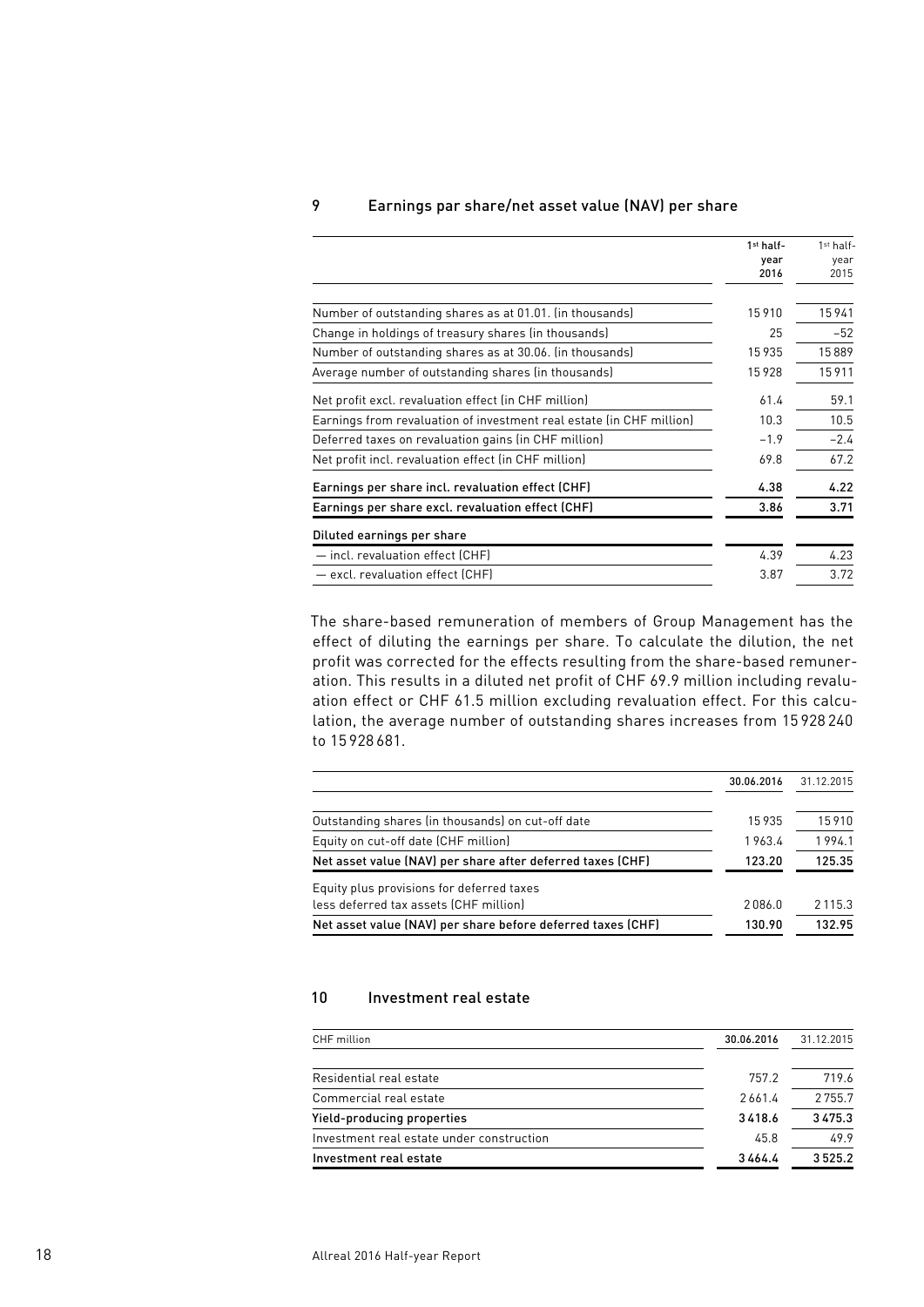| CHF million                        | Residential | Commercial | Total     | Investment              | Total       |
|------------------------------------|-------------|------------|-----------|-------------------------|-------------|
|                                    | real        | real       | yield-    | real estate             | investment  |
|                                    | estate      | estate     | producing | under                   | real        |
|                                    |             |            |           | properties construction | estate      |
| As at 01.01.2016                   | 719.6       | 2755.7     | 3475.3    | 49.9                    | 3525.2      |
| Purchases                          | 0.0         | 0.0        | 0.0       | 0.0                     | 0.0         |
| Value-enhancing investments        | 0.0         | 7.0        | 7.0       | 13.6                    | 20.6        |
| Capitalised building loan interest | 0.0         | 0.0        | 0.0       | 0.2                     | 0.2         |
| Disposals                          | 0.0         | $-93.7$    | $-93.7$   | 0.0                     | $-93.7$     |
| Reclassifications                  | 26.2        | 0.0        | 26.2      | $-24.4$                 | 1.8         |
| Market value adjustments           | 11.4        | $-7.6$     | 3.8       | 6.5                     | 10.3        |
| As at 30.06.2016                   | 757.2       | 2661.4     | 3418.6    | 45.8                    | 3464.4      |
| of which pledged or subject to     |             |            |           |                         |             |
| restricted disposability           | 709.8       | 2443.1     | 3152.9    | 0.0                     | 3 1 5 2 . 9 |

#### The changes in the first half of 2016 can be summarised as follows:

Within the commercial real estate portfolio, the value-enhancing investments relate to the Escher Wyss site, Zurich (CHF 2.9 million), Grüngasse 27–31/ Badenerstrasse 119–133, Zurich (CHF 2.0 million) and four other properties (CHF 0.6 million).

The disposals of yield-producing properties relate to the sale of the commercial properties Lagerstrasse 41/45 (CHF 48.8 million) and Max Högger-Strasse 2 (CHF 19.6 million), Badenerstrasse 141 in Zurich (CHF 8.6 million) and Alte Dübendorferstrasse 17 in Dietlikon (CHF 16.7 million).

The reclassification from investment real estate under construction to yieldproducing properties relates to the commercial property Schiffbaustrasse 7, Zurich (CHF 26.2 million) completed as at 1 June 2016. The Fangletenstrasse project in Bülach (CHF 1.8 million) was reclassified from development reserves to investment real estate under construction as a result of the start of building.

#### Largest tenants, commercial real estate

Share in total rental income from commercial real estate:

|                                    | 30.06.2016 | 31.12.2015 |
|------------------------------------|------------|------------|
| Canton Zurich                      | 18%        | 19%        |
| Allianz Suisse Insurance Company   | 8%         | 8%         |
| MAN Diesel & Turbo Switzerland Ltd | 7%         | 7%         |
| <b>IBM Switzerland Ltd</b>         | 6%         | 6%         |
| <b>UPC Switzerland GmbH</b>        | 5%         | 5%         |
| Total                              | 44%        | 45%        |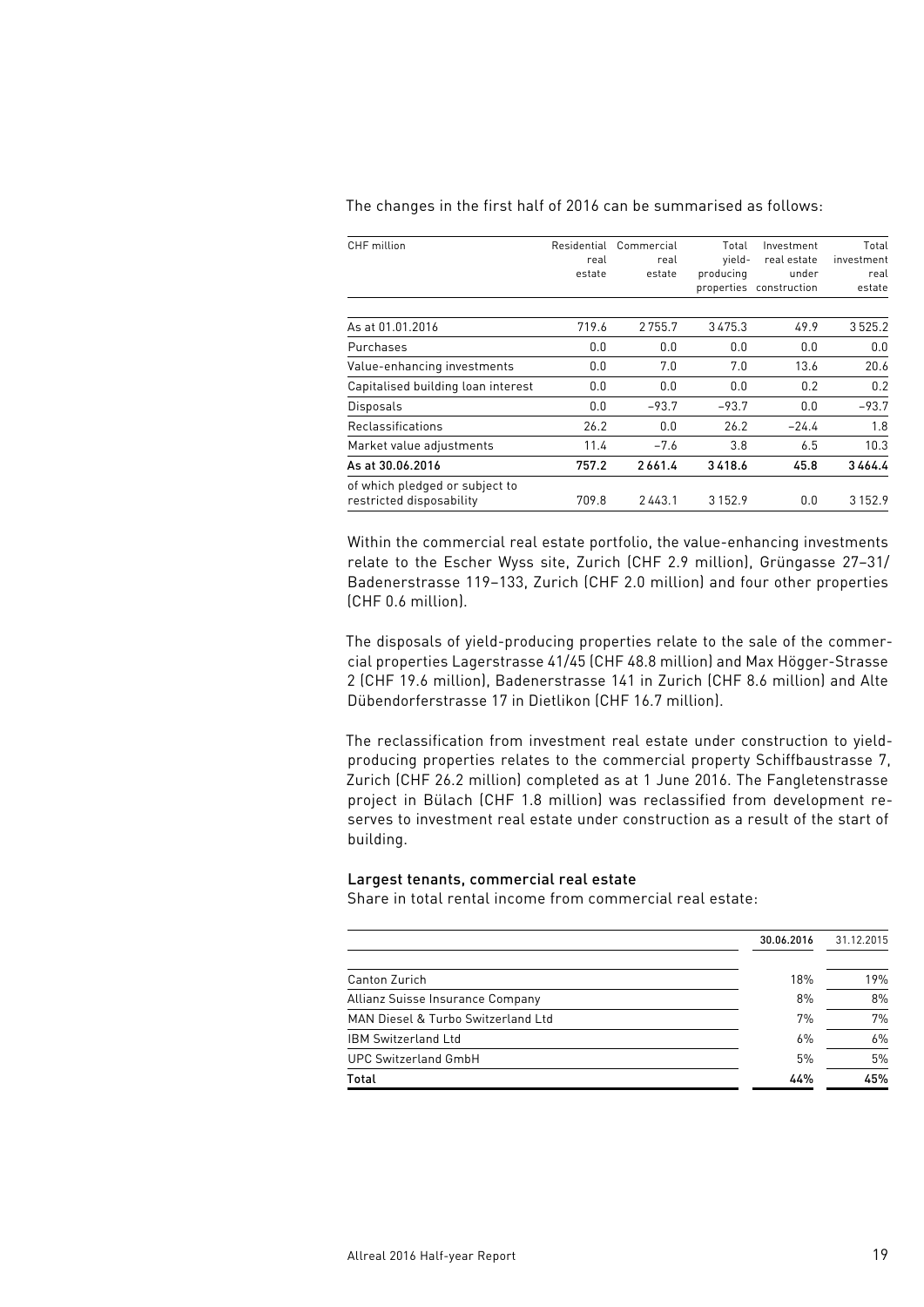In the first half of 2016, the five largest tenants accounted for 44% of rental income from commercial real estate. The ten largest tenants generated 59% of rental income from commercial real estate.

The five largest tenants' share of total rental income from all yield-producing properties (commercial and residential) declined to around 36% in the first half of 2016.

In percent of outstanding rental income in CHF million Profile of terms of rental contracts for commercial real estate



The weighted remaining term of fixed-term rental contracts is 7.6 years (31.12.2015: 7.8 years).

#### Investment real estate under construction as at 30 June 2016

| Location     | Property                           | Acquisition/<br>project start | Area of property<br>in $m2$ | Register of<br>suspected<br>contaminated<br>sites |     | Minergie Market value<br>CHF million <sup>1</sup> | Estimated<br>investment<br>volume<br>CHF million <sup>2</sup> | Target rental<br>income on<br>completion p.a.<br>CHF million | Expected<br>completion |
|--------------|------------------------------------|-------------------------------|-----------------------------|---------------------------------------------------|-----|---------------------------------------------------|---------------------------------------------------------------|--------------------------------------------------------------|------------------------|
| Bülach       | Fangletenstrasse                   | 2011                          | 11 2 5 0                    | yes                                               | yes | 2.4                                               | 38.0                                                          | 2.0                                                          | 2018                   |
| Zurich       | Schiffbauplatz                     | 2002/2014                     | 11180                       | yes                                               | yes | 43.4                                              | 73.0                                                          | 4.7                                                          | 2017                   |
| construction | Total investment real estate under |                               |                             |                                                   |     | 45.8                                              | 111.0                                                         | 6.7                                                          |                        |

<sup>1</sup> According to valuation as at 30.06.2016

<sup>2</sup> Building and land costs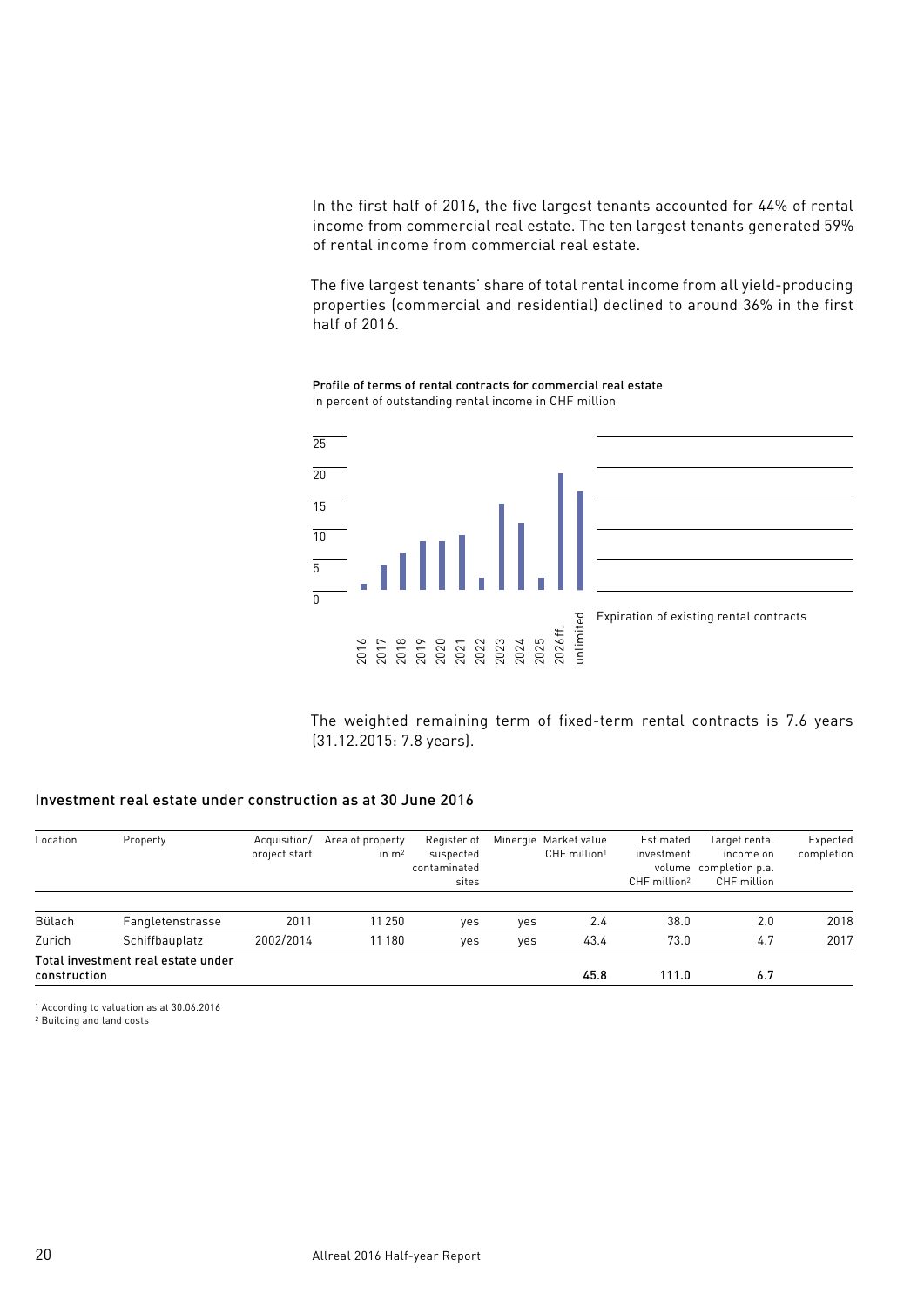#### Schiffbauplatz, Zurich

New-build five- to six-floor commercial building to Minergie standard with lettable floor space of 13 100 square metres. The project comprises 10 700 square metres of office space on the first to fifth floors, 1 800 square metres of space for catering and commercial businesses on the ground floor, 600 square metres of storage space and 36 parking spaces in the underground car park. Ten-year rental contracts have been concluded for the whole of the office space and part of the storage space. The project is being built by the Projects & Development division and, upon completion in the second half of 2017, will be reported under the portfolio of yield-producing properties. For the market valuation as at the balance sheet cut-off date, nominal discount and capitalisation rates of 4.8% and 4.3% were applied.

The property is 100% solely owned by Allreal.

#### Fangletenstrasse, Bülach

Four new-build apartment buildings with a total of 76 rental apartments to Minergie-Eco standard on the 11 250 square metre plot on Fangletenstrasse in Bülach-Nord. The rentable area is 7387 square metres. The project is being built by the Projects & Development division and, upon completion in 2018, will be reported under the portfolio of yield-producing properties. For the first-time market valuation as at the balance sheet cut-off date, nominal discount and capitalisation rates of 4.5% and 4.0% were applied.

Yield-producing properties (CHF 3418.6 million) and investment real estate under construction (CHF 45.8 million) are recognised as at 30 June 2016 at fair values according to category 3. No adjustments were made to valuation techniques or processes during the period under review.

| Book value in CHF million                  | reserves | Development Buildings under<br>construction | Completed<br>real estate | Total develop-<br>ment real estate |
|--------------------------------------------|----------|---------------------------------------------|--------------------------|------------------------------------|
| As at 01.01.2016                           | 71.4     | 171.4                                       | 52.7                     | 295.5                              |
| Purchases                                  | 0.0      | 0.0                                         | 0.0                      | 0.0                                |
| From construction activity/<br>development | 4.9      | 11.0                                        | 0.1                      | 16.0                               |
| Income from sales Development              | 1.1      | 19.3                                        | 1.7                      | 22.1                               |
| Impairment                                 | 0.0      | 0.0                                         | 0.0                      | 0.0                                |
| Disposals                                  | $-4.6$   | $-139.4$                                    | $-26.3$                  | $-170.3$                           |
| Reclassifications                          | $-8.8$   | 7.0                                         | 0.0                      | $-1.8$                             |
| As at 30.06.2016                           | 64.0     | 69.3                                        | 28.2                     | 161.5                              |

#### 11 Development real estate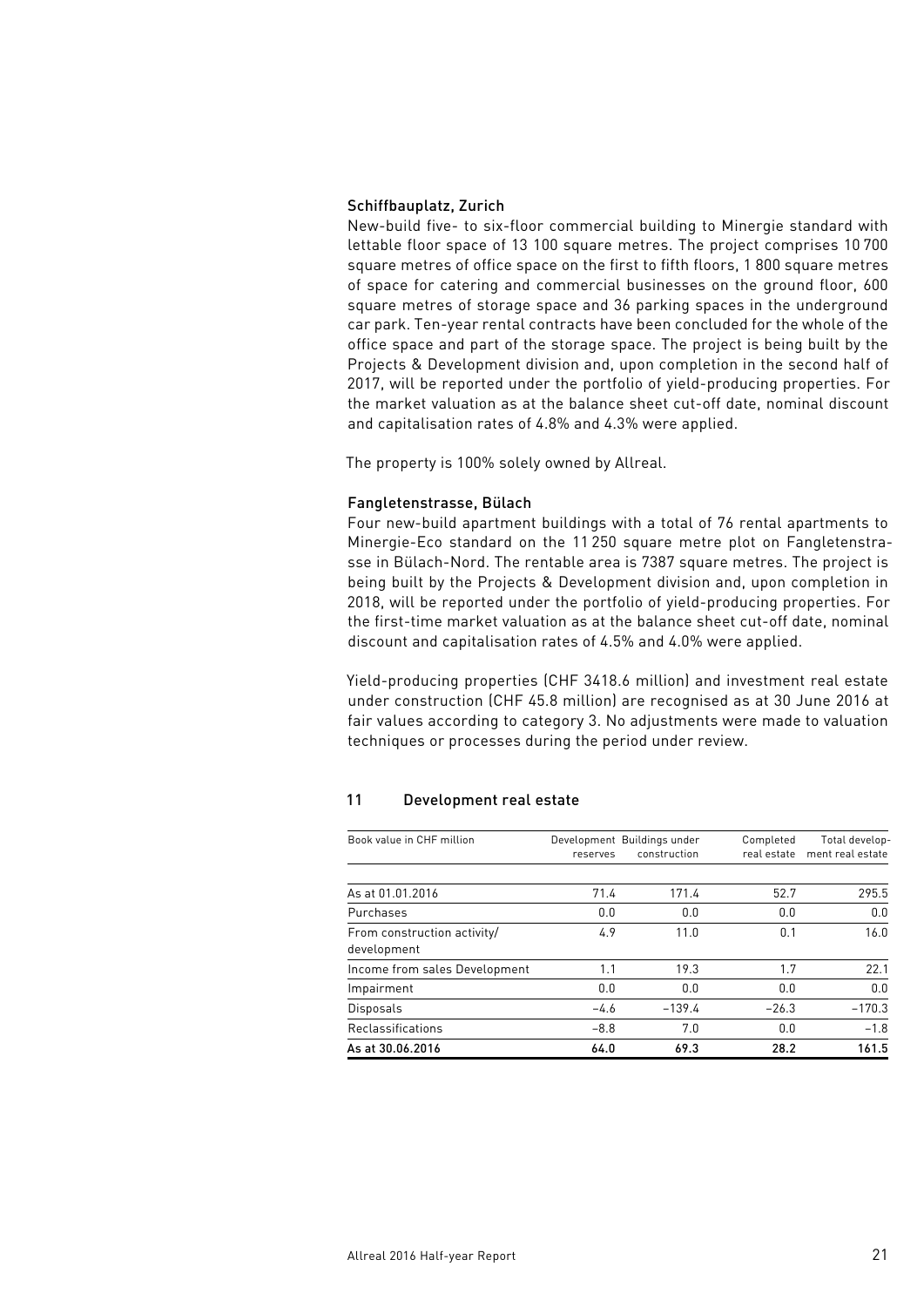#### Development real estate as at 30 June 2016

| Location                            | Property                           | Acquisition/<br>project start | Area of property<br>in $m2$ | Register of<br>suspected<br>contaminated<br>sites | Book value<br>CHF million | Estimated<br>investment<br>volume<br>CHF million <sup>1</sup> | Project status         | Expected<br>completion |
|-------------------------------------|------------------------------------|-------------------------------|-----------------------------|---------------------------------------------------|---------------------------|---------------------------------------------------------------|------------------------|------------------------|
| Development reserves                |                                    |                               |                             |                                                   |                           |                                                               |                        |                        |
| Bassersdorf                         | Grindelstrasse                     | 2008                          | 6000                        | no                                                | 3.7 <sup>2</sup>          | 15.0                                                          | in planning            | open                   |
| Bülach                              | Fangleten/Solistrasse              | 2011                          | 44084                       | yes                                               | 9.13                      | 269.0                                                         | in planning            | open                   |
| Dielsdorf                           | Neuwisen                           | 2013                          | 46419                       | no                                                | 35.2 <sup>2</sup>         | 175.0                                                         | in planning            | open                   |
| Rümlang                             | Bäuler                             | 1987                          | 30 278                      | yes                                               | 16.02                     | 100.0                                                         | in planning            | open                   |
| <b>Total development reserves</b>   |                                    |                               |                             |                                                   | 64.0                      | 559.0                                                         |                        |                        |
| <b>Buildings under construction</b> |                                    |                               |                             |                                                   |                           |                                                               |                        |                        |
| Basel                               | Kirschblütenweg                    | 2011                          | 3948                        | no                                                | 7.0                       |                                                               | 16.0 under completion  | 2018                   |
| Mettmenstetten                      | Pfruendmatt                        | 2012                          | 6989                        | no                                                | 5.4                       |                                                               | 34.0 under completion  | 2016                   |
| Steinen                             | Stauffacher                        | 2012                          | 3 1 0 0                     | no                                                | 9.1                       |                                                               | 15.0 under completion  | 2017                   |
| Zurich                              | Guggach                            | 2011                          | 20045                       | no                                                | 47.8                      |                                                               | 218.0 under completion | 2016                   |
|                                     | Total buildings under construction |                               |                             |                                                   | 69.3                      | 283.0                                                         |                        |                        |
| <b>Completed real estate</b>        |                                    |                               |                             |                                                   |                           |                                                               |                        |                        |
| Bülach                              | Cholplatz                          | 20144                         |                             |                                                   | 6.8                       |                                                               |                        |                        |
| Erlenbach                           | Lerchenbergstrasse                 | 20144                         |                             |                                                   | 20.3                      |                                                               |                        |                        |
| Wallisellen                         | Escherhof                          | 20134                         |                             |                                                   | 1.1                       |                                                               |                        |                        |
| Total completed real estate         |                                    |                               |                             |                                                   | 28.2                      |                                                               |                        |                        |
| Total development real estate       |                                    |                               |                             |                                                   | 161.5                     | 842.0                                                         |                        |                        |

<sup>1</sup> Land and building costs

<sup>2</sup> Book value includes acquisition costs for the land 100% owned by Allreal and accrued project costs of third parties

<sup>3</sup> Book value includes acquisition costs for downpayments made for land and accrued project costs of third parties (transfer of ownership for land pending)

<sup>4</sup> Completion

#### Kirschblütenweg, Basel

New-build complex of 12 terraced houses and 24 garage parking spaces to Minergie standard with lettable floor space (100% residential) of 1967 square metres. It is being built by Allreal Generalunternehmung AG and is scheduled for completion in 2017. As at 30 June 2016, all residential units had been sold, 0 of which with transfer of ownership.

#### Pfruendmatt, Mettmenstetten ZH

New-build complex of 35 terraced houses and 72 parking spaces to Minergie standard with lettable floor space (100% residential) of 5578 square metres. The project is being built by Allreal Generalunternehmung AG and is scheduled for completion in autumn 2016. As at 30 June 2016, 30 out of 35 residential units had been sold, 26 of which with transfer of ownership. 5 terraced houses were still for sale.

#### Stauffacher, Steinen SZ

Two new-build apartment buildings with a total of 18 condominiums and 30 garage parking spaces to Minergie standard with lettable floor space (100% residential) of 2 249 square metres. The project is being built by Hammer Retex AG and is scheduled for completion in 2017. As at 30 June 2016, 11 out of 18 residential units had been sold, 0 of which with transfer of ownership. 7 apartments were still for sale.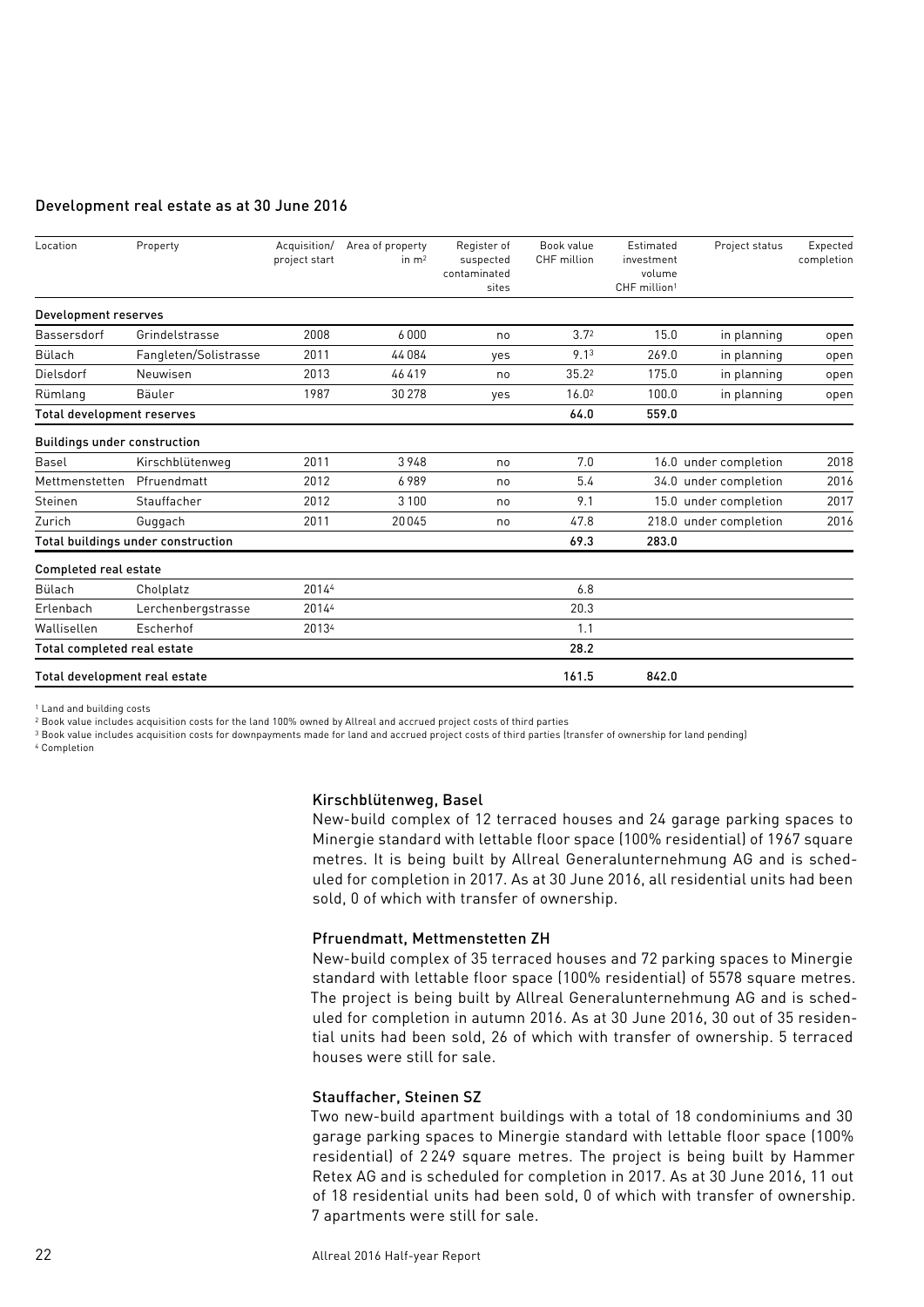#### Guggach, Zurich

Four new-build apartment buildings with a total of 197 condominiums and 219 underground parking spaces to Minergie standard with lettable floor space (100% residential) of 25 919 square metres. The project is being built by Allreal Generalunternehmung AG. The first stage was completed in the fourth quarter of 2015 and handed over to the buyers. The second stage is scheduled for completion and handover to the buyers in 2016. As at 30 June 2016, 184 out of 197 residential units had been sold, 156 of which with transfer of ownership. 13 apartments were still for sale.

#### Cholplatz, Bülach ZH

Five new-build apartment buildings with a total of 82 condominiums and 135 underground parking spaces to Minergie standard with lettable floor space (100% residential) of 9148 square metres. The project was built by Allreal Generalunternehmung AG and completed in 2014. As at 30 June 2016, 75 out of 82 residential units had been sold, 73 of which with transfer of ownership. 7 apartments were still for sale.

#### Lerchenbergstrasse, Erlenbach ZH

Five new-build semi-detached houses and three new-build apartment buildings with a total of 39 residential units and 93 underground parking spaces to Minergie standard with lettable floor space (100% residential) of 7730 square metres. The project was built by Allreal Generalunternehmung AG and completed in 2014. As at June 2016, 31 out of 33 residential units had been sold, 31 of which with transfer of ownership. 6 apartments were still for sale.

#### Escherhof, Wallisellen ZH

New-build apartment building with 122 condominiums, space for commercial and catering businesses on the ground floor and 116 underground parking spaces to Minergie standard with lettable floor space of 14 510 square metres. The project was built by Allreal Generalunternehmung AG and completed in 2013. As at June 2016, 122 out of 122 residential units had been sold, 121 of which with transfer of ownership.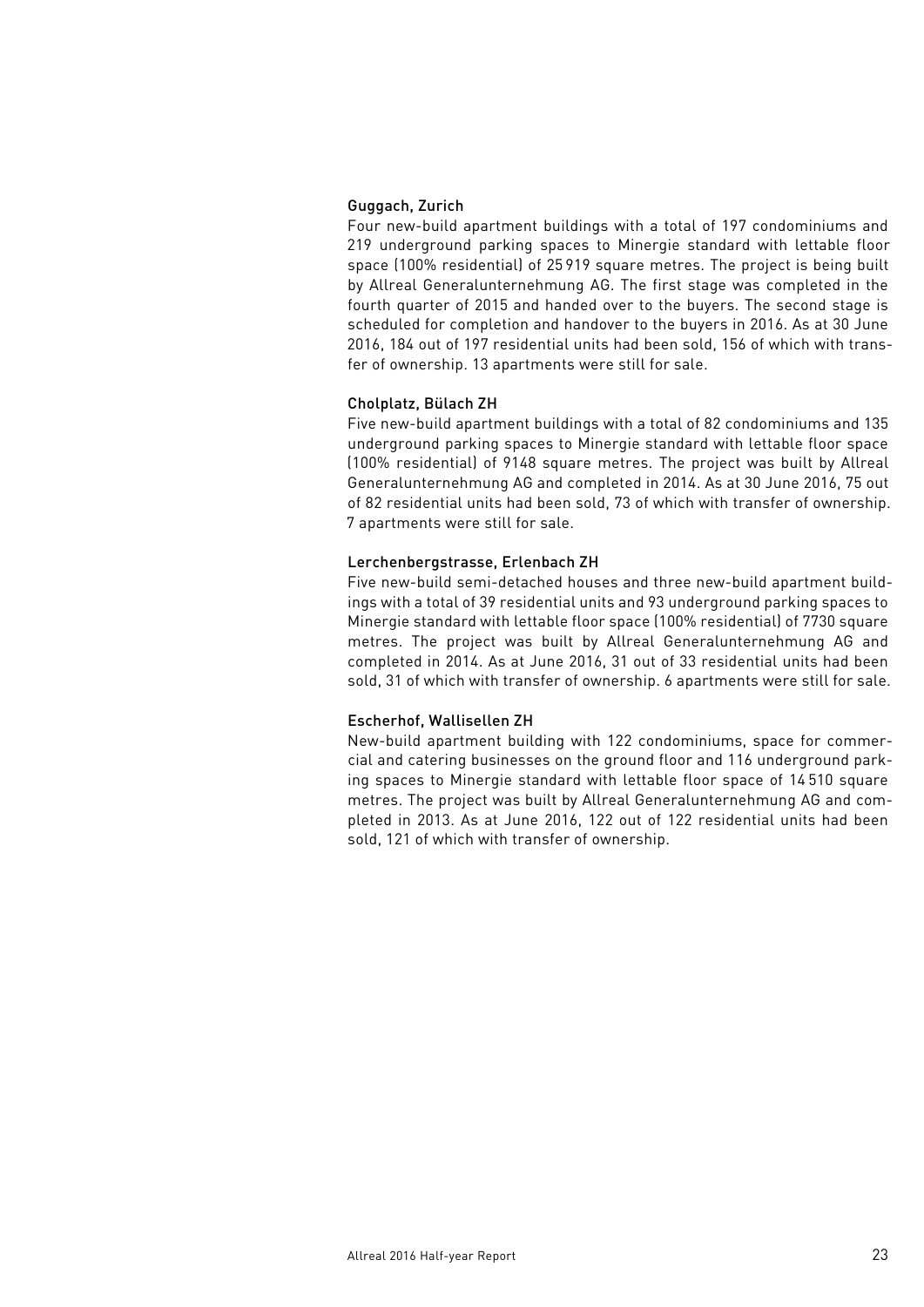#### 12 Share capital

As at the balance sheet cut-off date, the share capital of Allreal Holding AG comprises 15 942 821 registered shares with a par value of CHF 50 each. Each share carries one vote and confers entitlement to attend the general meeting if entered in the share register.

Shareholdings developed as follows:

| Number of shares          | Shares issued | Treasury shares | Outstanding shares |
|---------------------------|---------------|-----------------|--------------------|
| 2015                      |               |                 |                    |
| As at 1 January           | 15942821      | 1568            | 15941253           |
| Purchase treasury shares  |               | 205499          |                    |
| Sale treasury shares      |               | $-172454$       |                    |
| Share-based reimbursement |               | -1393           |                    |
| As at 31 December         | 15942821      | 33 2 20         | 15 909 601         |
| 2016                      |               |                 |                    |
| As at 1 January           | 15942821      | 33 2 2 0        | 15 909 601         |
| Purchase treasury shares  |               | 59058           |                    |
| Sale treasury shares      |               | -83828          |                    |
| Share-based reimbursement |               | $-621$          |                    |
| As at 30 June             | 15942821      | 7829            | 15 934 992         |

On 30 June 2016, Allreal held 7829 treasury shares (31.12.2015: 33 220 shares). The average purchase price per share stands at CHF 134.15 (31.12.2015: CHF 134.38). The total purchase price is deducted from consolidated equity.

The Board of Directors is authorised by the annual general meeting to in crease the share capital – excluding the subscription rights of shareholders as applicable – until 15 April 2018 to acquire businesses, business units, participating interests or real estate through an exchange of shares, for financing or refinancing the acquisition of businesses, business units, participating interests or investment projects, or for the purpose of an international placement of shares worth up to CHF 50.0 million by issuing up to 1 000 000 registered shares each with a par value of CHF 50 (authorised capital).

For the purpose of issuing convertible bonds, warrant bonds or other financial instruments, the annual general meeting of 31 March 2006 created – excluding the subscription rights of shareholders – conditional capital of up to CHF 125.0 million through the issue of up to 2 500 000 registered shares with a par value of CHF 50 each. Bearers of the convertible and/or warrant bonds are entitled to subscribe to the new shares. This conditional capital decreased by CHF 0.2 million to CHF 124.8 million (as at 30 June 2016) following the conversion of convertible bonds into shares in previous years.

Further, Allreal Holding AG has conditional capital of CHF 10.0 million (200 registered shares at a par value of CHF 50 each) at its disposal for the purposes of issuing options to the members of the Board of Directors and management. This conditional capital has not been drawn on.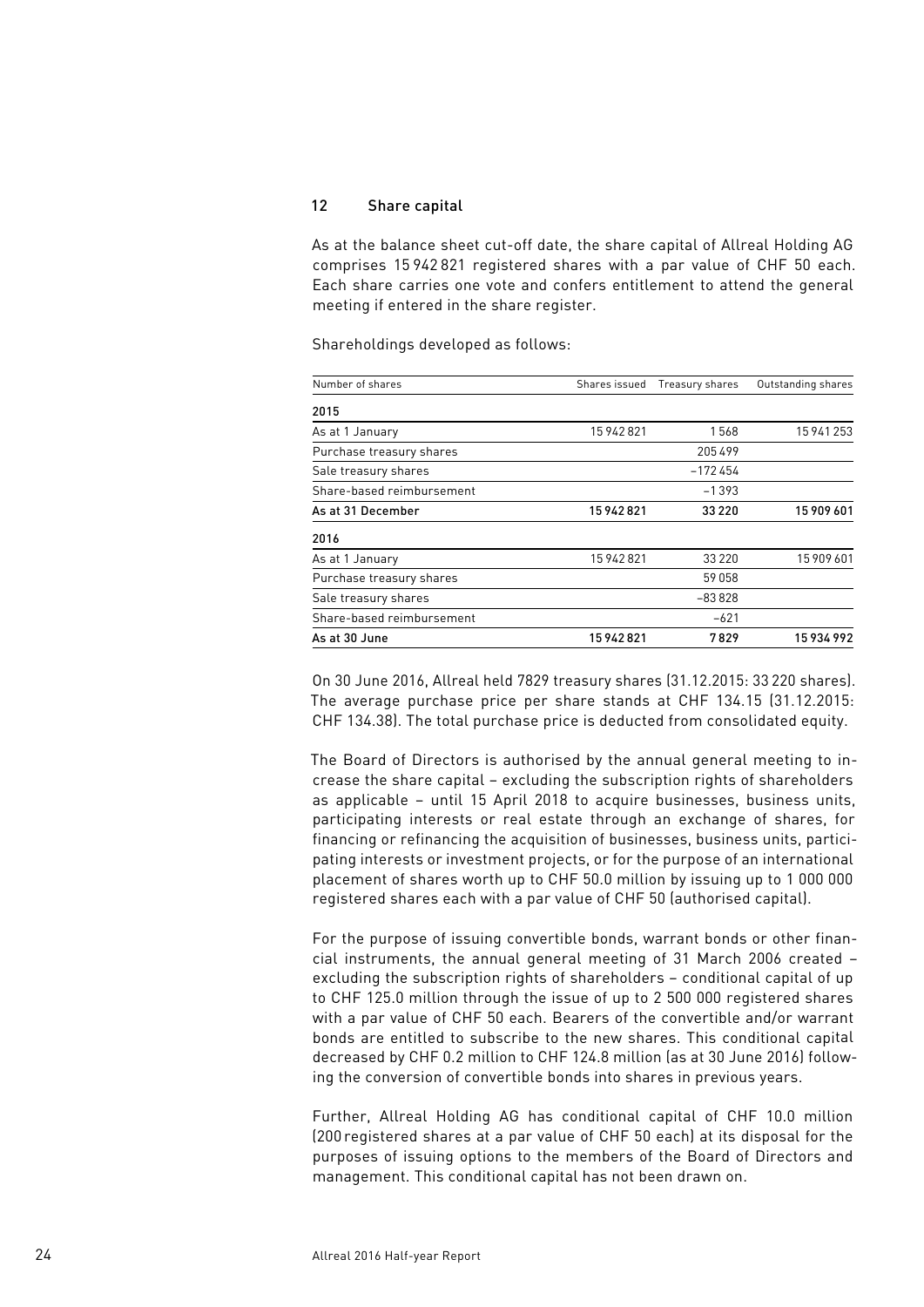The annual general meeting of Allreal Holding AG of 15 April 2016 voted in favour of making a distribution of CHF 5.75 per share, corresponding to a total amount of CHF 91.6 million, in the form of a repayment of reserves from contribution of capital.

#### 13 Borrowings

Maturity of the financing (capital lock-up at nominal values)

| CHF million                            | $<$ 1 vear | $1-3$ years | $3-5$ years | $> 5$ years | Total  |
|----------------------------------------|------------|-------------|-------------|-------------|--------|
| As at 31.12.2015                       | 1003.5     | 6.0         | 306.0       | 662.3       | 1777.8 |
| As at 30.06.2016                       | 686.5      | 131.0       | 301.0       | 489.3       | 1607.8 |
| of which with repayment/<br>redemption | 3.0        | 131.0       | 301.0       | 489.3       | 924.3  |
| Repayment p.a.                         | 3.0        | 3.0         | 3.0         | 3.0         |        |

The financial liabilities consist of bank loans secured by mortgage (fixed advances and fixed-rate mortgages) and five bond issues. The bank loans in the form of fixed advances are extended on a rolling basis. Apart from the bond issues, only bank loans with contractually agreed remaining terms to maturity greater than twelve months are reported as long-term financial liabilities.

During the reporting period, a 2016–2024 0.625% bond issued at an issue price of 100.000% (CHF 150.0 million) was paid up on 12 May 2016. In addition to the interest rate of 0.625% actually payable, the expense – corresponding to an effective interest rate of 0.68% – is also deferred in the earnings statement. On the same date, a 2.50% bond (CHF 150 million) was paid back at 100%.

As at the balance sheet date, the bond issues and fixed-rate mortgages are recognised as follows:

| CHF million                       | Nominal<br>amount | Book value<br>as at 30.06.2016 | Fair value<br>as at 30.06.2016 | Book value<br>as at 31.12.2015 | Fair value<br>as at 31.12.2015 |
|-----------------------------------|-------------------|--------------------------------|--------------------------------|--------------------------------|--------------------------------|
| 2.00% bond issue 2013-23.09.2020  | 150.0             | 149.3                          | 162.2                          | 149.2                          | 160.4                          |
| 1.25% bond issue 2014–02.04.2019  | 125.0             | 124.8                          | 129.1                          | 1247                           | 129.0                          |
| l.375% bond issue 2015–31.03.2025 | 100.0             | 100.5                          | 108.6                          | 100.5                          | 103.4                          |
| 0.75% bond issue 2015-31.03.2021  | 120.0             | 120.4                          | 123.5                          | 120.5                          | 122.3                          |
| 0.625% bond issue 2016-10.05.2024 | 150.0             | 149.4                          | 154.0                          |                                |                                |
| Fixed-rate mortgages              | 277.8             | 277.8                          | 287.2                          | 296.8                          | 307.3                          |

During the period under review CHF 0.2 million was spent on the amortisation of the issuing costs for the bonds (1st half-year 2015: CHF 0.2 million).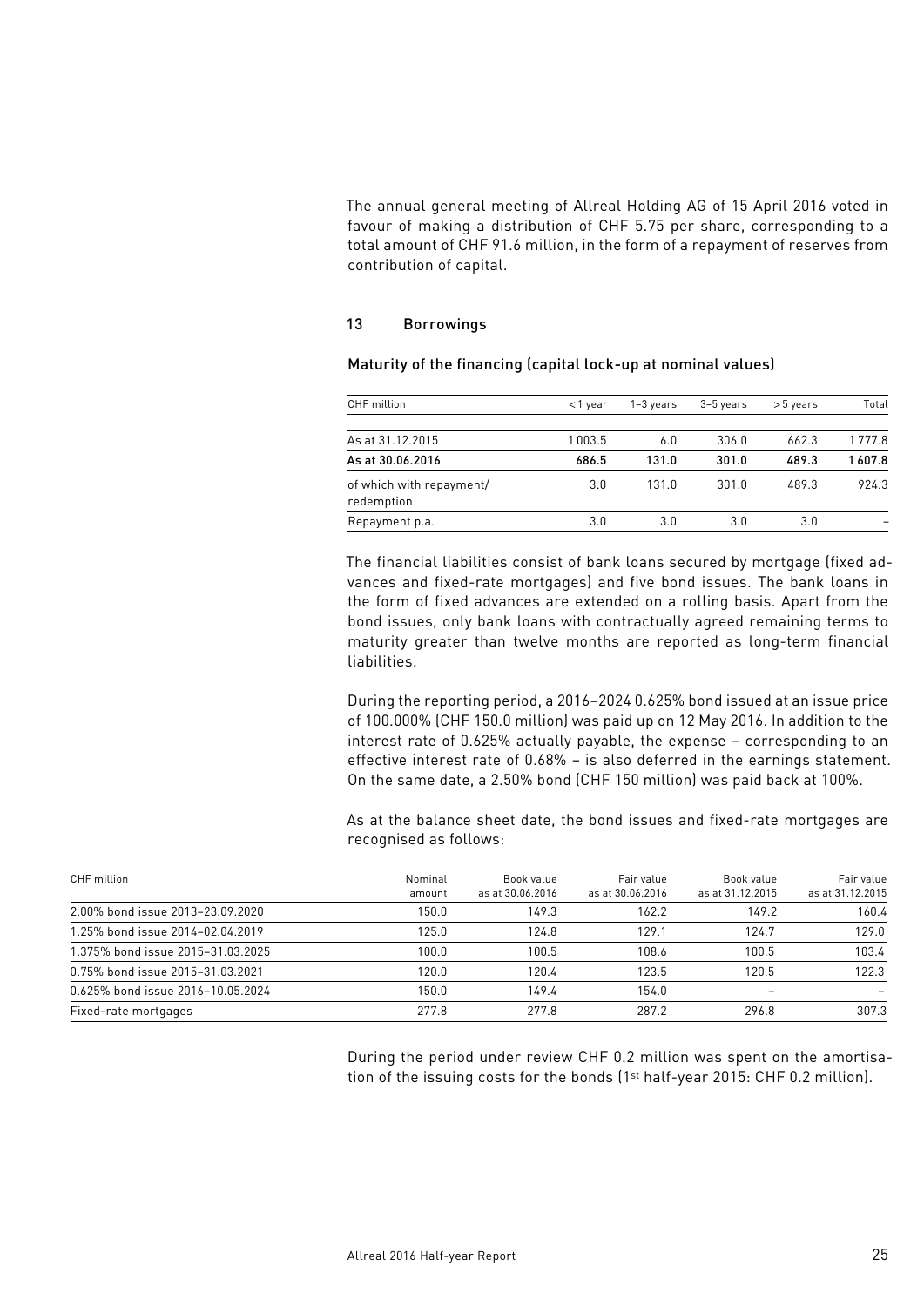| CHF million                   | <1 year     | $1-3$ years | $3-5$ years | >5 years | Total  |
|-------------------------------|-------------|-------------|-------------|----------|--------|
| As at 31.12.2015              |             |             |             |          |        |
| <b>Borrowings</b>             | 1 0 0 5 . 0 | 6.0         | 306.0       | 460.8    | 1777.8 |
| Effect of interest rate swaps | $-735.0$    | 200.0       | 250.0       | 285.0    | 0.0    |
| Total                         | 270.0       | 206.0       | 556.0       | 745.8    | 1777.8 |
| Total in %                    | 15.2        | 11.6        | 31.3        | 41.9     | 100.0  |
| As at 30.06.2016              |             |             |             |          |        |
| <b>Borrowings</b>             | 686.5       | 131.0       | 301.0       | 489.3    | 1607.8 |
| Effect of interest rate swaps | $-635.0$    | 150.0       | 200.0       | 285.0    | 0.0    |
| Total                         | 51.5        | 281.0       | 501.0       | 774.3    | 1607.8 |
| Total in %                    | 3.2         | 17.5        | 31.2        | 48.1     | 100.0  |

#### Maturity of interest rates (interest lock-in period at nominal values)

Financial liabilities by interest lock-in periods are classified on the basis of the actual date of maturity of the underlying fixed advances and mortgages and the maturity of the bond issues. In calculating the capital lock-up and interest lock-in periods, the respective par values of the bonds and their coupons were taken into account.

As at 30 June 2016, fixed advances amounting to CHF 685.0 million and fixedrate mortgages amounting to CHF 277.8 million (at nominal values) are in place, all of which were taken out with Swiss banks or insurance companies.

The average interest rate of all financial liabilities as at 30 June 2016 is 2.14% (31 December 2015: 2.15%).

The average interest lock-in period for all financial liabilities as at 30 June 2016 is 61 months (31 December 2015: 52 months).

During the reporting period, the contractual clauses (financial covenants) relating to minimum capitalisation (equity ratio, net gearing, interest coverage ratio and refinancing of properties) agreed upon with the lenders were complied with without exception.

### 14 Fair value financial instruments

Financial instruments recognised at fair value break down into the following categories as at the balance sheet cut-off date:

| CHF million                        | Category 1 | Category 2 | Category 3 | Total   |
|------------------------------------|------------|------------|------------|---------|
| As at 31.12.2015                   |            |            |            |         |
| Liabilities from derivative finan- |            |            |            |         |
| cial instruments                   | 0.0        | $-71.8$    | 0.0        | $-71.8$ |
| As at 30.06.2016                   |            |            |            |         |
| Liabilities from derivative finan- | 0.0        | $-784$     | 0.0        | $-784$  |
| cial instruments                   |            |            |            |         |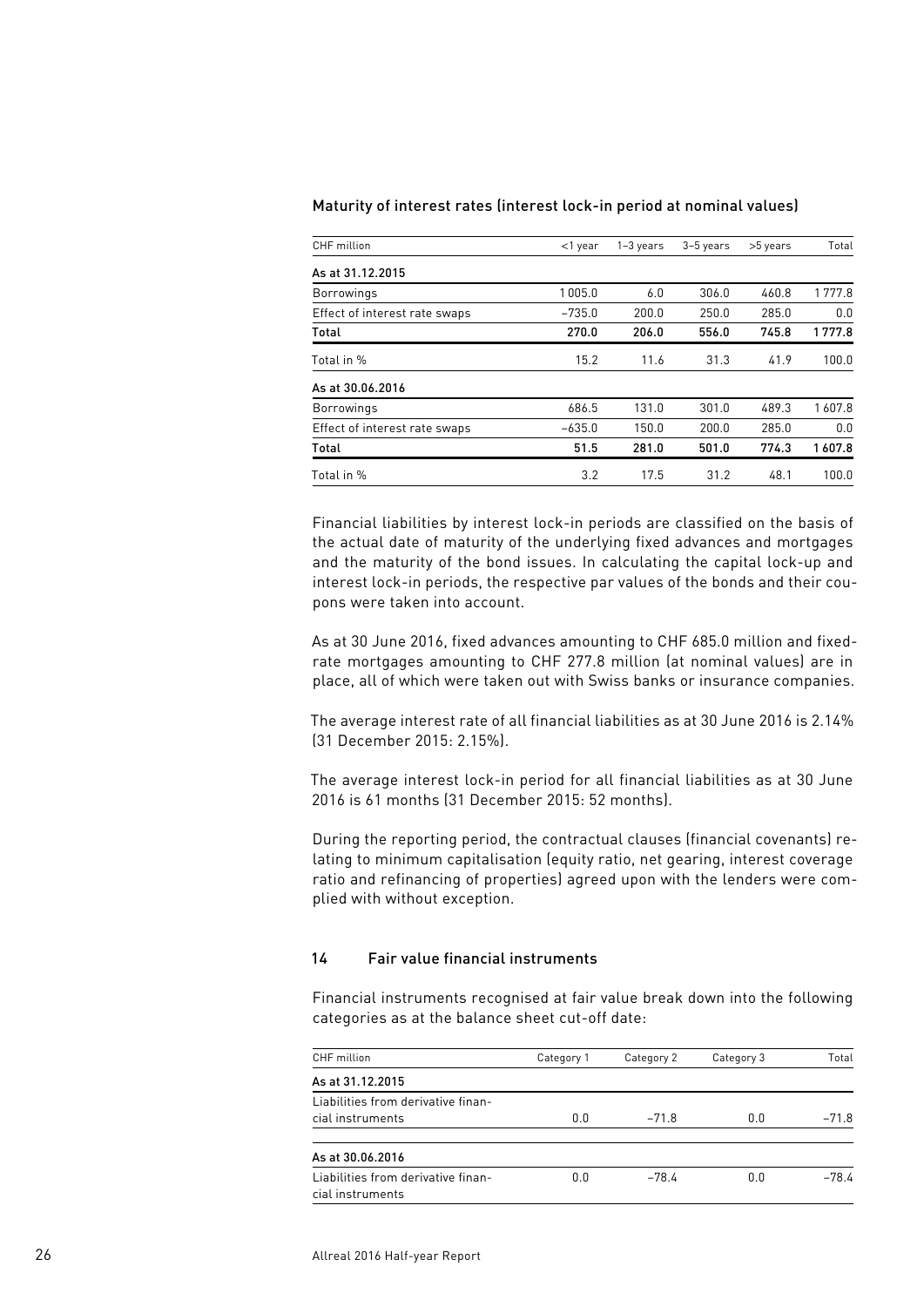During the period under review, no adjustments were made to valuation techniques or processes and there were no reclassifications within the categories.

#### 15 Capital commitments, contingent liabilities and legal disputes

| CHF million             | 30.06.2016 | 31.12.2015 |
|-------------------------|------------|------------|
| Purchase commitments    | 35 O       | 35 O       |
| Guarantees and sureties | n n        |            |

The capital commitment relates to contractual agreements for the acquisition of development real estate. Whether the commitment is invoked depends on the fulfilment of the conditions agreed with the counterparties.

There are no guarantees or sureties in favour of third parties. Beyond this, in the individual financial statement, Allreal Holding AG has issued guarantees and sureties amounting to CHF 470.9 million in connection with financings and derivative financial transactions with third parties on behalf of individual subsidiaries (31.12.2015: CHF 539.6 million).

As at 30 June 2016, there are no pending legal disputes of a nature liable to have a significant impact on the asset and income situation of the Allreal Group for which no corresponding provisions or bad debt allowances are in place.

#### 16 Transactions with related parties

In the first half of 2016, the Projects & Development division carried out construction projects for a total of CHF 7.0 million for several parties to the shareholders' pooling agreement under standard market conditions, which corresponds to 3.2% of income from realisation Projects & Development (1st half of 2015: CHF 14.8 million/6.6%).

#### 17 Events after the balance sheet date

On 28 July 2016, 100% of the shares of Bülachguss AG were acquired at a purchase price of CHF 39.3 million in connection with the Fangleten-/Solisstrasse project in Bülach ZH. Between 30 June 2016 and 16 August 2016 (date on which the consolidated semi-annual financial statements were approved by the Board of Directors), no other events took place which would result in any adjustments to the book values of the assets and liabilities or which would need to be disclosed here.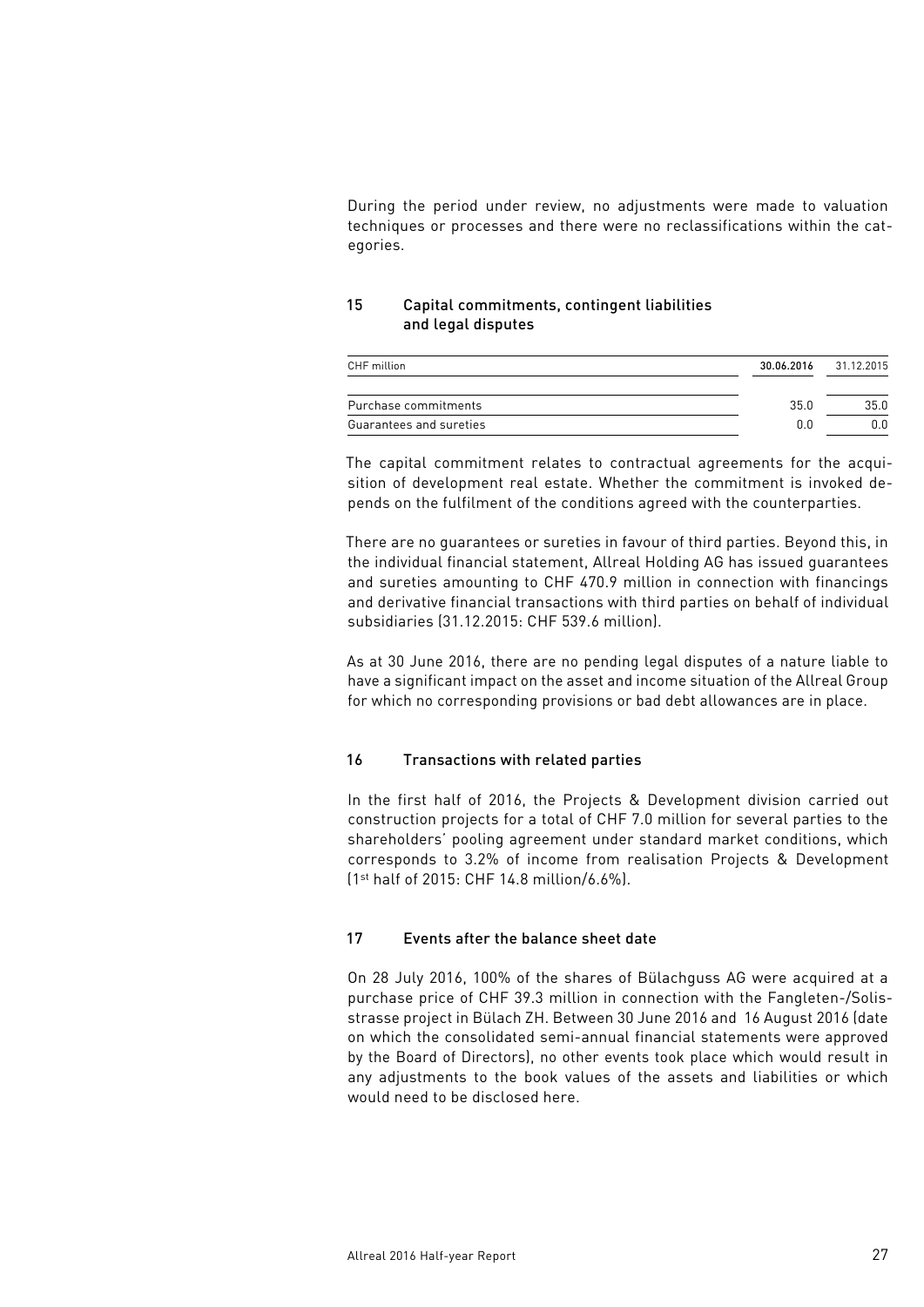# Information on the real estate portfolio

#### Residential real estate as at 30 June 2016

| Location              | Address                                    | Ownership<br>status <sup>1</sup> | Year<br>acquired | Year of<br>con-<br>struction | Renova-<br>tion <sub>2</sub> | Area of<br>property<br>in $m2$ | Register of<br>suspected<br>contamin-<br>ated sites | Minergie | Area of<br>property<br>in m <sup>2</sup> |
|-----------------------|--------------------------------------------|----------------------------------|------------------|------------------------------|------------------------------|--------------------------------|-----------------------------------------------------|----------|------------------------------------------|
| City of Zurich        |                                            |                                  |                  |                              |                              |                                |                                                     |          |                                          |
| Zurich                | Hardturmstrasse 5                          | CO <sup>7</sup>                  | 2004             | 2014                         |                              | 2651                           | no                                                  | yes      | 6087                                     |
| Zurich                | Heerenwiesen 23-41                         | CoO <sup>5</sup>                 | 2003             | 1996                         |                              | 6970                           | no                                                  | no       | 4670                                     |
| Zurich                | Josefstrasse 137                           | S <sub>0</sub>                   | 1999             | 1984                         |                              | 903                            | no                                                  | no       | 2747                                     |
| Zurich                | Neunbrunnenstrasse 47-53                   | S <sub>0</sub>                   | 1993             | 2013                         |                              | 4291                           | yes                                                 | yes      | 4640                                     |
| Zurich                | Schiffbaustrasse 76                        | S <sub>0</sub>                   | 2010             | 2016                         |                              | 1610                           | no                                                  | yes      | 2333                                     |
| Zurich                | Zollikerstrasse 185-187                    | S <sub>0</sub>                   | 2008             | 1984                         |                              | 1445                           | no                                                  | no       | 1637                                     |
| Total city of Zurich  |                                            |                                  |                  |                              |                              | 17870                          |                                                     |          | 22114                                    |
| Rest of Canton Zurich |                                            |                                  |                  |                              |                              |                                |                                                     |          |                                          |
| Adliswil              | Moosstrasse 1-13/                          |                                  |                  |                              |                              |                                |                                                     |          |                                          |
|                       | Grütstrasse 33-39                          | S <sub>0</sub>                   | 2005             | 2011                         |                              | 13 901                         | no                                                  | yes      | 13299                                    |
| Bülach                | Hohfuristrasse 7-11/                       |                                  |                  |                              |                              |                                |                                                     |          |                                          |
|                       | Unterweg 55-59/Im Stumpen 2                | S <sub>0</sub>                   | 1999             | 1979                         | 2013 TR                      | 8412                           | no                                                  | no       | 3850                                     |
| Fällanden             | Unterdorfstrasse 2/4/<br>Unterdorfwäg 2-22 | S <sub>0</sub>                   | 2003             | 2008                         |                              | 23691                          | no                                                  | no       | 14903                                    |
| Glattbrugg            | Hohenstieglen-                             |                                  |                  |                              |                              |                                |                                                     |          |                                          |
|                       | strasse 1-23, 2-16                         | S <sub>0</sub>                   | 1999             | 1990                         |                              | 29 639                         | no                                                  | no       | 14654                                    |
| Kloten                | Schaffhauserstrasse 117/119                | S <sub>0</sub>                   | 2001             | 1992                         |                              | 3643                           | no                                                  | no       | 2090                                     |
| Oberglatt             | Chlirietstrasse 6, 8, 10                   | S <sub>0</sub>                   | 2003             |                              | 1974 2006/2007 PR            | 2028                           | no                                                  | no       | 2479                                     |
| Schlieren             | Limmataustrasse 2-8/                       |                                  |                  |                              |                              |                                |                                                     |          |                                          |
|                       | Limmatstrasse 9-11/<br>Engstringermatte    | S <sub>0</sub>                   | 1999             | 1984                         |                              | 8907                           | no                                                  | no       | 5 1 0 0                                  |
| Schlieren             | Schulstrasse 71-77/                        |                                  |                  |                              |                              |                                |                                                     |          |                                          |
|                       | Flöhrebenstrasse 6                         | CO <sup>7</sup>                  | 2002             | 1988                         |                              | 2543                           | no                                                  | no       | 3332                                     |
| Volketswil            | Sunnebüelstrasse 1-17/                     |                                  |                  |                              |                              |                                |                                                     |          |                                          |
|                       | Ifangstrasse 12-20/                        |                                  |                  |                              |                              |                                |                                                     |          |                                          |
|                       | Neufund 1/3                                | S <sub>0</sub>                   | 1999             |                              | 1968 2002/2003 TR            | 20110                          | no                                                  | no       | 12 2 3 6                                 |
| Wallisellen           | Escherweg 2-6 /Favreweg 1-5/               |                                  |                  |                              |                              |                                |                                                     |          |                                          |
|                       | Richtiarkade 13-15/                        |                                  |                  |                              |                              |                                |                                                     |          |                                          |
|                       | Richtiring 14-16                           | S <sub>0</sub>                   | 2002             | 2014                         |                              | 8 2 4 2                        | no                                                  | yes      | 13856                                    |
|                       | Total rest of canton Zurich                |                                  |                  |                              |                              | 121 116                        |                                                     |          | 85799                                    |
| Other regions         |                                            |                                  |                  |                              |                              |                                |                                                     |          |                                          |
| Allschwil             | Kurzelängeweg 26-38+32a                    | S <sub>0</sub>                   | 1999             | 1989                         | 2010 PR                      | 6260                           | no                                                  | no       | 4015                                     |
| Basel                 | Achilles Bischoff-Strasse 2-10             | S <sub>0</sub>                   | 2006             | 1969                         | 2009 TR                      | 2420                           | no                                                  | no       | 5954                                     |
| Basel                 | Grosspeterstrasse 45/                      |                                  |                  |                              |                              |                                |                                                     |          |                                          |
|                       | St.-Jakobs-Strasse 108                     | S <sub>0</sub>                   | 2006             | 1995                         |                              | 2067                           | no                                                  | no       | 3022                                     |
| Gland                 | Chemin du Molard 10/                       |                                  |                  |                              |                              |                                |                                                     |          |                                          |
|                       | Allée Leotherius 2/                        |                                  |                  |                              |                              |                                |                                                     |          |                                          |
|                       | Allée Louis Cristin1                       | S <sub>0</sub>                   | 2011             | 2014                         |                              | 1173                           | no                                                  | yes      | 4981                                     |
| Total other regions   |                                            |                                  |                  |                              |                              | 11920                          |                                                     |          | 17972                                    |
|                       | Total residential real estate              |                                  |                  |                              |                              | 150906                         |                                                     |          | 125885                                   |

<sup>1</sup> SO = sole ownership; CoO = coownership; CO = condominium ownership

2 TR = total renovation; PR = partial renovation

<sup>3</sup> Cumulative vacancy rate as a percentage of target rental income for the first half-year 2016

<sup>4</sup> As per 30.06.2016 valuation (nominal rates)

<sup>5</sup> 60% co-ownership Allreal

<sup>6</sup> Rental income from 01.06.2016

<sup>7</sup> Condominium property owned 100% by Allreal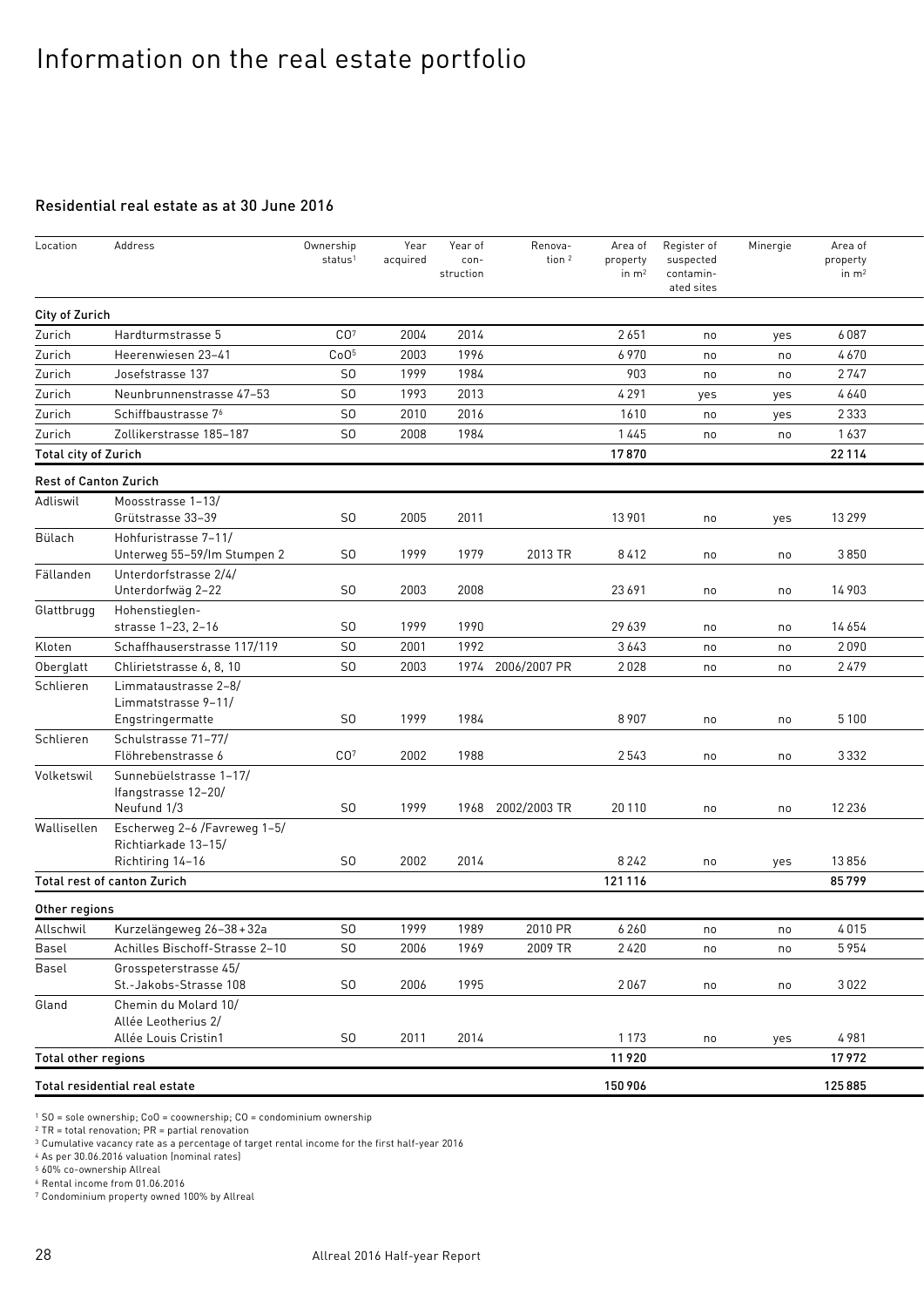| $4 - 4^{1}/2 -$<br>room apart-<br>ments | $3 - 3^{1}/2$ -<br>ments | room apart- | $2 - 21/2 -$<br>room apart-<br>ments | $1 - 11/2 -$<br>ments | room apart- |  |
|-----------------------------------------|--------------------------|-------------|--------------------------------------|-----------------------|-------------|--|
| 6                                       | 27                       |             | 17                                   | $\mathbf 0$           |             |  |
| 17                                      | 15                       |             | $7\phantom{.0}$                      | $5\overline{)}$       |             |  |
| $\mathbf 0$                             | $\mathbb O$              |             | 36                                   | $\frac{1}{4}$         |             |  |
| 21                                      | 14                       |             | $\bf{0}$                             | $\mathbf 0$           |             |  |
| $\mathbf{3}$                            | 16                       |             | $\mathbf{3}$                         | $\mathbf 0$           |             |  |
| $\frac{1}{4}$                           | $\overline{4}$           |             | $\overline{2}$                       | $\overline{2}$        |             |  |
| 51                                      | 76                       |             | 65                                   | 11                    |             |  |
| 38                                      | 62                       |             | 27                                   | $\mathbb O$           |             |  |
| 18                                      | 16                       |             | 9                                    | $\mathbb O$           |             |  |
| 56                                      | 41                       |             | $20\,$                               | $\bf{0}$              |             |  |
| 41                                      | 71                       |             | 30                                   | 18                    |             |  |
| 10                                      | $\bf{0}$                 |             | $\overline{4}$                       | $\mathbf 0$           |             |  |
| $\mathbf 0$                             | 17                       |             | 17                                   | $\mathbf 0$           |             |  |
|                                         |                          |             |                                      |                       |             |  |
| 12                                      | 24                       |             | 18                                   | $\mathbf 0$           |             |  |
| 16                                      | 24                       |             | $\overline{0}$                       | $\mathbb O$           |             |  |
| 60                                      | 48                       |             | $\mathbf 0$                          | $\mathbf{0}$          |             |  |
| 22                                      | 75                       |             | 18                                   | $\overline{1}$        |             |  |
| 273                                     | 378                      |             | 143                                  | 19                    |             |  |
|                                         |                          |             |                                      |                       |             |  |
| $20\,$                                  | 20                       |             | $7\overline{ }$                      | $\overline{0}$        |             |  |
| 24                                      | 28                       |             | 24                                   | 28                    |             |  |
| 8                                       | 11                       |             | 19                                   | 5 <sub>5</sub>        |             |  |
| 9                                       | 29                       |             | 21                                   | $\overline{1}$        |             |  |
| 61                                      | 88                       |             | 71                                   | 34                    |             |  |
| 385                                     | 542                      |             | 279                                  | 64                    |             |  |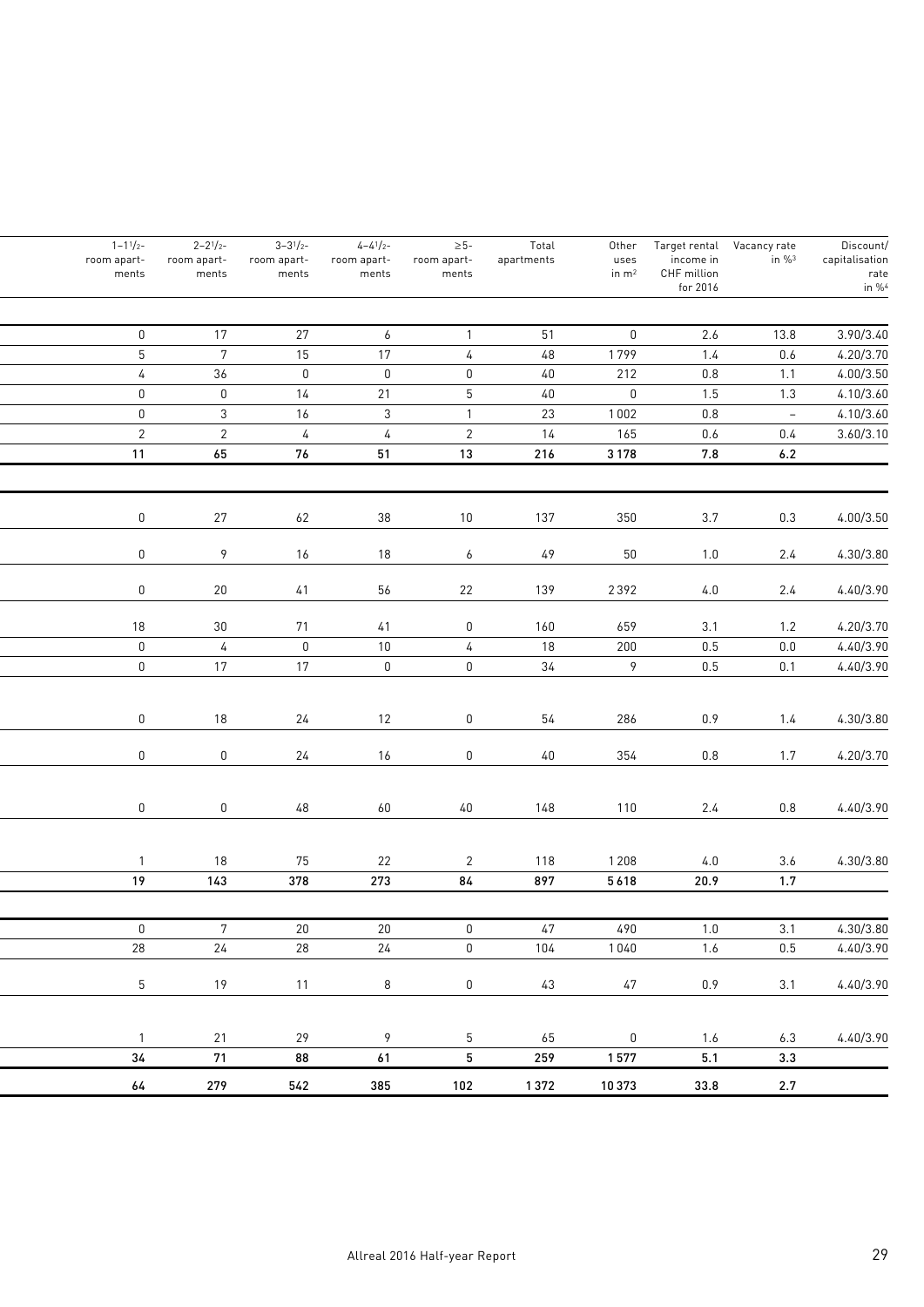# Commercial real estate as at 30 June 2016

| Location             | Address                                         | Ownership           | Year      | Year of           | Renovation <sup>2</sup> Area of property |         |
|----------------------|-------------------------------------------------|---------------------|-----------|-------------------|------------------------------------------|---------|
|                      |                                                 | status <sup>1</sup> | acquired  | con-<br>struction |                                          | in $m2$ |
| City of Zurich       |                                                 |                     |           |                   |                                          |         |
| Zurich               | Bändliweg 21                                    | S <sub>0</sub>      | 2005      | 1995              |                                          | 9 2 5 4 |
| Zurich               | Bellerivestrasse 30                             | S <sub>0</sub>      | 2004      | 1986              |                                          | 2316    |
| Zurich               | Bellerivestrasse 36                             | S <sub>0</sub>      | 2004      | 1974              | 2009/2010 PR                             | 10494   |
| Zurich               | Binzmühlestrasse 95-99/Therese Giehse-Strasse 1 | S <sub>0</sub>      | 2005      | 2001              |                                          | 11712   |
| Zurich               | Birmensdorferstrasse 108/Weststrasse 75         | S <sub>0</sub>      | 2000      | 1983              | 2007/2008 TR                             | 1 2 5 4 |
| Zurich               | Brandschenkestrasse 38/40                       | S <sub>0</sub>      | 2001      | 1992              | 2013 PR                                  | 1402    |
| Zurich               | Förrlibuckstrasse 109 (Toni site)               | S <sub>0</sub>      | 2007      | 1977/2014         |                                          | 24477   |
| Zurich               | Grüngasse 27-31/Badenerstrasse 119-133          | S <sub>0</sub>      | 2002      | 1925              | 2006/2007 PR                             | 7870    |
| Zurich               | Hardstrasse 319 (Escher-Wyss site) <sup>5</sup> | S <sub>0</sub>      | 2002      | 1945/2010         | 2015 PR                                  | 40350   |
| Zurich               | Herostrasse 12                                  | S <sub>0</sub>      | 2010      | 2014              |                                          | 4027    |
| Zurich               | Hohlstrasse 600                                 | S <sub>0</sub>      | 2001      | 1986              | 2006/2012 TR                             | 2894    |
| Zurich               | Kalchbühlstrasse 22/24                          | S <sub>0</sub>      | 2000      | 1976              | 2014/2015 TR                             | 3 1 0 1 |
| Zurich               | Kreuzstrasse 5                                  | L0                  | 2004      | 2006              |                                          | 3333    |
| Zurich               | Renggerstrasse 3                                | S <sub>0</sub>      | 1999      | 1966              | 2001 PR                                  | 1389    |
| Zurich               | Vulkanstrasse 106                               | S <sub>0</sub>      | 2002      | 2005              |                                          | 12295   |
| Zurich               | Weststrasse 74                                  | S <sub>0</sub>      | 1996      | 1995              |                                          | 1482    |
| Zurich               | Zollikerstrasse 183                             | S <sub>0</sub>      | 2008      | 1984              | 2007 PR                                  | 3371    |
| Zurich               | Zollstrasse/Josefstrasse 23-29/Klingenstrasse 4 | S <sub>0</sub>      | 1993/2006 | 1997              |                                          | 4201    |
| Total city of Zurich |                                                 |                     |           |                   |                                          | 145 222 |

<sup>1</sup> SO = sole ownership; LO = leasehold owned 100% by Allreal

 $2 TR = total$  renovation; PR = partial renovation

 $^{\rm 3}$  Cumulative vacancy rate as a percentage of target rental income for the first half-year 2016

4 As per 30.06.2016 valuation (nominal rates)

5 Valuation as at 30.06.2016 according to IFRS 13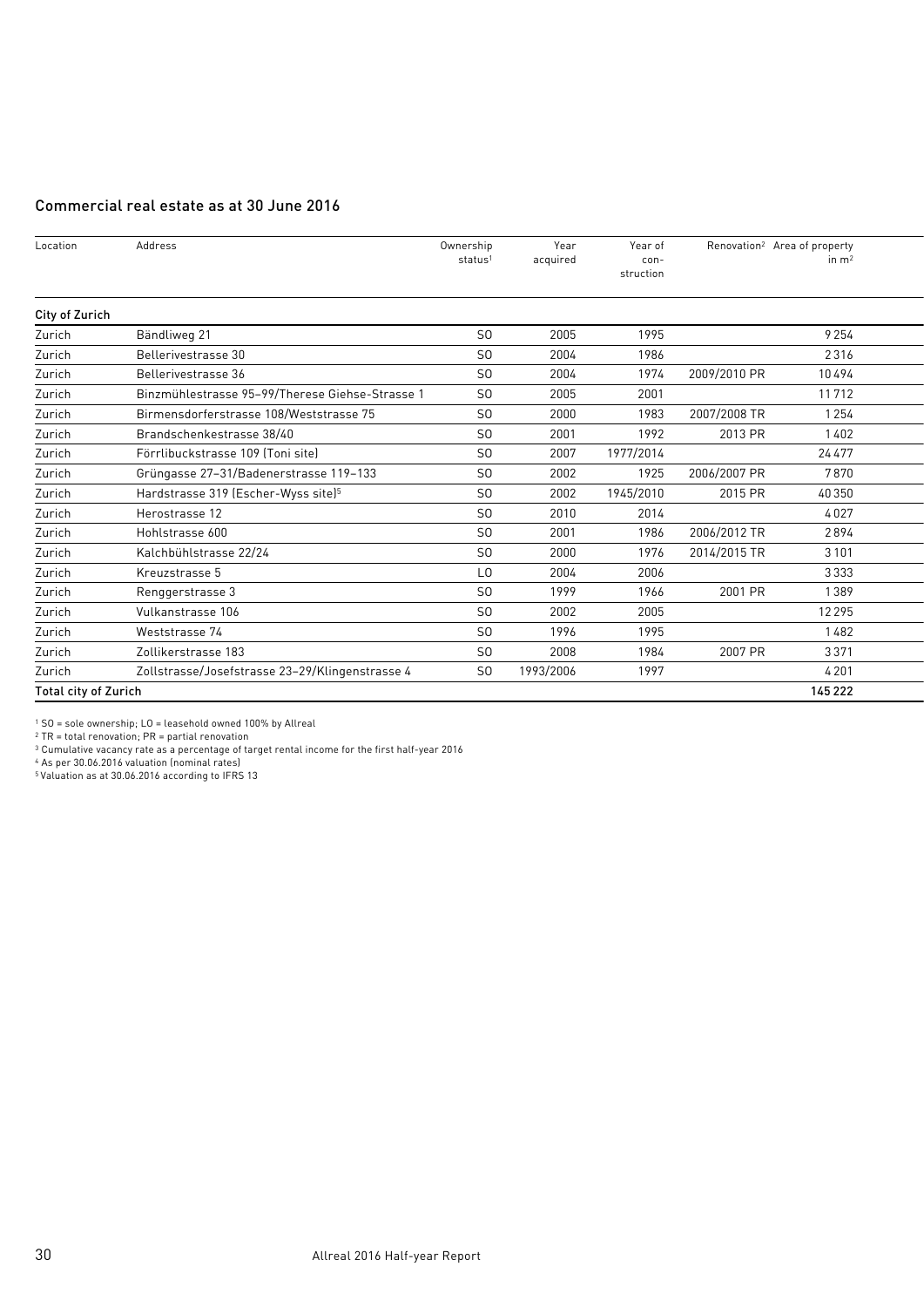| Discount/<br>capitalisation<br>rate in %4 | in % <sup>3</sup> | Target rental Vacancy rate<br>income in<br>CHF million<br>for 2016 | other uses | residential<br>space | Floor space Percentage of Percentage of Percentage of Percentage of | office space retail space | in m <sup>2</sup> | Minergie | Register of<br>suspected<br>contaminated<br>sites |
|-------------------------------------------|-------------------|--------------------------------------------------------------------|------------|----------------------|---------------------------------------------------------------------|---------------------------|-------------------|----------|---------------------------------------------------|
| 5.00/4.50                                 | 0.0               | 7.0                                                                | 9.2        | 0.0                  | 0.0                                                                 | 90.8                      | 18642             | no       | no                                                |
| 5.00/4.50                                 | 96.7              | 1.5                                                                | 5.3        | 0.0                  | $0.0\,$                                                             | 94.7                      | 3078              | no       | no                                                |
| 4.70/4.20                                 | 0.4               | 5.7                                                                | 26.4       | 0.0                  | 0.0                                                                 | 73.6                      | 11950             | no       | no                                                |
| 4.70/4.20                                 | 3.8               | 7.0                                                                | 4.9        | 32.7                 | 54.6                                                                | 7.8                       | 26 139            | no       | no                                                |
| 5.00/4.50                                 | 2.4               | 1.4                                                                | 12.0       | 10.5                 | 3.0                                                                 | 74.5                      | 4743              | no       | no                                                |
| 4.50/4.00                                 | 24.8              | 2.1                                                                | 46.9       | 19.3                 | 0.0                                                                 | 33.8                      | 4856              | no       | no                                                |
| 4.40/4.00                                 | 3.3               | 21.0                                                               | 0.0        | 12.8                 | 0.0                                                                 | 87.2                      | 87004             | yes      | yes                                               |
| 4.88/4.38                                 | 7.1               | 3.3                                                                | 43.1       | 32.8                 | 7.6                                                                 | 16.5                      | 12847             | no       | yes                                               |
| $-/-$                                     | 0.4               | 10.3                                                               | 67.7       | 0.0                  | 0.0                                                                 | 32.3                      | 50432             | no       | yes                                               |
| 5.20/4.70                                 | 38.8              | 3.6                                                                | 4.2        | 0.0                  | 0.0                                                                 | 95.8                      | 11 2 5 6          | yes      | no                                                |
| 5.00/4.50                                 | 0.0               | 4.3                                                                | 9.0        | 0.0                  | 0.0                                                                 | 91.0                      | 10190             | no       | no                                                |
| 5.30/4.80                                 | 1.1               | 1.6                                                                | 48.2       | 6.0                  | 0.0                                                                 | 45.8                      | 6 244             | no       | no                                                |
| 4.50/4.00                                 | 0.0               | 1.0                                                                | 4.3        | 0.0                  | 0.0                                                                 | 95.7                      | 1628              | no       | no                                                |
| 4.90/4.40                                 | 0.1               | 0.5                                                                | 22.9       | 0.0                  | 0.0                                                                 | 77.1                      | 1729              | no       | no                                                |
| 4.90/4.40                                 | 0.1               | 11.5                                                               | 4.9        | 0.0                  | 0.0                                                                 | 95.1                      | 36311             | yes      | no                                                |
| 4.40/3.90                                 | 23.1              | 0.9                                                                | 11.2       | 55.3                 | 0.0                                                                 | 33.5                      | 3 2 7 7           | no       | no                                                |
| 4.70/4.20                                 | 0.0               | 1.3                                                                | 18.3       | 0.0                  | 0.0                                                                 | 81.7                      | 2777              | no       | no                                                |
| 4.70/4.20                                 | 2.7               | 4.1                                                                | 9.9        | 29.8                 | 3.3                                                                 | 56.9                      | 10703             | no       | no                                                |
|                                           | 5.5               | 87.8                                                               | 18.9       | 9.7                  | 5.2                                                                 | 66.2                      | 303806            |          |                                                   |

Ļ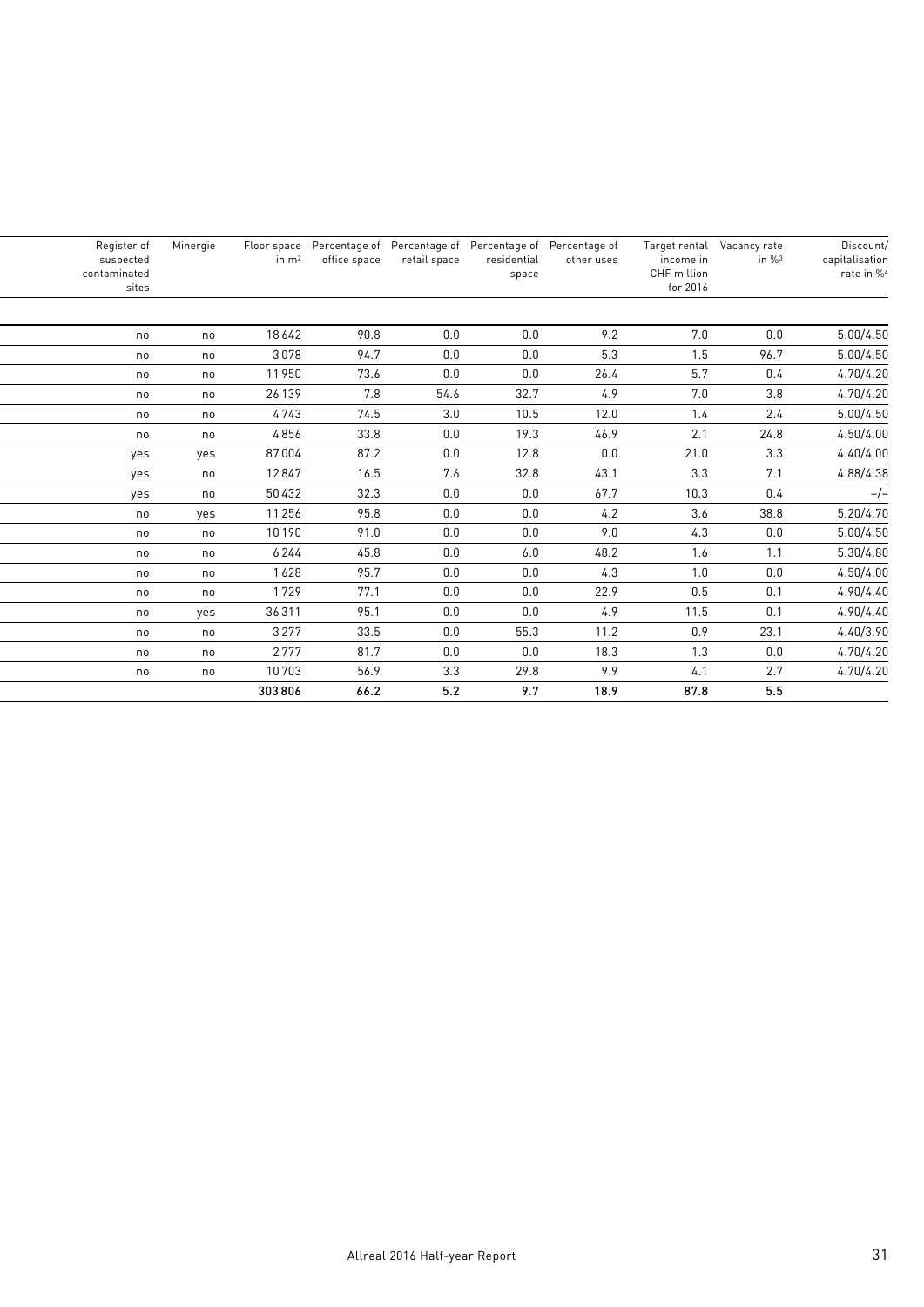| Location                     | Address                                   | Ownership<br>status <sup>1</sup> | Year<br>acquired | Year of<br>con-<br>struction |              | Renovation <sup>2</sup> Area of property<br>in $m2$ |  |
|------------------------------|-------------------------------------------|----------------------------------|------------------|------------------------------|--------------|-----------------------------------------------------|--|
| <b>Rest of Canton Zurich</b> |                                           |                                  |                  |                              |              |                                                     |  |
| Bassersdorf                  | Grindelstrasse 3/5                        | S <sub>0</sub>                   | 2008             | 1988                         | 2001 PR      | 6004                                                |  |
| Dübendorf                    | Sonnentalstrasse 8                        | S <sub>0</sub>                   | 2015             | 1974                         | 2006 PR      | 16621                                               |  |
| Glattbrugg                   | Thurgauerstrasse 111                      | SO                               | 1997             | 1969                         | 1995 PR      | 4086                                                |  |
| Kloten                       | Schaffhauserstrasse 115/121               | S <sub>0</sub>                   | 2001             | 1992                         |              | 4000                                                |  |
| Opfikon                      | Boulevard Lilienthal 2-8                  | SO                               | 2007             | 2014                         |              | 5167                                                |  |
| Opfikon                      | Lindbergh-Allee 15                        | S <sub>0</sub>                   | 1987             | 2007                         |              | 5241                                                |  |
| Schlieren                    | Bernstrasse 55                            | S <sub>0</sub>                   | 2003             | 2003                         |              | 7089                                                |  |
| Schlieren                    | Zürcherstrasse 104                        | S <sub>0</sub>                   | 2002             | 1988                         | 2012 TR      | 4724                                                |  |
| Urdorf                       | In der Luberzen 29                        | SO                               | 2000             | 1993                         |              | 4667                                                |  |
| Wallisellen                  | Allianz office building <sup>6</sup>      | SO                               | 2002             | 2013                         |              | 13078                                               |  |
| Wallisellen                  | UPC Cablecom office building7             | SO                               | 2002             | 2014                         |              | 16875                                               |  |
| Winterthur                   | Schützenstrasse 2/Zürcherstrasse 12/148   | S <sub>0</sub>                   | 2002             | 1928/53/86                   |              | 18386                                               |  |
| Total rest of canton Zurich  |                                           |                                  |                  |                              |              | 105938                                              |  |
| Other regions                |                                           |                                  |                  |                              |              |                                                     |  |
| Baar                         | Baarermatte                               | SO                               | 2002             | 1981                         |              | 17960                                               |  |
| Basel                        | Missionsstrasse 60-62a                    | S <sub>0</sub>                   | 1999             | 1972                         | 2014 TR      | 1811                                                |  |
| Basel                        | Missionsstrasse 64-64a                    | S <sub>0</sub>                   | 2007             | 1972                         | 2014 TR      | 1658                                                |  |
| Basel                        | Steinenvorstadt 36                        | S <sub>0</sub>                   | 1999             | 1982                         | 2012/2013 PR | 718                                                 |  |
| Basel                        | Viaduktstrasse 40-44/Binningerstrasse 35  | S <sub>0</sub>                   | 2009             | 1998                         |              | 5454                                                |  |
| Le Grand-                    |                                           |                                  |                  |                              |              |                                                     |  |
| Saconnex                     | Route François-Peyrot 10-14               | SO                               | 2011             | 2004                         |              | 8442                                                |  |
| Petit-Lancy                  | Chemin des Olliquettes 4/Chemin du Gué 99 | S <sub>0</sub>                   | 2008             | 2010                         |              | 1417                                                |  |
| Total other regions          |                                           |                                  |                  |                              |              | 37460                                               |  |
| Total commercial real estate |                                           |                                  |                  |                              |              | 288620                                              |  |

<sup>1</sup> SO = sole ownership; LO = leasehold owned 100% by Allreal

<sup>2</sup> TR = total renovation; PR = partial renovation

<sup>3</sup> Cumulative vacancy rate as a percentage of target rental income for the first half-year 2016

4 As per 30.06.2016 valuation (nominal rates)

<sup>5</sup> Lightcube office building and co-ownership rights to the TMC Galleria car park

6 Allianz office building with retail space in Konradhof and Escherhof

7 UPC Switzerland office building with retail space and peripheral plots

8 Three properties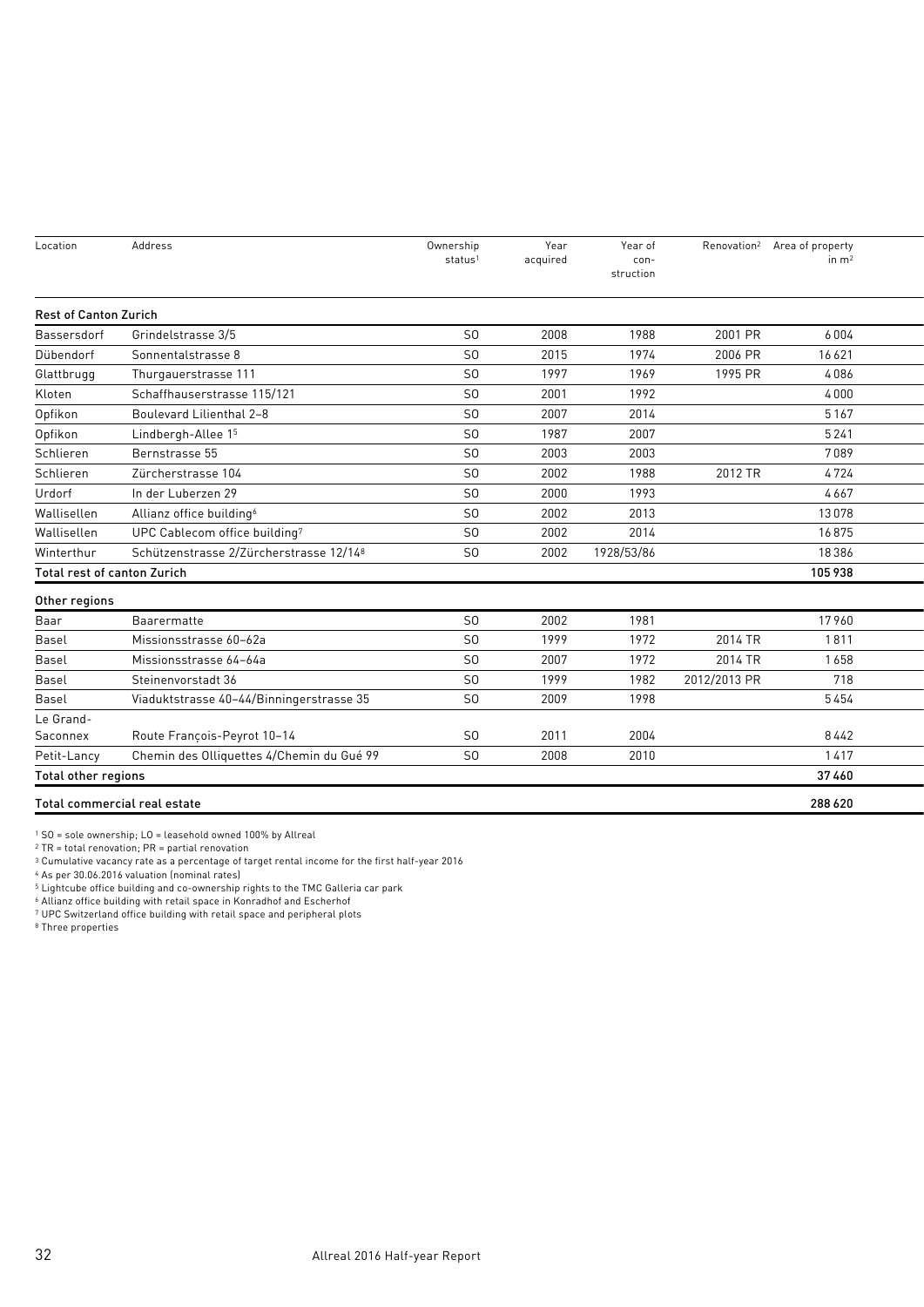| residential<br>space | Floor space Percentage of Percentage of Percentage of Percentage of<br>office space retail space |      | in m <sup>2</sup> | Minergie | Register of<br>suspected<br>contaminated<br>sites |  |
|----------------------|--------------------------------------------------------------------------------------------------|------|-------------------|----------|---------------------------------------------------|--|
| 0.0                  | 0.0                                                                                              | 55.9 | 12586             | no       | no                                                |  |
| 0.5                  | 1.5                                                                                              | 25.9 | 26006             | no       | no                                                |  |
| 0.0                  | 74.7                                                                                             | 9.0  | 7417              | no       | no                                                |  |
| 0.0                  | 0.0                                                                                              | 97.5 | 4343              | no       | no                                                |  |
| 0.0                  | 0.0                                                                                              | 93.2 | 13414             | yes      | no                                                |  |
| 0.0                  | 0.0                                                                                              | 90.8 | 13314             | yes      | no                                                |  |
| 0.0                  | 0.0                                                                                              | 88.2 | 10193             | no       | no                                                |  |
| 0.0                  | 43.1                                                                                             | 35.5 | 2705              | no       | no                                                |  |
| 0.0                  | 0.0                                                                                              | 74.1 | 9456              | no       | yes                                               |  |
| 0.0                  | 12.9                                                                                             | 74.7 | 50819             | yes      | no                                                |  |
| 0.0                  | 16.1                                                                                             | 77.8 | 25525             | yes      | no                                                |  |
| 0.0                  | 0.0                                                                                              | 82.1 | 24319             | no       | no                                                |  |
| 0.1                  | 8.9                                                                                              | 68.8 | 200097            |          |                                                   |  |
|                      |                                                                                                  |      |                   |          |                                                   |  |
| 0.0                  | 0.0                                                                                              | 76.4 | 10112             | no       | no                                                |  |
| 8.0                  | 0.0                                                                                              | 81.8 | 3985              | no       | no                                                |  |
| 3.4                  | 0.0                                                                                              | 71.9 | 2829              | no       | no                                                |  |
| 30.3                 | 27.8                                                                                             | 37.5 | 4292              | no       | no                                                |  |
| 0.0                  | 20.2                                                                                             | 61.8 | 20213             | no       | no                                                |  |
| 0.0                  | 0.0                                                                                              | 92.8 | 5498              | no       | no                                                |  |
| 0.0                  | 0.0                                                                                              | 91.8 | 5516              | yes      | yes                                               |  |
| 3.3                  | 10.1                                                                                             | 71.1 | 52445             |          |                                                   |  |
| 5.6                  | 7.0                                                                                              | 67.6 | 556348            |          |                                                   |  |
|                      |                                                                                                  |      |                   |          |                                                   |  |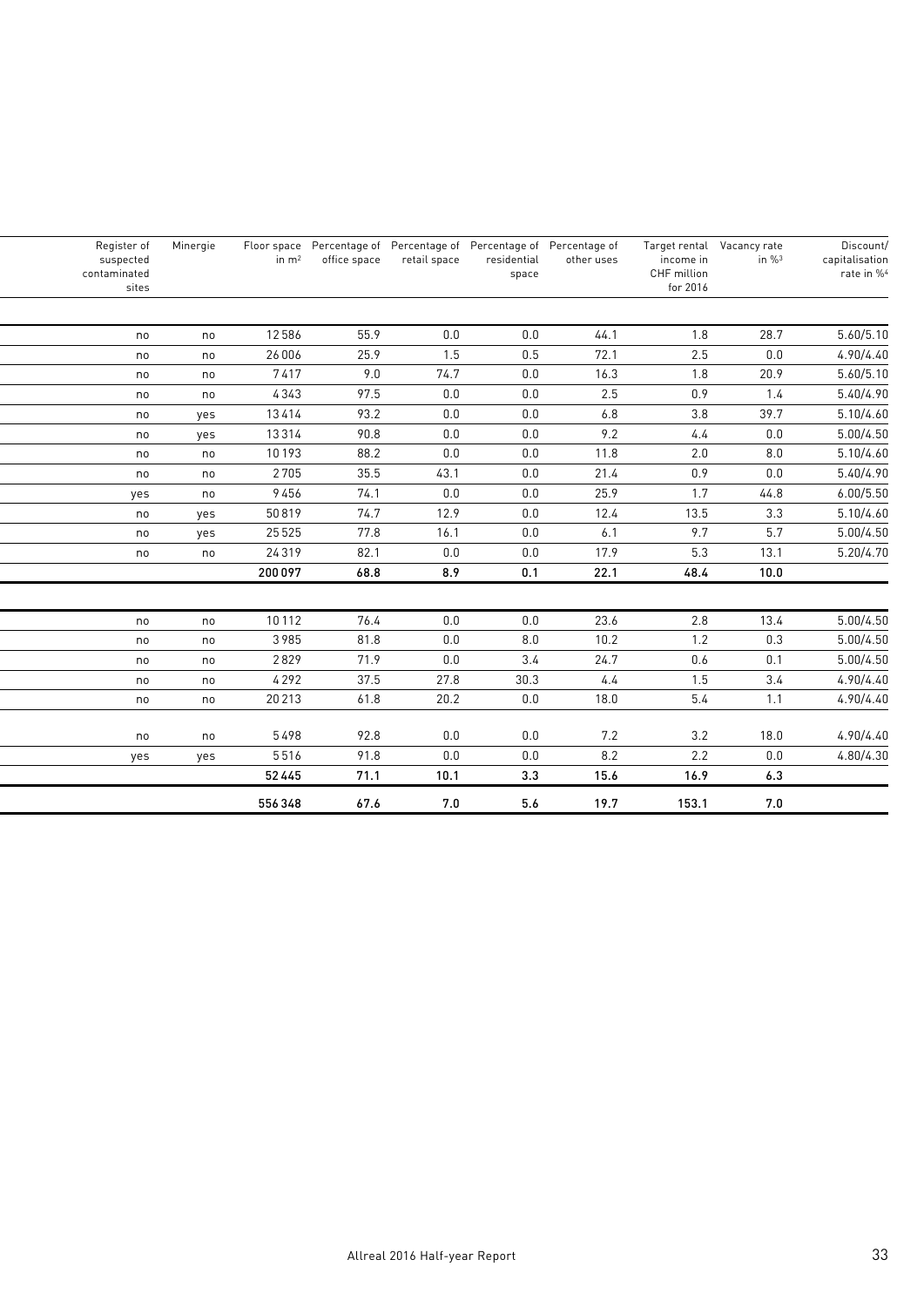This page was intentionally left blank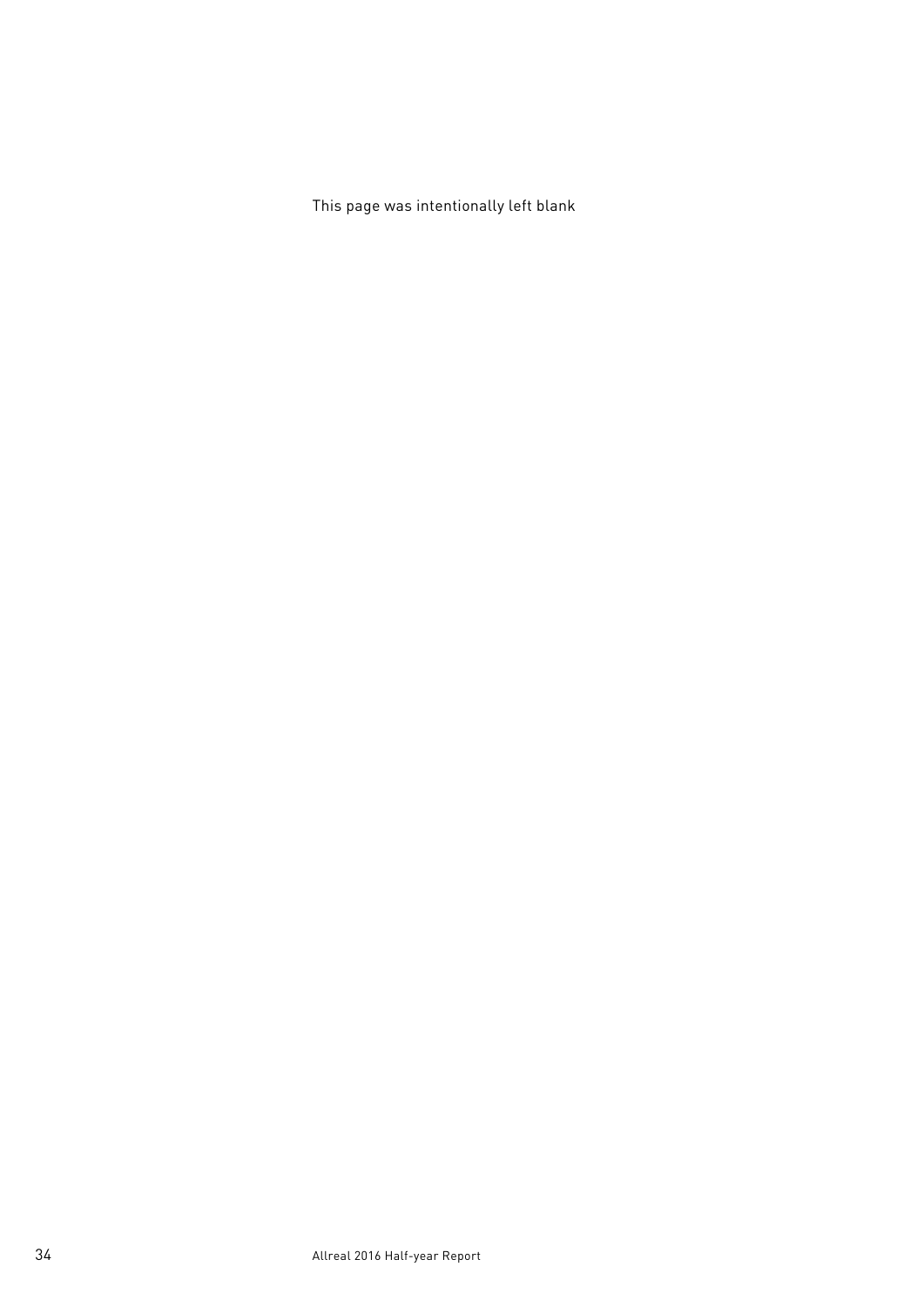# EPRA key figures

# EPRA earnings and EPRA earnings per share

| CHF million                                                              | 1st half-year 2016 | 1st half-year 2015 |
|--------------------------------------------------------------------------|--------------------|--------------------|
| Earnings according to IFRS income statement                              | 69.8               | 67.2               |
| Adjusted by:                                                             |                    |                    |
| Earnings from revaluation of investment real estate                      | $-10.3$            | $-10.5$            |
| Earnings from sale of investment real estate                             | $-5.6$             | $-18.4$            |
| Earnings from development real estate held for sale including impairment | $-22.1$            | $-3.6$             |
| Pro-rata income tax on sales                                             | 8.6                | 5.6                |
| Negative goodwill/goodwill impairment                                    |                    |                    |
| Change in the market value of financial instruments                      | 3.2                |                    |
| Transaction costs for the purchase of shareholdings                      |                    |                    |
| Deferred taxes on EPRA adjustments                                       | 1.9                | 2.4                |
| Effect on associated companies                                           |                    |                    |
| Minority interests on the above positions                                |                    |                    |
| <b>EPRA</b> earnings                                                     | 45.5               | 42.7               |
| Average number of outstanding shares                                     | 15934992           | 15911213           |
| EPRA earnings per share in CHF                                           | 2.86               | 2.68               |

# EPRA equity (NAV)

| CHF million                                                                                                       | 30.06.2016  | 31.12.2015  |
|-------------------------------------------------------------------------------------------------------------------|-------------|-------------|
| Equity (NAV) according to consolidated financial statements                                                       | 1963.4      | 1994.1      |
| Dilution effects due to options, convertible bonds and other equity instruments                                   | 0.1         | 0.1         |
| Diluted equity (NAV) after options, convertible bonds and other equity instruments                                | 1963.5      | 1994.2      |
| Plus:                                                                                                             |             |             |
| Revaluation of investment real estate (if acquisition cost model in accordance with IAS 40)                       |             |             |
| Revaluation of investment real estate under construction<br>(if acquisition cost model in accordance with IAS 40) |             |             |
| Revaluation of other assets                                                                                       |             |             |
| Revaluation of real estate tenancies under finance leases                                                         |             |             |
| Valuation difference on development real estate                                                                   | 46.4        | 35.0        |
| Less:                                                                                                             |             |             |
| Market value of derivative financial instruments                                                                  | 78.4        | 71.8        |
| Deferred taxes                                                                                                    | 145.9       | 147.2       |
| Goodwill from deferred taxes                                                                                      |             |             |
| Effect on associated companies                                                                                    |             |             |
| <b>EPRA equity (NAV)</b>                                                                                          | 2 2 3 4 . 2 | 2 2 4 8 . 2 |
| Number of outstanding shares (diluted)                                                                            | 15 935 433  | 15 909 656  |
| EPRA equity (NAV) per share in CHF                                                                                | 140.20      | 141.31      |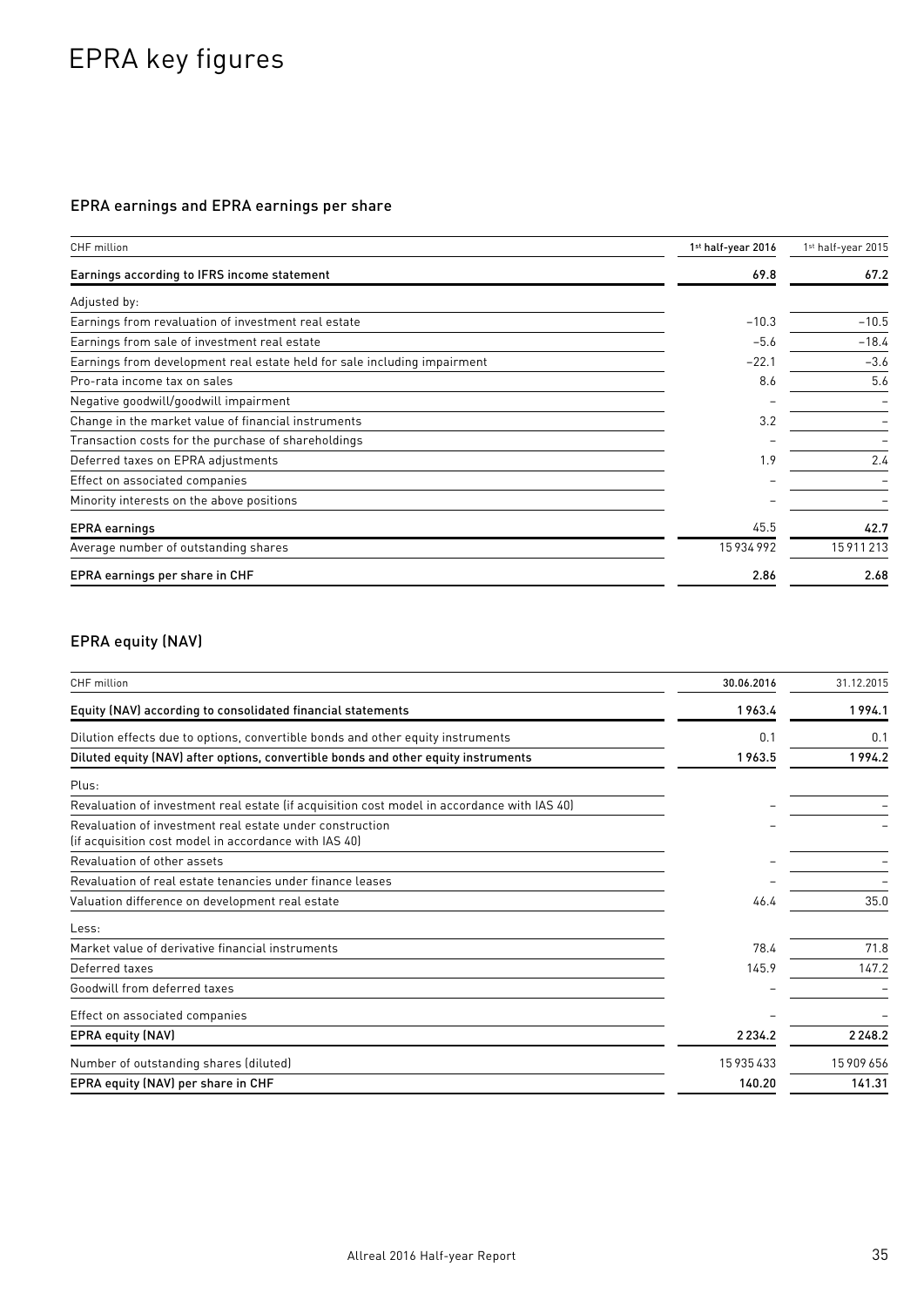# EPRA triple net asset value (NNNAV)

| CHF million                                      | 30.06.2016  | 31.12.2015  |
|--------------------------------------------------|-------------|-------------|
| <b>EPRA equity (NAV)</b>                         | 2 2 3 4 . 2 | 2 2 4 8 . 2 |
| Less:                                            |             |             |
| Market value of derivative financial instruments | $-78.4$     | $-71.8$     |
| Market value of financial liabilities            | $-36.9$     | $-32.1$     |
| Deferred taxes                                   | $-152.6$    | $-150.7$    |
| <b>EPRA NNNAV</b>                                | 1966.3      | 1993.0      |
| Number of outstanding shares (diluted)           | 15935433    | 15 909 656  |
| EPRA NNNAV per share in CHF                      | 123.39      | 125.27      |

# EPRA net yield from rental income

| CHF million                                                                | 30.06.2016 | 31.12.2015 |
|----------------------------------------------------------------------------|------------|------------|
|                                                                            |            |            |
| Owned investment real estate                                               | 3464.4     | 3525.2     |
| Investment real estate in joint ventures/funds                             |            |            |
| Development real estate                                                    | 161.5      | 295.5      |
| Less development real estate and investment real estate under construction | $-207.3$   | $-345.4$   |
| Market value of yield-producing properties                                 | 3418.6     | 3475.3     |
| Annualised actual rental income                                            | 171.4      | 177.4      |
| Direct expenses for investment real estate                                 | $-25.7$    | $-30.2$    |
| Annualised net rental income                                               | 145.7      | 147.2      |
| Plus expected additional rental income after expiry of rental discounts    | 2.6        | 2.6        |
| Topped-up annualised net rental income                                     | 148.3      | 149.8      |
| EPRA net yield from rental income                                          | 4.3%       | 4.2%       |
| EPRA topped-up net yield from rental income                                | 4.3%       | 4.3%       |

# EPRA vacancy rate

| CHF million                                   | 30.06.2016 | 31.12.2015 |
|-----------------------------------------------|------------|------------|
| Estimated rental potential of vacant premises | 11.5       | 13.1       |
| Estimated rental income from total portfolio  | 188.1      | 1931       |
| EPRA vacancy rate                             | 6.1%       | 6.8%       |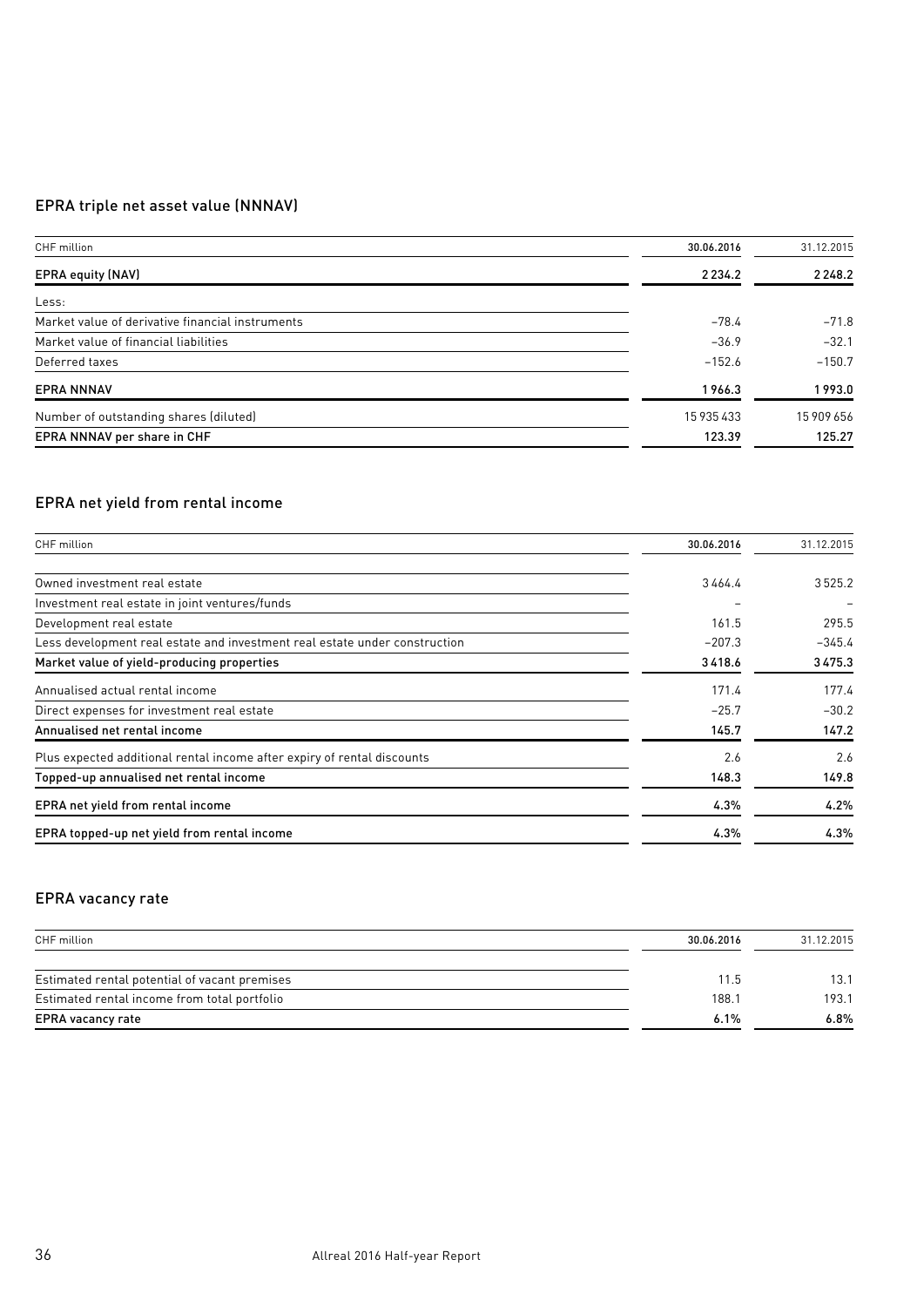# EPRA operating expense ratio

| CHF million                                                                      | 1st half-year 2016 | 1st half-year 2015 |
|----------------------------------------------------------------------------------|--------------------|--------------------|
| Operating expenses of investment real estate according to IFRS income statement: |                    |                    |
| Direct expenses for rented investment real estate                                | 11.5               | 15.9               |
| Personnel expenses                                                               | 2.3                | 2.0                |
| Other operating expenses                                                         | 3.8                | 3.5                |
| EPRA operating expenses (including vacancy costs)                                | 17.6               | 21.4               |
| Direct vacancy costs                                                             | 1.3                | 1.4                |
| EPRA operating expenses (excluding vacancy costs)                                | 16.3               | 20.0               |
| Gross rental income less ground rent                                             | 86.5               | 88.5               |
| <b>EPRA</b> rental income                                                        | 86.5               | 88.5               |
| EPRA operating expenses (including direct vacancy costs)                         | 20.3%              | 24.2%              |
| EPRA operating expenses (excluding direct vacancy costs)                         | 18.8%              | 22.6%              |

# EPRA value-enhancing investments in investment properties

| CHF million                                                             | 1st half-year 2016 | 1st half-year 2015 |
|-------------------------------------------------------------------------|--------------------|--------------------|
| Purchases                                                               | 0.0                | n n                |
| Value-enhancing investments (investment real estate under construction) | 13.6               | 6.0                |
| Value-enhancing investments (like-for-like yield-producing properties)  | 7.0                | 12.7               |
| Capitalised building loan interest                                      | 0.2                | 0.1                |
| <b>EPRA</b> value-enhancing investments                                 | 20.8               | 18.8               |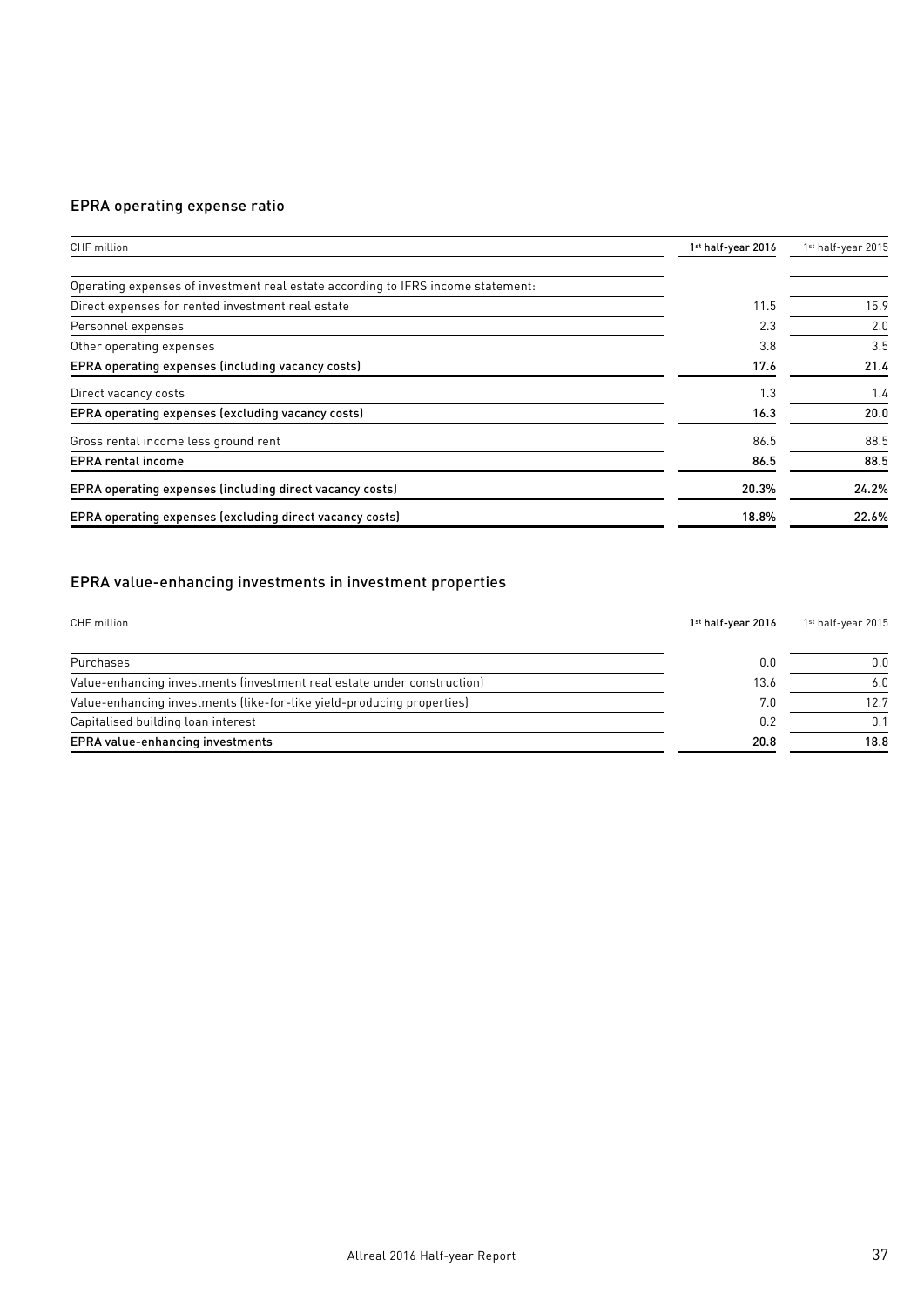# Additional information

#### Information on investment real estate properties

|                                              |                     |              | City of Zurich | Rest of Canton Zurich |         |        | Other regions  |                | T otal real estate |
|----------------------------------------------|---------------------|--------------|----------------|-----------------------|---------|--------|----------------|----------------|--------------------|
|                                              |                     | 2016*        | 2015*          | 2016*                 | 2015*   | 2016*  | 2015*          | 2016*          | 2015*              |
| Residential real estate                      |                     |              |                |                       |         |        |                |                |                    |
| Number                                       |                     | 6            | 5              | 10                    | 10      | 4      | 4              | 20             | 19                 |
| Living space                                 | $000 \; \text{m}^2$ | 22           | 20             | 86                    | 86      | 18     | 18             | 126            | 124                |
| Vacancy rate <sup>1</sup>                    | $\%$                | 6.2          | 16.4           | 1.7                   | 3.0     | 1.9    | 5.0            | 2.7            | 6.1                |
| Rental income                                | CHF million         | 3.3          | 2.9            | 10.2                  | 10.3    | 2.5    | 2.4            | 16.0           | 15.6               |
| Earnings on property <sup>2</sup>            | CHF million         | 2.9          | 2.6            | 9.2                   | 9.0     | 2.0    | 2.1            | 14.1           | 13.7               |
| Gross yield                                  | $\%$                | 4.2          | 3.9            | 4.4                   | 4.7     | 4.9    | 5.0            | 4.4            | 4.6                |
| Net yield <sup>3</sup>                       | $\%$                | 3.7          | 3.5            | 4.0                   | 4.1     | 3.9    | 4.3            | 3.9            | 4.0                |
| Acquisition value                            | CHF million         | 142.2        | 120.4          | 331.1                 | 331.1   | 84.2   | 84.3           | 557.5          | 535.8              |
| Market value                                 | CHF million         | 193.0        | 155.3          | 462.6                 | 462.7   | 101.6  | 101.6          | 757.2          | 719.6              |
| Average market value                         |                     |              |                |                       |         |        |                |                |                    |
| by property                                  | CHF million         | 32.2         | 31.3           | 46.3                  | 46.3    | 25.4   | 25.4           | 37.9           | 37.9               |
| Change in market value <sup>4</sup>          | CHF million         | 11.4         | 3.9            | 0.0                   | 20.8    | 0.0    | 3.7            | 11.4           | 28.4               |
| <b>Commercial real estate</b>                |                     |              |                |                       |         |        |                |                |                    |
| Number                                       |                     | 18           | 21             | 14                    | 15      | 7      | $\overline{7}$ | 39             | 43                 |
| Floor space                                  | $000 \; \text{m}^2$ | 304          | 319            | 200                   | 203     | 52     | 52             | 556            | 574                |
| Vacancy rate <sup>1</sup>                    | $\%$                | 5.5          | 7.4            | 10.0                  | 11.2    | 6.3    | 2.2            | 7.0            | 8.0                |
| Rental income                                | CHF million         | 41.8         | 43.3           | 21.0                  | 20.6    | 7.7    | 9.0            | 70.5           | 72.9               |
| Earnings on property <sup>2</sup>            | CHF million         | 36.4         | 33.1           | 18.0                  | 17.8    | 6.5    | 8.0            | 60.9           | 58.9               |
| Gross yield                                  | $\%$                | 5.2          | 5.2            | 5.3                   | 5.3     | 5.2    | 5.6            | 5.2            | 5.3                |
| Net yield <sup>3</sup>                       | $\frac{0}{0}$       | 4.5          | 4.0            | 4.5                   | 4.6     | 4.5    | 5.0            | 4.5            | 4.3                |
| Acquisition value                            | CHF million         | 1558.6       | 1622.6         | 798.4                 | 822.6   | 303.2  | 303.0          | 2660.2         | 2748.2             |
| Market value                                 | CHF million         | 1588.0       | 1655.6         | 787.9                 | 808.7   | 285.5  | 291.4          | 2661.4         | 2755.7             |
| Average market value                         |                     |              |                |                       |         |        |                |                |                    |
| by property                                  | CHF million         | 88.2         | 78.8           | 56.3                  | 53.9    | 40.8   | 41.6           | 68.2           | 64.1               |
| Change in market value <sup>4</sup>          | CHF million         | 2.9          | $-8.6$         | $-4.3$                | $-12.5$ | $-6.2$ | $-5.3$         | $-7.6$         | $-26.4$            |
| Investment real estate under<br>construction |                     |              |                |                       |         |        |                |                |                    |
| Number                                       |                     | $\mathbf{1}$ | $\sqrt{2}$     | $\mathbf{1}$          |         |        |                | $\overline{2}$ | $\overline{2}$     |
| Land area                                    | $000 \; \text{m}^2$ | 11           | 13             | 11                    |         |        |                | 22             | 13                 |
| Acquisition value                            | CHF million         | 28.8         | 36.8           | 1.9                   |         |        |                | 30.7           | 26.0               |
| Market value                                 | CHF million         | 43.4         | 49.9           | 2.4                   |         |        |                | 45.8           | 33.8               |
| Change in market value <sup>4</sup>          | CHF million         | 6.0          | 8.5            | 0.5                   |         |        |                | 6.5            | 8.5                |
| Investment volume                            | CHF million         | 73.0         | 96.0           | 38.0                  |         |        |                | 111.0          | 96.0               |
|                                              |                     |              |                |                       |         |        |                |                |                    |

\* Should no further particulars be given, values referring to the income statement concern the 1st half-year, and balance sheet values the cut-off date on 30.06.2016 or 31.12.2015.

<sup>1</sup> In percent of target rental income, cumulative as at cut-off date

<sup>2</sup> Rental income minus real estate expenses

<sup>3</sup> Rental earnings in percent of continued market value on 1 January

<sup>4</sup> From revaluation in first half-year 2016 or 2015 respectively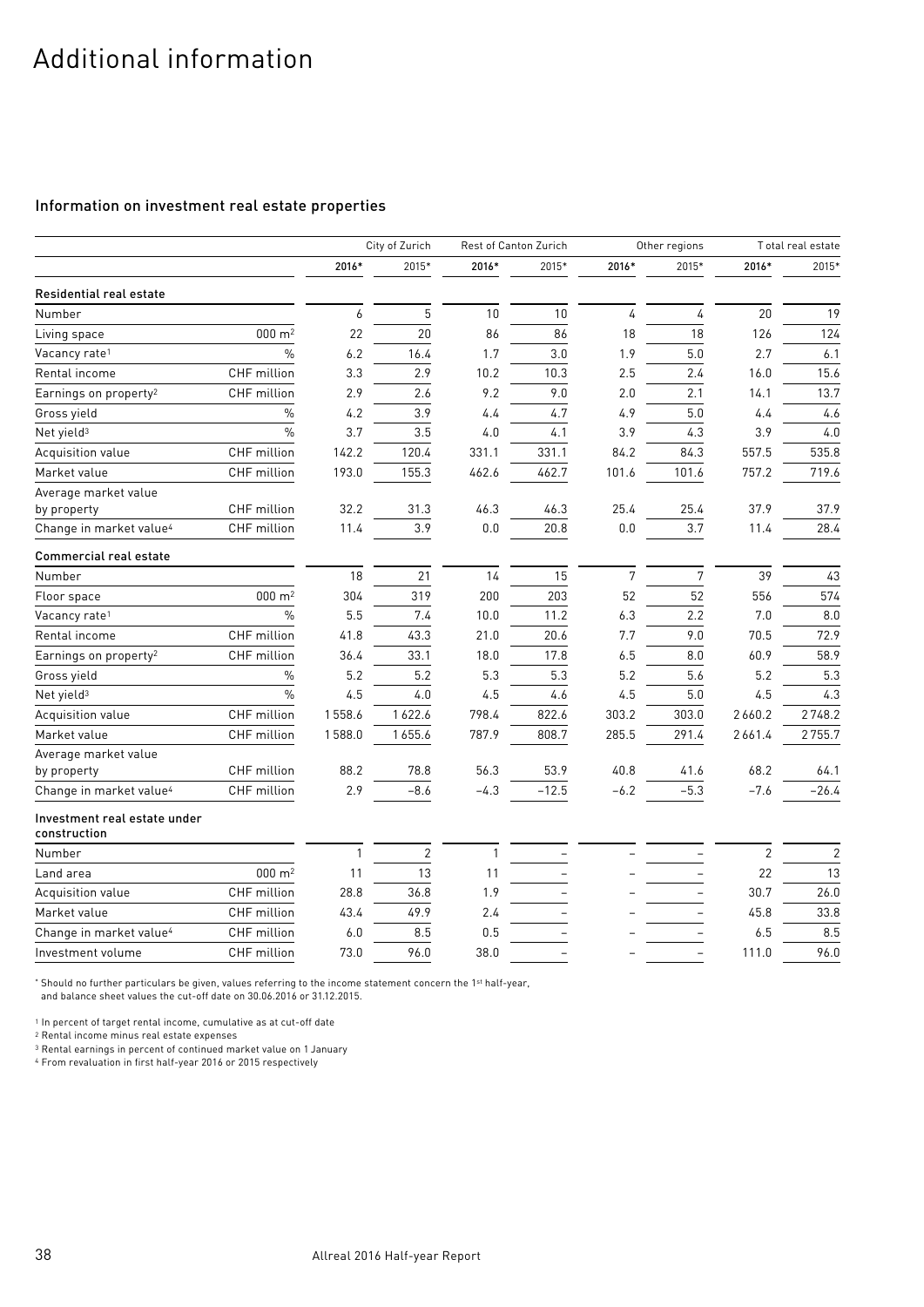#### Key figures of Allreal share

|                                                    |                  | 1st half-year 2016<br>resp. 30.06.2016 | 1st half-year 2015<br>resp. 31.12.2015 |
|----------------------------------------------------|------------------|----------------------------------------|----------------------------------------|
| Issued share capital on cut-off date               | CHF million      | 797.1                                  | 797.1                                  |
| Authorised capital on cut-off date                 | CHF million      | 50.0                                   | 100.0                                  |
| Conditional capital on cut-off date                | CHF million      | 134.8                                  | 134.8                                  |
| Issued shares on cut-off date                      | number           | 15942821                               | 15942821                               |
| Treasury shares on cut-off date                    | number           | 7829                                   | 33 2 2 0                               |
| Outstanding shares on cut-off date <sup>1</sup>    | number           | 15934992                               | 15 909 601                             |
| Outstanding shares on average <sup>2</sup>         | number           | 15928240                               | 15 911 213                             |
| Share price high                                   | <b>CHF</b>       | 142.20                                 | 150.20                                 |
| Share price low                                    | <b>CHF</b>       | 128.40                                 | 128.10                                 |
| Share price on cut-off date                        | <b>CHF</b>       | 135.00                                 | 133.60                                 |
| Market capitalisation on cut-off date <sup>3</sup> | CHF million      | 2 1 5 1 . 2                            | 2 1 2 5 . 5                            |
| Average trading volume per day<br>(on exchange)    | number<br>shares | 12746                                  | 17829                                  |
|                                                    |                  |                                        |                                        |

<sup>1</sup> Number of issued shares minus treasury shares

<sup>2</sup> Average number of shares outstanding according to IAS 33

<sup>3</sup> Share price on cut-off date multiplied by the number of outstanding shares on cut-off date

#### Share statistics

| Share type          | Registered share |
|---------------------|------------------|
| Par value per share | <b>CHF 50</b>    |
| Securities number   | 883 756          |
| SIX symbol          | ALLN             |
| <b>ISIN</b>         | CH0008837566     |
| Bloomberg           | <b>ALLN SW</b>   |
| Renters             | ALLN.S           |
|                     |                  |

# Shareholder structure as at 30 June 2016

| Number of shares        | Number of shareholders | Number of shares | $\%$  |  |
|-------------------------|------------------------|------------------|-------|--|
|                         |                        |                  |       |  |
| >478 284 shares (>3%)   | 7                      | 4805228          | 30.1  |  |
| 100 001-478 284 shares  | 17                     | 3401211          | 21.3  |  |
| 10 001-100 000 shares   | 107                    | 3362063          | 21.1  |  |
| 1001-10 000 shares      | 423                    | 1207228          | 7.6   |  |
| $1-1000$ shares         | 2970                   | 716834           | 4.5   |  |
| <b>Total registered</b> | 3524                   | 13492564         | 84.6  |  |
| Not registered          |                        | 2450257          | 15.4  |  |
| <b>Total shares</b>     |                        | 15942821         | 100.0 |  |

53.4% of share capital is held by pension funds and insurance companies and 9.2% by individual persons. A further 22.0% is held by legal entities as well as funds, foundations and banks. 15.4% of share capital is not registered in the share register. 6.7% of share capital is held by non-Swiss shareholders (registered).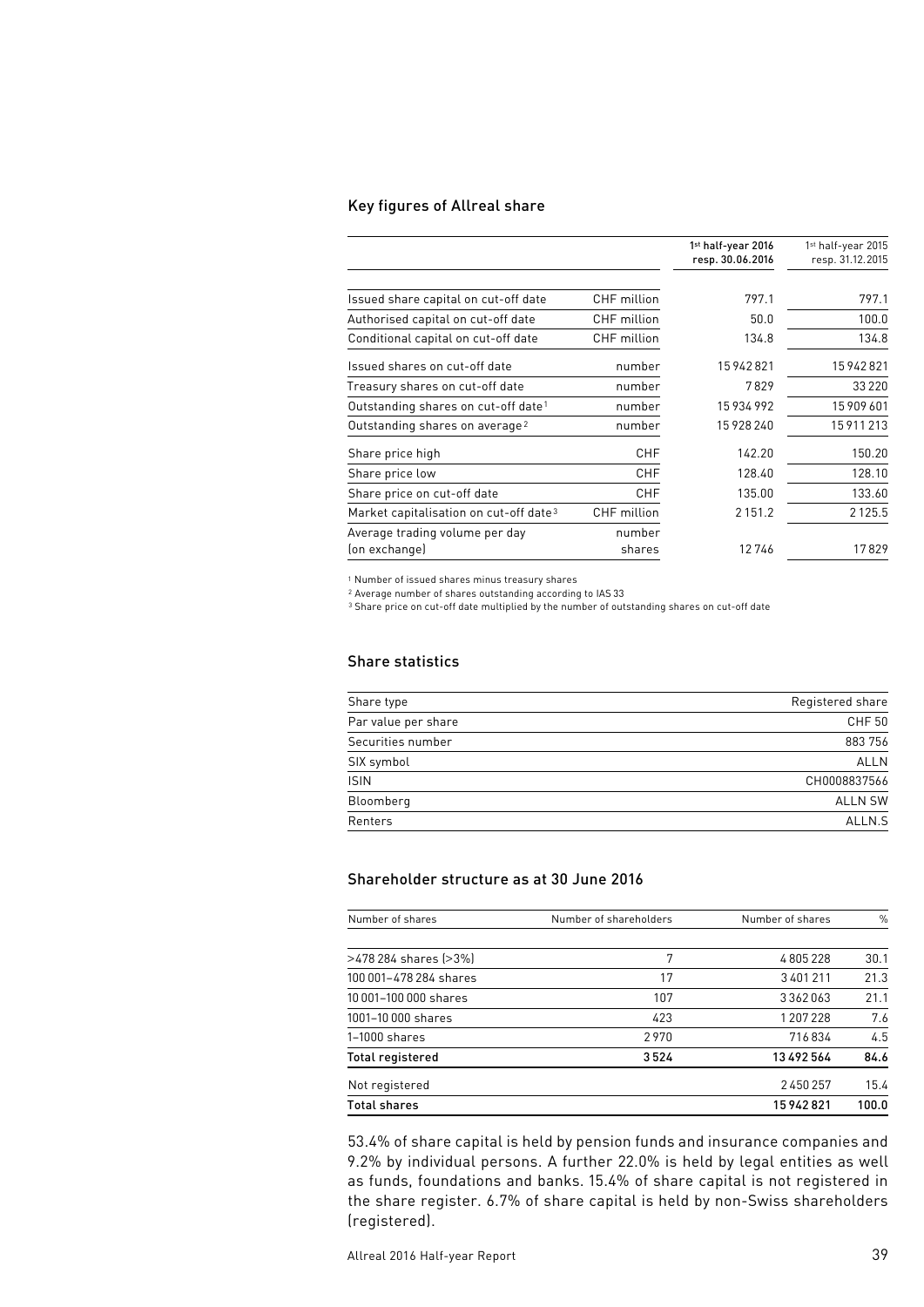# Organisation and Schedule

#### Structure and Addresses

Allreal Holding AG Allreal Finanz AG Grabenstrasse 25, 6340 Baar

### Allreal Home AG

Allreal Office AG Allreal Toni AG Allreal Vulkan AG Allreal West AG Apalux AG Hammer Retex AG Eggbühlstrasse 15, 8050 Zurich

#### Allreal Generalunternehmung AG Eggbühlstrasse 15, 8050 Zurich

Zieglerstrasse 53, 3007 Bern Sinserstrasse 67, 6330 Cham Gaiserwaldstrasse 14, 9015 St. Gallen Hammer Retex AG Sinserstrasse 67, 6330 Cham

The interactive online version of this half-year report is available at http://ir.allreal.ch.

#### Contacts

#### Roger Herzog

Chief Executive Officer T +41 44 319 12 04 roger.herzog@allreal.ch

#### Bernhard Marti

Chief Financial Officer T +41 44 319 14 88 bernhard.marti@allreal.ch

#### Matthias Meier

Chief Communications Officer T +41 44 319 12 67 matthias.meier@allreal.ch

### Schedule

2016 Annual results 28 February 2017

2017 Annual shareholders' meeting 21 April 2017

2017 Half-year results 29 August 2017

#### Share register

Responsibility for address changes and other changes in the share register lies with:

areg.ch AG Fabrikstrasse 10 CH-4614 Hägendorf T +41 62 209 16 60 F +41 62 209 16 69 info@areg.ch www.areg.ch

#### Publisher

Allreal Holding AG Grabenstrasse 25 CH-6340 Baar T +41 41 711 33 03 www.allreal.ch

#### Imprint

Text and editorial office Allreal Corporate Communications Eggbühlstrasse 15, CH-8050 Zurich

#### Graphic design

WBG AG für visuelle Kommunikation CH-8045 Zurich

Layout/Prepress/Press Linkgroup AG, CH-8008 Zurich